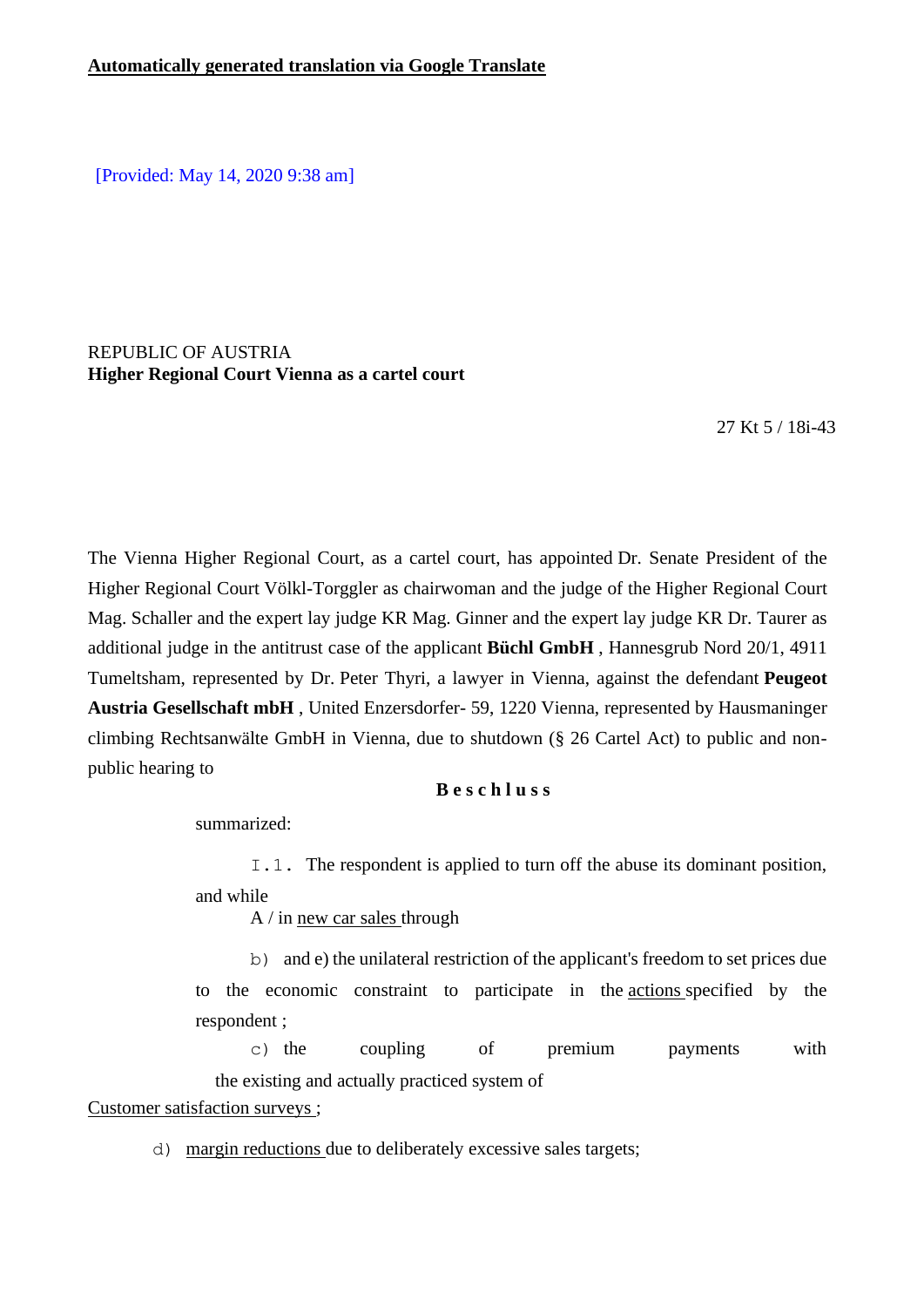f) the practice of improperly low selling prices on the retail market by the respondent's majority owned property, in particular if their losses are covered by the respondent, while at the same time the respondent charges prices to the applicant and grants discount terms that it Make it impossible for the applicant to discontinue these low retail prices .

B / in the repairing operation by

g) the obligation to carry out guarantee and warranty work with conditions set by the respondent, in particular a control system that is also complex for the applicant and which make this work economically unprofitable for the applicant ,

h) the processing of guarantee and warranty orders with hourly rates that do not cover the costs, as well as refunds for spare parts that do not cover the costs ;

C / in new car sales and in the workshop area by

j) Passing on the costs of mystery shopping, mystery leads and standard criteria audits to the applicant, in particular by including these costs in the training fee .

I.2. The additional request for the content that the respondent would be ordered to stop the abuse of its dominant position, namely

a) in new vehicle sales by demanding inappropriate corporate identity investments at the expense of the applicant;

i) in the workshop operation by the practice of disproportionately high prices for test and diagnostic devices , which are necessary for the execution of guarantee and warranty orders, and the prescription of an annual fee for access to technical documentation ;

g) the disadvantage of the applicant through the exercise of economic pressures, as few warranty cases to edit;

f) general: the demand for purchase or sale prices or for other terms and conditions that differ from those that would arise with high probability if effective competition; such as

j) in the sale of new vehicles and in the workshop area, the collection of a disproportionately high training fee

is **rejected** .

II. The first contingent request of the content, which is described in I.2. the abovementioned repugnant part of the decision may be identified as an already ended infringement; such as

the second contingent request of the content, which is described in I.2. The abovementioned repugnant part of the decision should be prohibited under Section 6 Local Supply Act, will be **rejected .**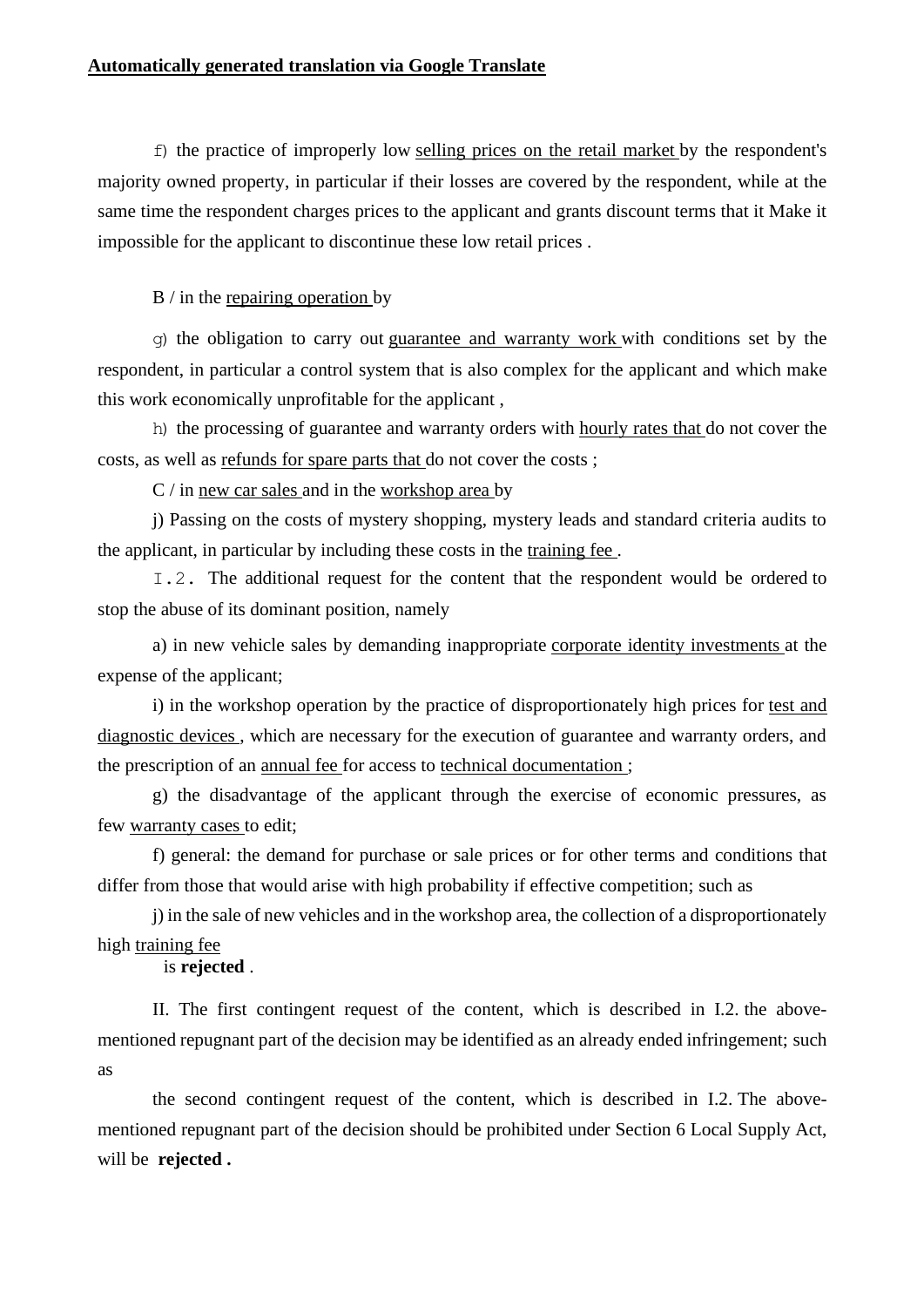### **B e g r u n d u n g :**

### 1. Parties to the procedure:

The applicant is a GmbH registered with FN 116007z (LG Ried im Innkreis), which specializes in the sale of new and used vehicles of the Peugeot, Citroen and Opel brands and the provision of workshop services. It operates locations in Scharding, Ried and Mattighofen.

The respondent is a GmbH registered with FN 110977b (HG Vienna) and the Austrian general importer for new vehicles and original spare parts of the Peugeot brand. Within the Peugeot sales organization, she is solely responsible for signing new car and workshop contracts in Austria .

# 2. Contractual relationships:

Both a new car contract and a workshop contract (unlimited partner contract - workshop) were concluded between the applicant and the respondent, according to which the applicant was granted the non-exclusive right to have brand-new Peugeot passenger vehicles and light commercial vehicles up to 3 in accordance with these contracts. 5t as well as the associated equipment and accessories as well as service and repair services for these Peugeot products. As part of the unlimited partner contract - workshop, the applicant undertook to ensure customer service for Peugeot vehicles .

3. Remuneration system:

The remuneration system for new cars is specified by the AG via the so-called "commercial policy" (new for each year). In addition to a fixed margin , which ranges from 8.5% to 11.0% per model according to the sales price lists , the remuneration system also provides for an additional variable margin of up to 6.5% with 100% target achievement, which in turn amounts to 4.5% to a performance bonus and 2.0% to a quality bonus of 2% .

Variable margin:

The entry criterion for both components of the variable margin is the achievement of a recommendation level, the so-called "NET EOC", of at least 80%. If this threshold is not reached, the variable margin is not paid regardless of whether the criteria for the performance bonus or the quality bonus have been met. The level of recommendation is again determined by the AG by surveying customers in the respective month. A point scale from 1 to 10 is requested, with 10 being the highest grade. However , only the award of at least 9 points is rated as a recommendation, while the award of 1 to 8 points is not rated as a recommendation.

If the entry criteria are met positively, the performance and quality bonus are calculated . A. Performance bonus: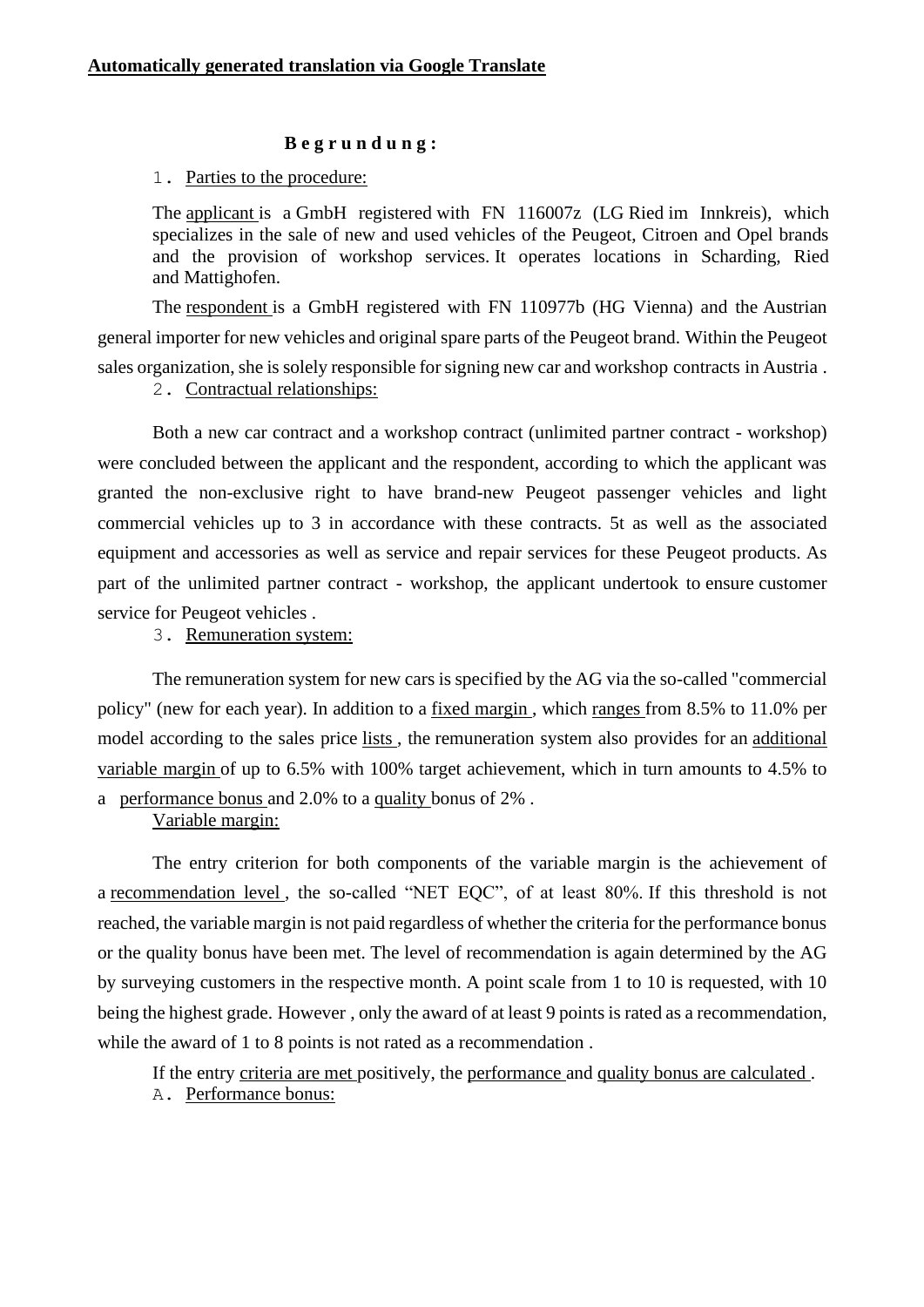### **Automatically generated translation via Google Translate**

In any case, at least 70% of the monthly sales target must be achieved as an entry criterion for entitlement to a performance bonus. This entry criterion enables a quarterly roll-up of the sales results, ie an overall view of the sales results on a quarterly basis, provided that the monthly sales targets were achieved in total in the quarter .

The amount of the performance bonus depends on the target achievement of the monthly sales targets of the respective dealer in the car and truck sector (= monthly targets). If the sales targets for cars are not at least reached to the extent of 80%, no performance bonus is granted. If the sales targets are exceeded by more than 120%, the performance bonus is capped at 5% .

The performance bonus is graded as follows :

| Target      | in $\%$ | Car performance bonus | Truck performance |
|-------------|---------|-----------------------|-------------------|
| achievement |         | 2.50%                 | bonus             |
| $>$ = 80%   |         |                       | 0.00%             |
| $> 90\%$    |         | 3.50%                 | 0.00%             |
| $> 100\%$   |         | 4.50%                 | 3.00%             |
| $>$ = 110%  |         | 4.75%                 | 3.00%             |
| $>$ = 120%  |         | 5.00%                 | 3.50%             |

The sales targets are calculated as follows :

a) Annual target:

The first step in calculating these monthly targets is to set an annual target, which is based on the one hand on the historical criterion ("Quote QR") and on the other hand on the potential criterion ("Quote QM"). The historical criterion is based on the dealer's sales reports in the past 12 months. To calculate the potential criterion, the market in the area that is within a 30-minute travel radius of the retailer's location (whereby the retailer is also informed of the specific postcode numbers concerned) is considered within one year. In particular, short registrations of up to 90 days, regulatory approvals, rental car and diploma transactions are deducted, and an adjusted market in the areas of the respective assigned postcodes is used for the calculation. The quota for the annual target is then calculated using the formula  $(2 * QR + QM) / 3$ , with which the historical criterion is weighted twice as strongly. This follows from point 3.2. the co m mercial Policy (Supplement ./D).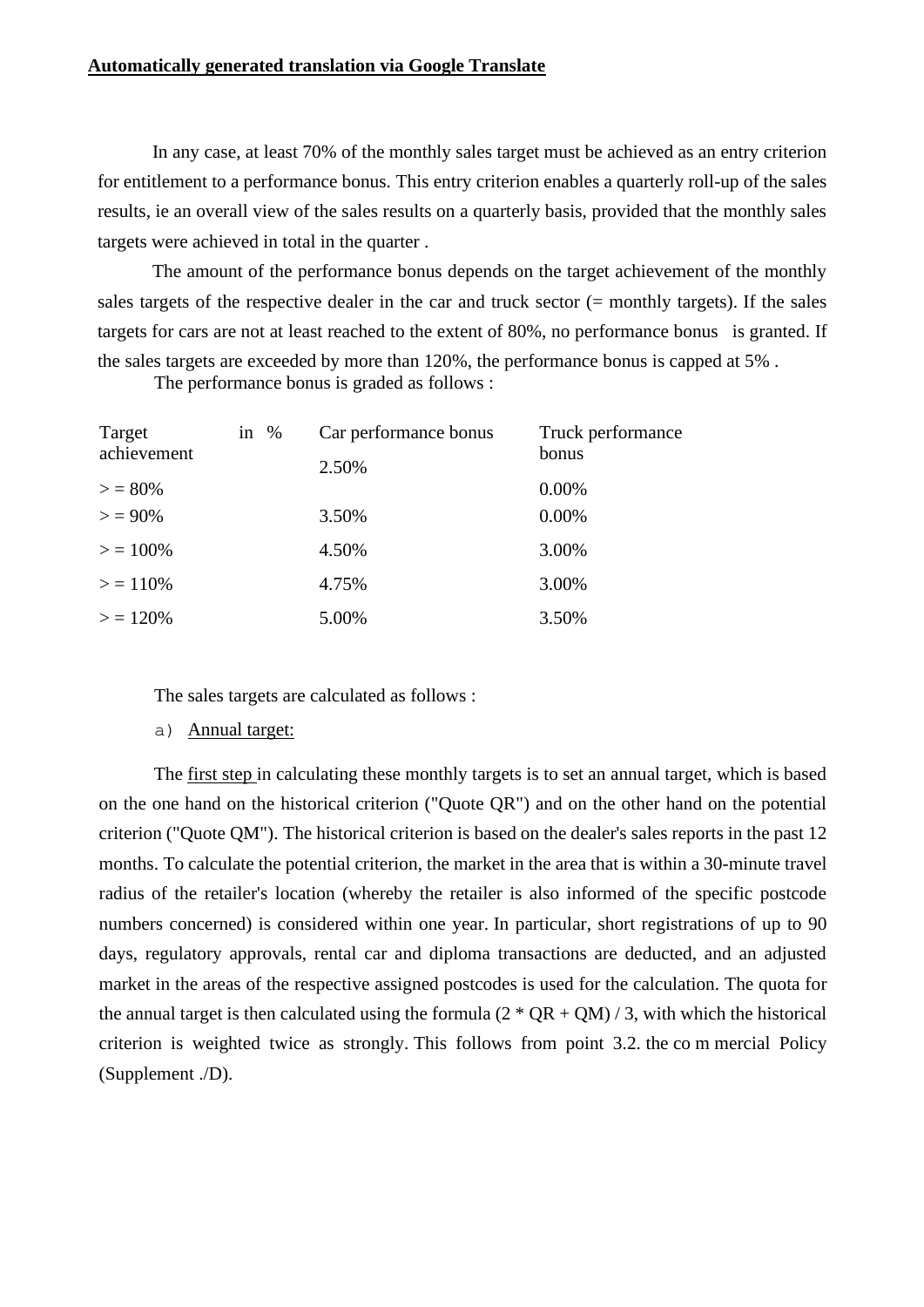If a partner does not agree with the annual target, he has the option of being checked by an independent expert according to the new car dealer contract (Article III of the dealer contract [ Appendix ./A]).

b) Monthly goal:

The monthly target is then calculated in a second step on the basis of the annual target just described - for cars and trucks - and the respective monthly market estimate and communicated to dealers by the 3rd working day of the month. Should the market fall in the monthly market estimate by more than 2%, the monthly target will subsequently be adjusted downwards. If the market is growing, there will be no adjustment (point 3.2.1 of the commercial policy).

c) Rollup - Overall view of the monthly sales target and the annual sales target Quarterly roll-up:

As already mentioned above, there is the possibility of quarterly roll-ups in the car and truck sector. If the retailer reaches 100% of its monthly targets in the quarter, the performance bonus is rolled up to 100% and paid back (point 4.2.3 of the Commercial Policy).

### Annual rollup:

If the dealer achieves his annual target in the year, he also receives the full performance bonus, as shown in the target letter. For the annual roll-up, only the achievement of the annual target is necessary and there are no entry criteria (such as the achievement of a certain level of recommendation).

B. Quality bonus:

Quality premium amount :

The amount of the variable quality bonus is a maximum of 2% and is made up of a recommendation for recommendation (Net EQC) (0.6%) and a bonus for the mystery shopping result (1.4%) .

Quality bonus thresholds :

The bonus of the recommendation implies the achievement of a recommendation level (NET EQC) of at least 89% based on the results of the customer surveys within the last 6 months (see point 4.4.3 of the commercial policy) and that of the mystery shopping the achievement of at least 820 out of 1,000 points for quarterly mystery shopping, which is carried out by a third-party company (point 4.4.3 of Commercial Policy).

If the target value for the bonus in the area of mystery shopping is not reached, every new car dealer has the opportunity to re-order a mystery shopping at their own expense in order to achieve the required target value.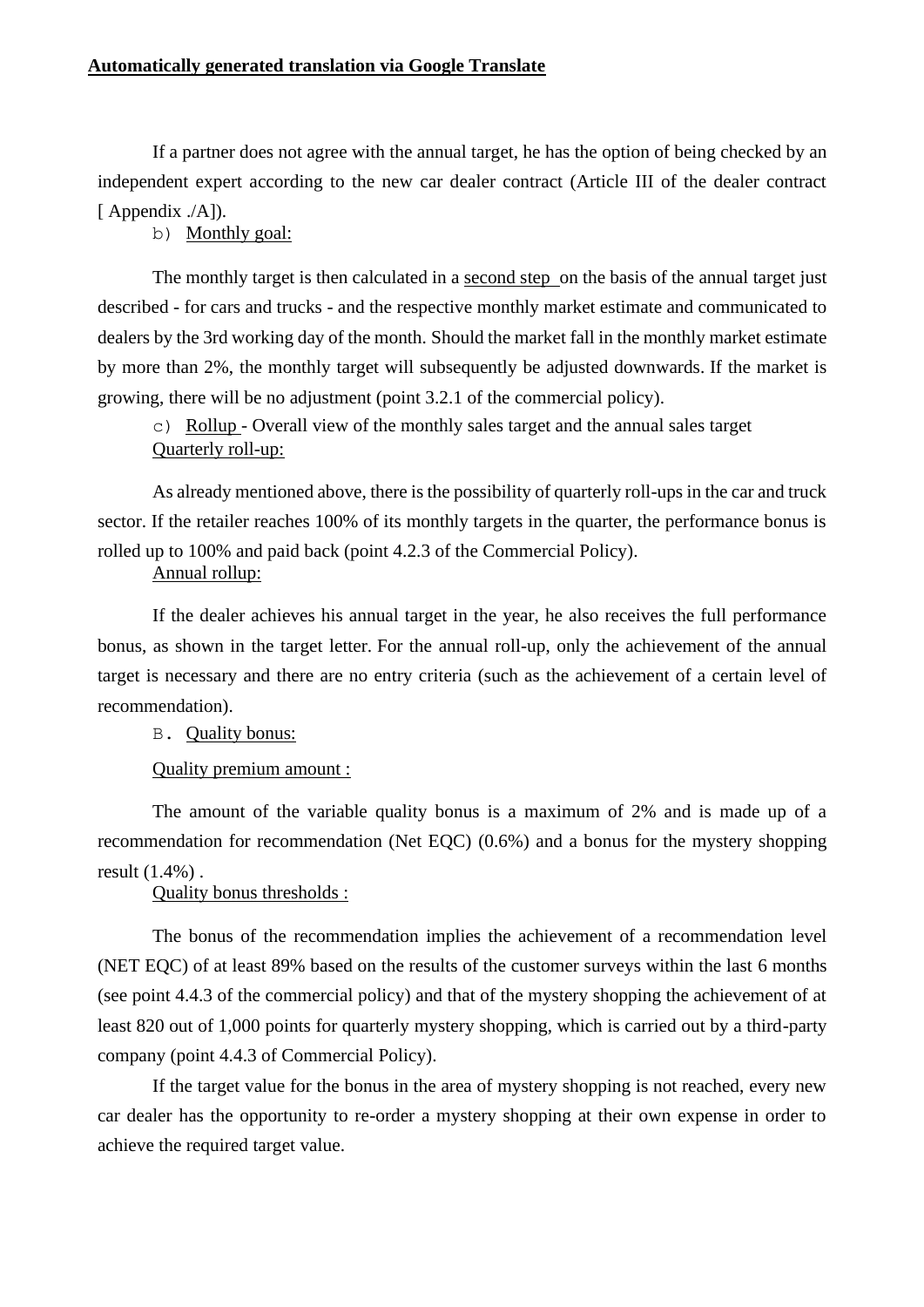Summary of the remuneration system: This system is represented graphically as follows :

This is not a matter of dispute.

The applicant requested that the abuse of the defendant's dominant position be stopped A / in new car sales through

a) the demand for inappropriate corporate identity investments at the expense of the applicant;

b) the disproportionate transfer of the economic burdens of actions;

 $\sigma$ ) withdrawal of premium payments based on non-representative, arbitrary and unilaterally rated customer satisfaction surveys ;

d)arbitrary, hidden margin reductions due to deliberately excessive sales targets ;

 $\epsilon$ ) the unilateral restriction of the applicant's freedom to set prices;

 $f$  the practice of improperly low selling prices in the retail market by the respondent's property, while at the same time providing the applicant with wholesale services at prices that made it impossible for the applicant to compete with the respondent's retailers on the retail market; generally the demand for purchase or sales prices or for other terms and conditions that differ from those that would be highly likely to arise if competition were effective ;

B / in the repairing operation by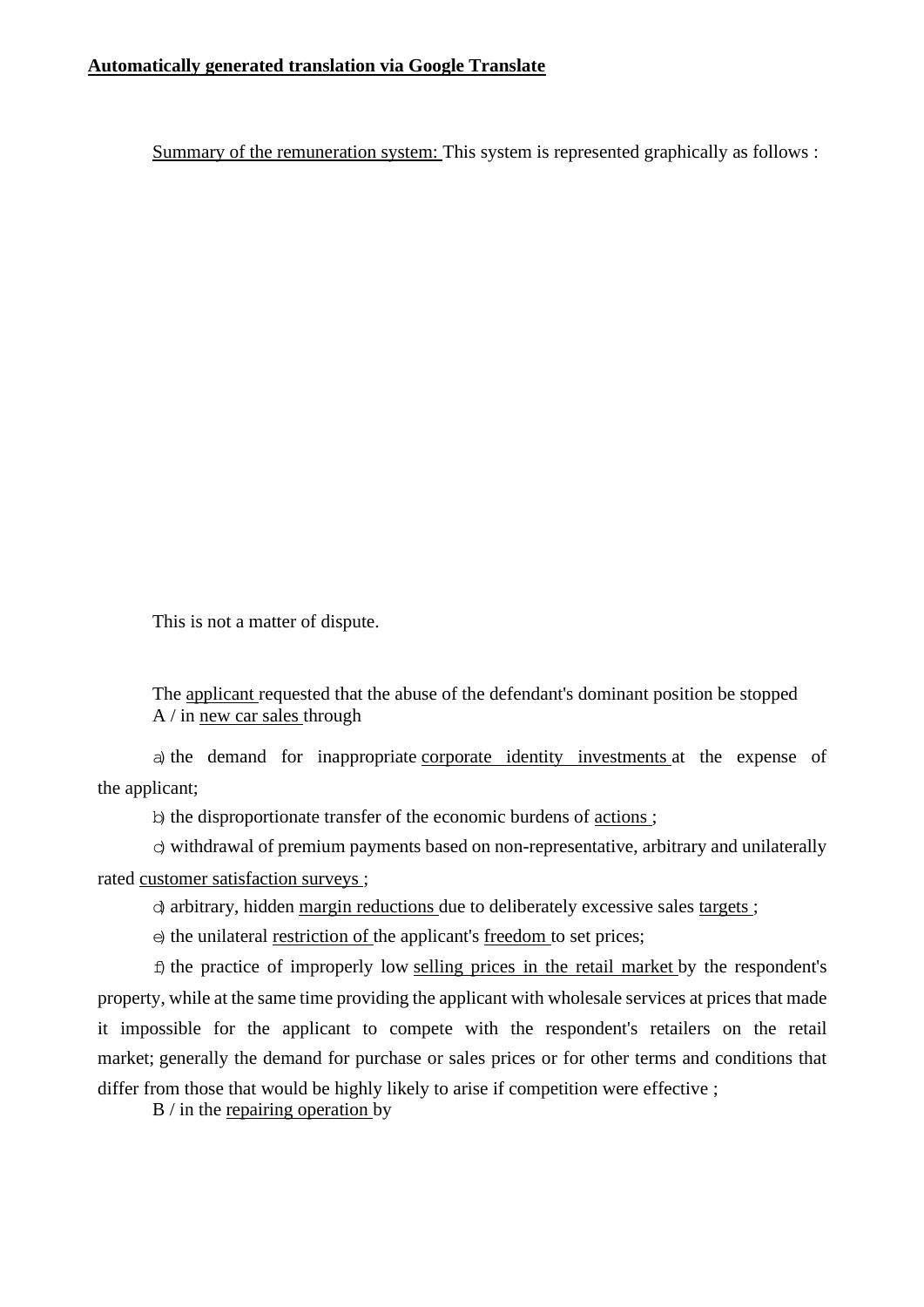)  $\alpha \in \mathbb{R}$  of the operations of applicant with inappropriate guarantee tests and the disadvantage of the applicant by the Ausübun of economic pressure as possible few guarantee falls to edit;

h) the processing of guarantee and warranty orders with hourly rates that do not cover costs, as well as refunds for spare parts ;

i) the practice of disproportionately high prices for test and diagnostic equipment, which are necessary for the execution of guarantee and warranty orders, and the prescription of an annual fee for access to technical documentation; such as

C / in new car sales and in the workshop area by

 $\dot{\eta}$ ) the collection of a disproportionately high training fee.

In the event of the main request being rejected, the applicant applied in her first contingent request to determine that the infringement had already ended .

In the second contingent petition, she applied for the behavior in accordance with the request for a) to j)

To prohibit § 6 NVG .

The applicant argued that the incriminated behaviors were not limited to the applicant, but rather affected the entire Peugeot dealer network in Austria. The defendant's measures and requirements as an overpowering contractual partner are increasingly increasing one-sided, exploitative and restricting the economic freedom of traders. This increases the economic pressure on dealers from year to year and questions the continued existence of numerous medium-sized dealerships. The costs of the current and future massive economic changes on the automotive markets would to a large extent be passed on to the dealer network, which is entirely dependent on the manufacturer.

The defendant has a dominant position vis-à-vis the applicant both within the meaning of § 4 para

1 KartG as well as § 4 Abs. 3 KartG, as has been said several times by the Supreme Court for sole importers of motor vehicles of a certain brand. The defendant has an outstanding market position in relation to its customers, since the applicant is dependent on maintaining the business relationship with the defendant in order to avoid serious business disadvantages. The applicant had fully set up its business operations to sell the Peugeot, Citroen and Opel brands, which had belonged to the same group as the respondent since 2017. In the new car sector, around 69% of the sales generated by the applicant were attributable to the Peugeot brand, around 23% to the Citroen brand and 8% to the Opel brand .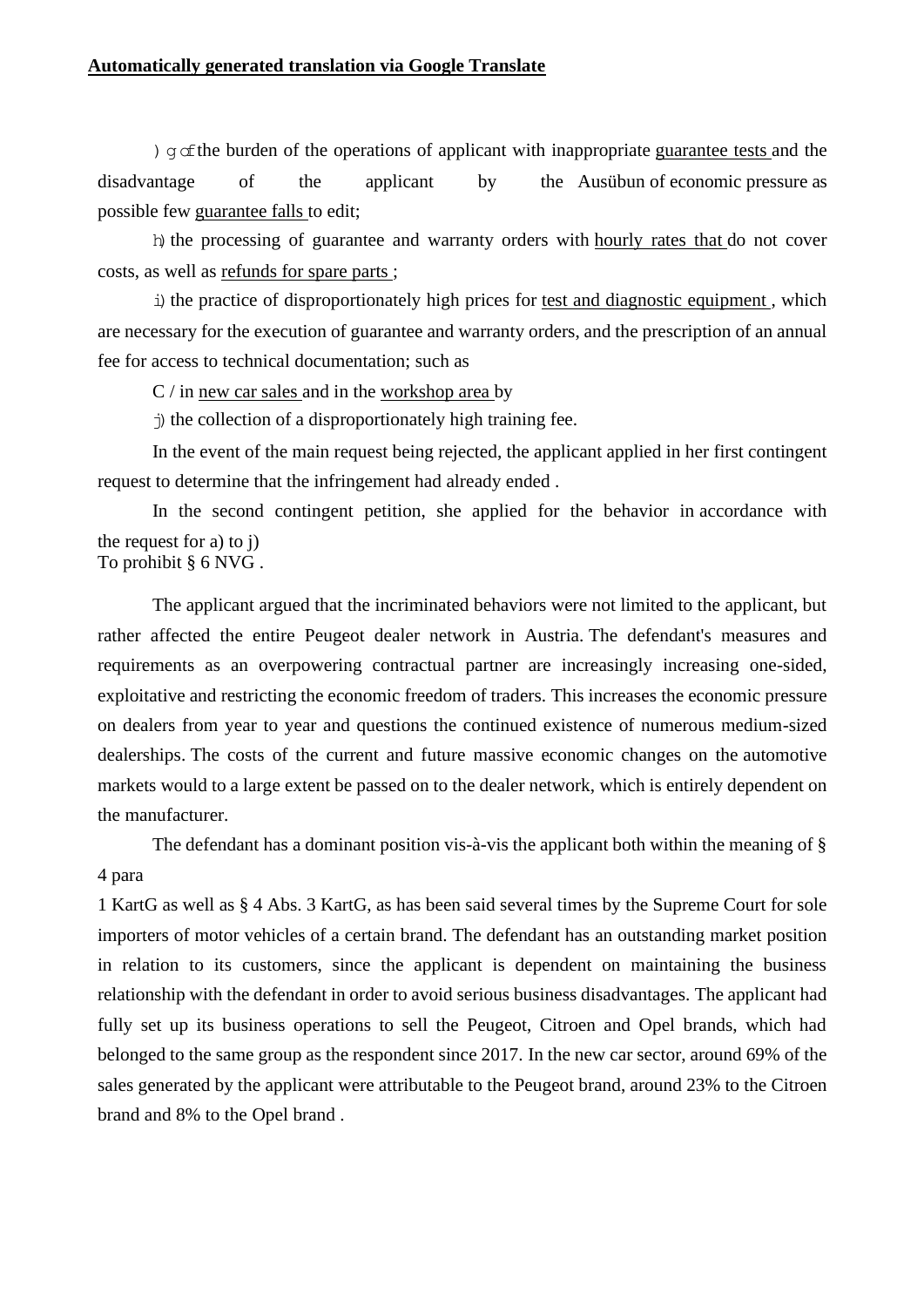The behavior of the defendant described in the application constituted abusive or enforced conditions within the meaning of Section 5 (1) KartG, which the applicant partially did not agree to and at times only under the pressure of the importer's economic superiority. There is no objective justification for the one-sided burden on traders .

In new car sales , the applicant contests the following behavior of the respondent:

a)Demanding inappropriate corporate identity investments at the expense of the applicant:

In order to achieve a uniform brand appearance of the Peugeot brand in the dealer network, the defendant would unilaterally require the dealers to invest in corporate identity, which would represent a major economic burden. If the retailers did not implement the investments for a uniform brand appearance, they would face economic disadvantages in the form of loss of premiums, so that there would be an unfair distribution of the costs and benefits of corporate identity investments in favor of the respondent. The respondent was asked to move the "MOKA" tiled floor as part of the redesign of the sales rooms for Peugeot vehicles, although the applicant had only recently redesigned the sales room. In this way, the respondent had given no consideration to the economic depreciation period of these previous investments. Furthermore, the respondent took an economic advantage from this measure, since the prescribed tile material was required to be obtained from a manufacturer who had contractual relationships with the respondent.

Furthermore, the respondent requested the applicant at the Ried site to close the central customer entrance and to set up two separate entrances for the existing showroom, which was designed on the left as a Peugeot and on the right as a Citroen showroom. As a result, the central reception area in the interior of the showroom would have to be divided into two separate reception areas. In view of the size of the showroom, the necessary additional staffing and the resulting customer channels, this is neither sensible nor necessary from a business perspective .

b)Disproportionate tie-up of the economic burdens of actions :

Actions would be unilaterally specified and announced by the respondent, without the applicant having the opportunity to influence these actions. Rather, the applicant was economically forced to participate in the action measures if she did not want to lose all support for actions by the respondent. The defendant's discount policy does not take into account whether there is a realistic prospect that the applicant can amortize the costs of the action. In competition with other brands and other Peugeot dealers, the applicant inevitably falls behind without taking part in the campaigns, so that regardless of her independence as an independent dealer, she is forced to economically support and co-finance the defendant's discount policy. Participation in the campaigns is absolutely necessary to achieve the monthly sales targets specified by the defendant,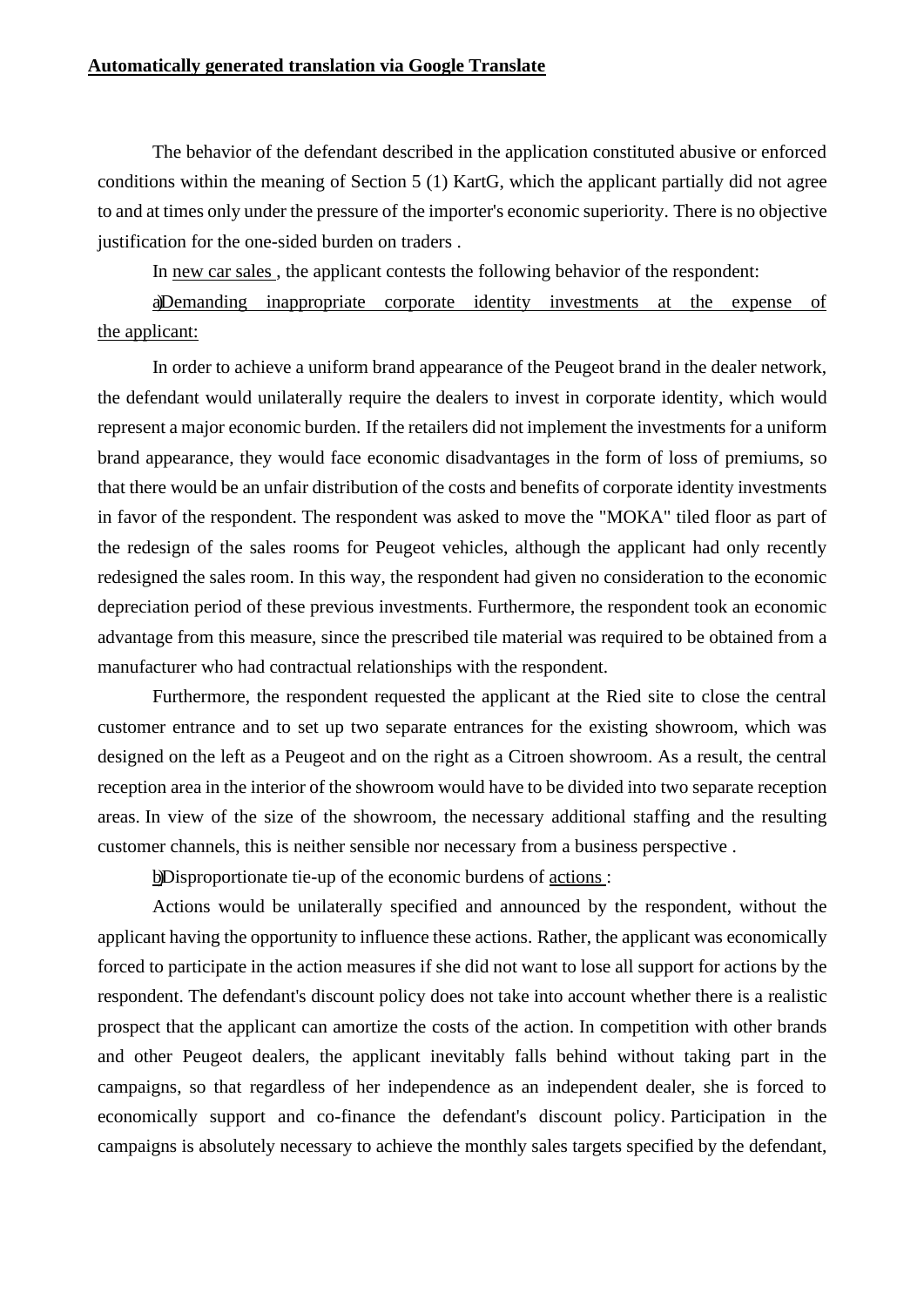so compliance with the defendant's one-sided action requirements is also sanctioned by the threatened loss of premium by the applicant if the sales targets are not achieved .

c)Withdrawal of premium payments due to non- representative , arbitrary and unilaterally rated customer satisfaction surveys :

The respondent would only pay the quality premium of 2% and the performance premium of 4.5% if the retailer's recommendation rate in customer satisfaction surveys was at least 80%. The respondent prescribes the surveys unilaterally after contact with the customers. Satisfaction is asked on a scale of 1-10, with 10 being the highest grade. The respondent rated only the award of 9 or 10 points, while the award of 1-8 points was of no relevance for the measurement of the variable performance and quality bonuses. The returns of the queries are regularly bad and therefore not representative of the total number of customers looked after. These often find it difficult to separate satisfaction with the dealer's performance in new car sales or customer service from satisfaction with the Peugeot brand vehicle itself. Satisfied customers often did not speak at all, so that completely unimaginative results were regularly reported back to the respondent. The recommendation rate of 80% is difficult to achieve. If three of three customers give 10 points and one only 8 points, the recommendation rate is only 66%. The survey only serves to unilaterally and practically arbitrarily reduce the variable margin of the dealers by the respondent .

d)Arbitrary, hidden margin reduction through deliberately excessive sales targets :

The defendant pursues a policy of hidden margin reductions by specifying unrealistic monthly sales targets. According to commercial policy, the premium-relevant monthly sales targets would be adjusted to the market environment in 2017 based on the annual quota (historical criterion and taking into account the changing market conditions during the year (potential criterion ). The potential criterion was in no way objectively verifiable by the applicant The defendant provoked premium reductions by specifying deliberately overambitious sales targets, and the premium matrix was clearly designed in favor of the defendant, and exceeding the prescribed sales targets had a significantly less impact on the amount of the premium than that Falling short of sales targets.

e)Unilateral restriction of the applicant's freedom to set prices :

The defendant's price and, in particular, discount policy leaves the applicant little room for independent pricing and discounting. This affects the competitive freedom of action of the applicant as the counterparty's contractual partner and falls under the imposition of inadequate terms and conditions within the meaning of Article 102 (2) (a) TFEU. The applicant, as well as the other independent Peugeot dealers, was unable due to the non-transparent and also retarding remuneration system of the respondent, apart from the defendant's discount policy, to set an independent price for the end customer, which the economic risk as independent Companies correspond. It is impossible for Peugeot dealers to effectively calculate the earnings on the sale of a vehicle in advance and to choose an independent offer for customers. This results in the economic constraint not to make prices lower than those offered by the defendant .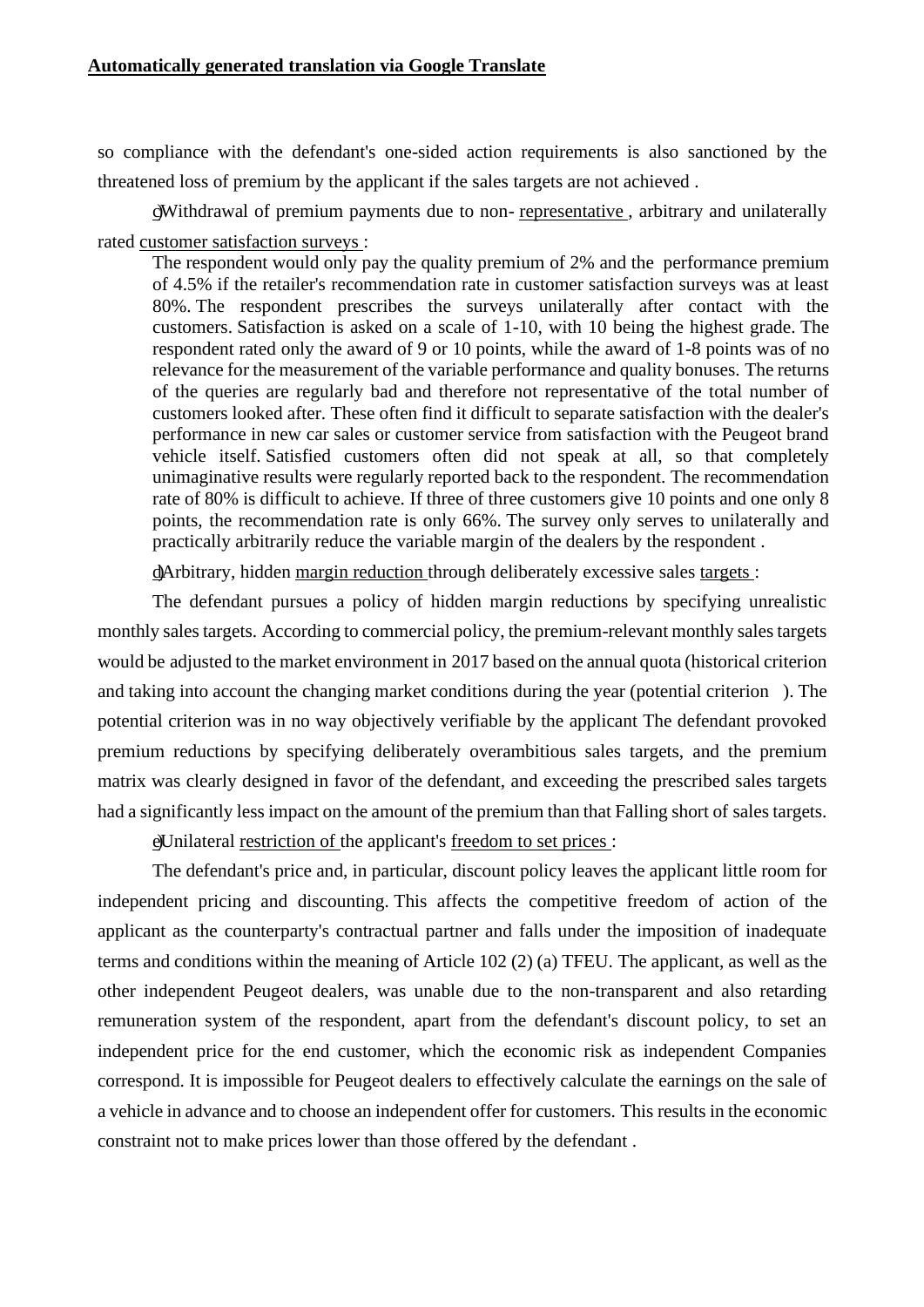f)Practicing improperly low selling prices in the customer market by the opposing companies owned by the respondent (cost-price scissors):

The competitive freedom of action of the applicant and the other Peugeot dealers is countered by an aggressive pricing policy of the dealerships belonging to the respondent's economic unit (PSA Retail). The defendant practices abusive low sales prices through the dealerships it owns, while at the same time selling vehicles to the applicant and other dealerships at prices that would make it impossible for the latter to compete with the respondent's dealerships on the retail market to pass. This competitive price undercutting by the defendant's dealerships should be classified as price-cost scissors or margin squeeze. In three specific examples of Peugeot vehicles, the offer price of the respondent's dealership was below the purchase price that a Peugeot workshop had to pay with a sales partner contract. The offer price resulted from a "daily admission campaign", while peugeot dealers had been banned from the respondent since October 2018 . In addition, PSA Retail businesses would have direct access to the respondent's information about the availability of certain types of vehicles and equipment and their suitability for sale at a given time.

According to the profit and loss transfer agreement concluded between the defendant and the Peugeot Autohaus GmbH in December 2015, 81% of Peugeot Autohaus GmbH's balance sheet loss was to be paid by the defendant and 19% by Citroen Österreich GmbH. The respondent's business is profitable, while Peugeot Autohaus GmbH's annual accounts show losses. This should be seen as targeted cross-subsidization by the defendant for their own dealerships, which had the goal of also displacing efficient independent dealerships on average from the end customer market. This is an improper undercutting .

The defendant is abusing its dominant position not only in new car sales, but also in the workshop area :

g)Burden on the applicant's business with inadequate guarantee checks and disadvantage of the applicant due to the exertion of economic pressure to process as few guarantee cases as possible :

The applicant's perception of how the respondent proceeded in connection with guarantee tests, like that of the entire workshop network, was particularly stressful. The processing of guarantee cases, which is extremely important for the dealer for reasons of customer loyalty, is penalized by the defendant, since this calculates a so-called CVR value. This tells you how many warranty cases dealers dealt with. Dealers who would deal with many and complex warranty cases achieved particularly poor CVR values, were placed on the list of "coached partners" and thus pilloried. This leads to a regular guarantee tourism in the workshop network, since many companies are afraid of the negative effects of the guarantee tests and if possible send customers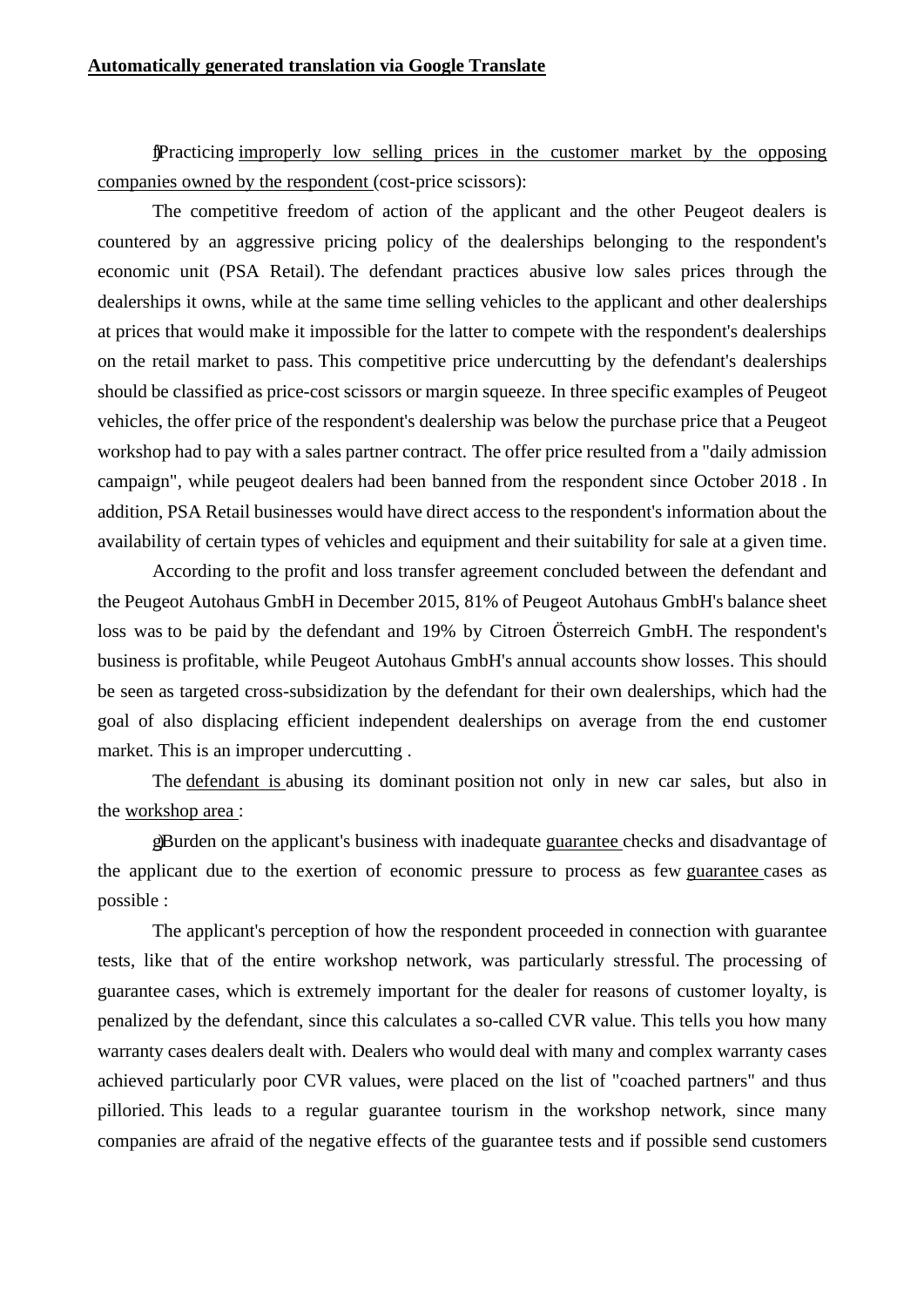with guarantee work to other workshops. In a multi-stage process, workshops would be subjected to different levels of intensive coaching, with the aim of booking as few warranty cases as possible. Warranty audits and coaching by the respondent served more to monitor and discipline the dealers than to provide the importer with efficient assistance to the contracting parties.

h)Processing of guarantee and warranty orders with hourly rates that do not cover costs and refunds for spare parts :

The proportion of warranty and guarantee cases for the applicant has amounted to approximately 7-10% of the total number of workshop orders in recent years. On average, the proportion of warranty and guarantee cases, depending on the company, is around 5 to 20%. Guarantee work could hardly be carried out to cover costs within the scope of the defendant's refund system. Rather, the workshop operation bears the main economic burden of defects in the new vehicle and subsidizes the manufacturer's spare parts sales over long distances. In the 2016/2017 business year, the applicant would have had unsupported own costs (excluding risk and profit premiums) of around EUR 44,641 .

i)Require non-conforming prices for test and diagnostic devices , which are necessary for the execution of guarantee and warranty orders , and prescription of an annual fee for access to technical documentation:

The applicant had to pay the respondent an amount of EUR 6,500 annually for access to the respondent's technical documentation, which was essential for the implementation of warranty and guarantee work. Furthermore, the respondent would prescribe a number of test and diagnostic devices that would only have to be obtained directly from her at inflated prices .

j)Training system billing system that does not meet needs and causes (training fee) :

Since 2017, the respondent has requested a training fee for the training measures prescribed by her on a wide variety of topics, which does not correspond to the true costs of the training courses described and is levied regardless of the size of the company. In 2017 this flat rate was EUR 2,700, in 2018 it was EUR 5,000. In 2016, the applicant only paid around EUR 500 to EUR 700 in the course of the individual charges for the training. The training fee also included the costs for mystery shopping and standard audits, which the dealers had not ordered, however. The training fee would cover the annual costs for the training portal, for four mystery shoppings in the area of new vehicles, for two mystery shoppings in the area of customer service, for six mystery leads and for a standard audit per year. In fact, in connection with the mandatory training, the applicant would have to spend between EUR 1,500 and EUR 2,000 a year, which, in strong disproportion, differs from the training flat rate actually raised by the respondent of EUR 5,000. stand. The training fee is charged per workshop contract and regardless of the size of the contract partner and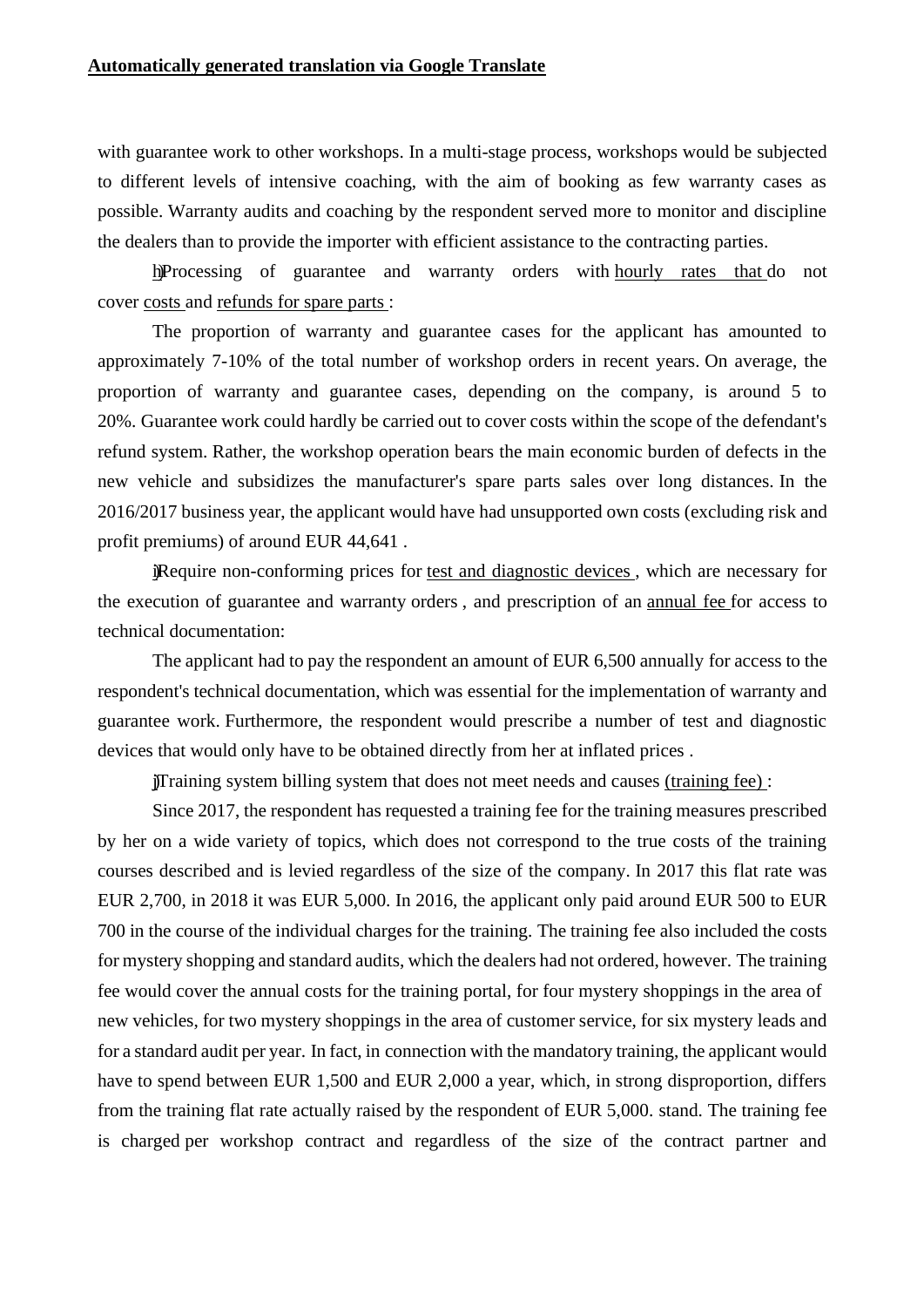the number and level of qualifications of the employees. The applicant would be required to pay two training flat rates for the Ried site, two training flat rates for the Schärding site and one training flat rate for the Mattighofen site for the Peugeot and Citroen brands, for a total of around EUR 25,000. This amount is extremely unreasonable given the actual training needs. Due to the kickback regulation granted to provide two workshop replacement cars with special support each year, it could not be weighed out and represented an abuse of market power .

Since the incriminated behavior of the respondent affects the entire Peugeot dealer network in Austria and thus the entire territory of a member state in different forms, the interstate relationship is given and Art. 102 TFEU is applicable.

In the event that individual behavior of the defendant should have ended at the time of the decision, the applicant has the right to determine that violations of antitrust law have already ended in accordance with Section 28 (1a) a KartG. It has a legitimate interest in this finding, since the respondent's behavior had a direct effect on the legal and, in particular, the economic situation of the applicant. This applies in particular to the remuneration system for new car sales. With a possible determination decision, the basis for individual claims for damages of the applicant should be created. The finding of the ended antitrust violations was justified in view of the public interest in solving legal questions in similar cases and in view of a possible risk of repetition .

The applicant may base her right to be dismissed on the provisions of § 1 NVG, since the defendant's conduct fulfilled the factually unjustified requirement of special conditions and special equipment between suppliers and resellers. Within the meaning of Section 1 (2) NVG, additional services would not regularly be countered by any corresponding consideration. The NVG idF KaWeRÄG 2017 was intended to counter the increasingly worsening imbalances in the supply chain and to strengthen small and medium-sized companies such as the applicant, which depended on a strong contractual partner. The respondent's behaviors are exemplary use cases of the problem covered by the NVG .

The Respondent applied for the rejection of all applications, denied the Applicant's authority to apply under the Cartel Act and the Local Supply Act, and the conclusiveness of the arguments, since the relevant market was not delimited and the allegations of improper use of the Respondent's measures were lacking. Furthermore, she contested that, when selling Peugeot new vehicles, she used a quantitatively and qualitatively selective distribution system from dealers who had to meet the selection criteria and whose number was limited due to a numerus clausus. Workshops, on the other hand, are subject to a purely qualitatively selective distribution system and only have to meet the selection criteria set out in the workshop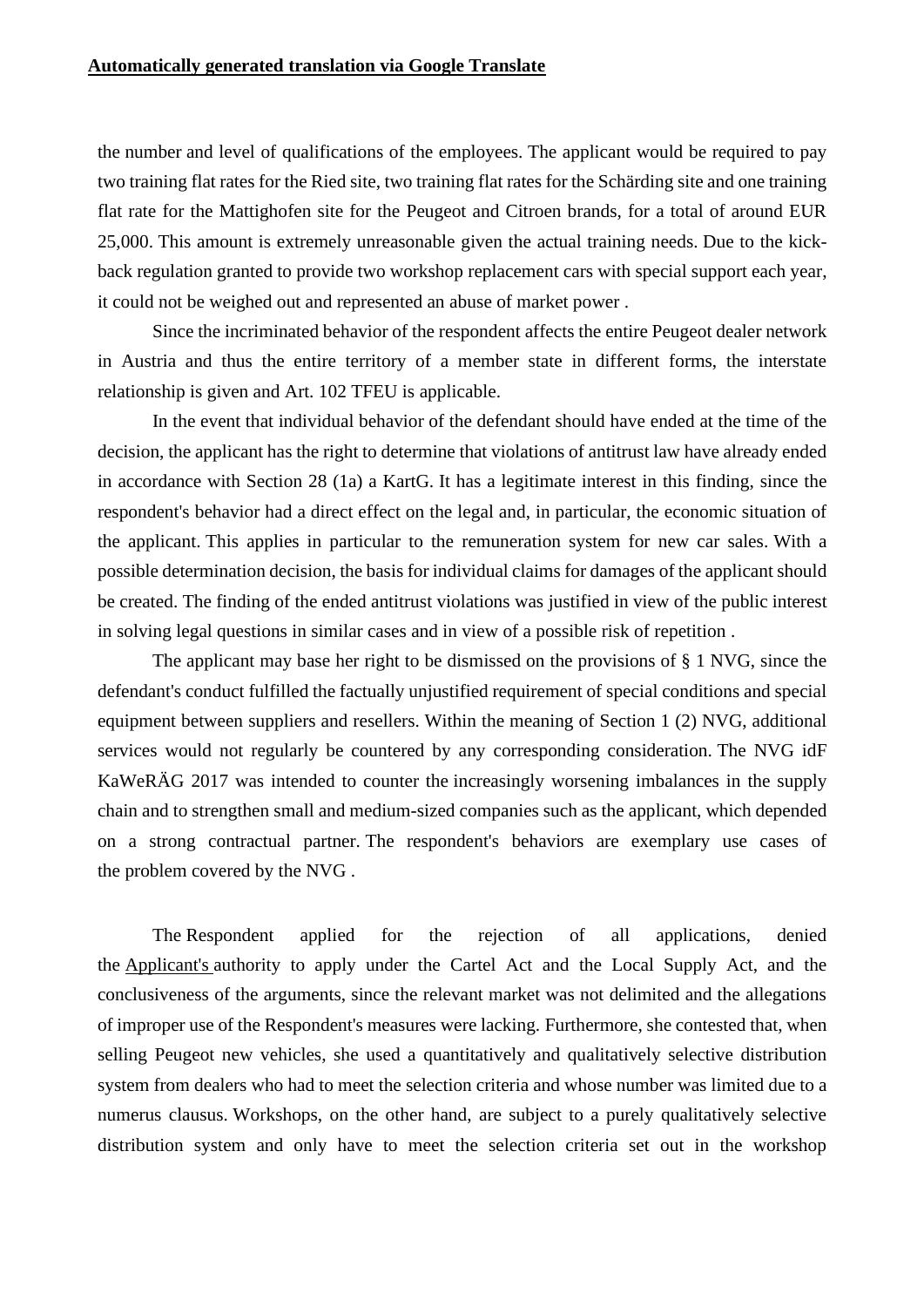contract. Workshops would have the opportunity to conclude a distribution partner contract with a dealer and thus participate in the distribution of new Peugeot vehicles .

The rights and obligations affecting the distributors are contained in detail in the dealer contract. In this contract, the traders had undertaken to comply with the standards set by the respondent and now partly criticized by the applicant. The club of Austrian Peugeot dealers ("dealer association") had a significant influence on the drafting of the contract. He was the counterparty's counterbalance for every planned measure .

The defendant's bonus system is set out in the "Commercial Policy" every year and provides for variable bonuses for the sale of new vehicles, which consist of a performance and a quality bonus. In view of the increasing importance of the quality of the service provision, the respondent is assigning more and more weight to the quality standards within the scope of the variable premium. With every effort, every retailer is able to earn the full premiums. The respondent had to react intensively to the rapidly changing market conditions, especially through the growing online market, which could only be achieved through special quality and customer satisfaction. These played an essential role in the respondent's existing sales and customer service structure .

According to Statistics Austria's current new car registration statistics, the respondent received only a 3.2% share of new registrations from January to October 2018 . There can therefore be no question of a dominant position of the respondent. It also has no relative market power over the applicant. In addition to the fact that the latter also sells Citroen and Opel in addition to Peugeot, which are brands that are completely independent in sales, even though they are affiliated with Peugeot, the business relationship between the applicant and the respondent is based on a unilateral autonomous decision by the applicant. A dependency of the applicant on the respondent was in no way recognizable and thus there was no relative market power of the respondent.

Even if, contrary to expectations, the dominant position of the respondent should be affirmed, there is in any case no abuse. The behavior criticized by the applicant was used exclusively for the purpose of quality assurance, increasing customer satisfaction and brand loyalty as well as creating the best possible infrastructure for dealers and workshops. In any event, the defendant's conduct was objectively justified. In the absence of a cross-border dimension, intergovernmental action cannot be impaired and the intergovernmental link is therefore lacking. Art 102 TFEU is therefore not applicable.

The defendant objected to the individual complaints regarding the behavior of new cars as follows:

a) Corporate identity investments: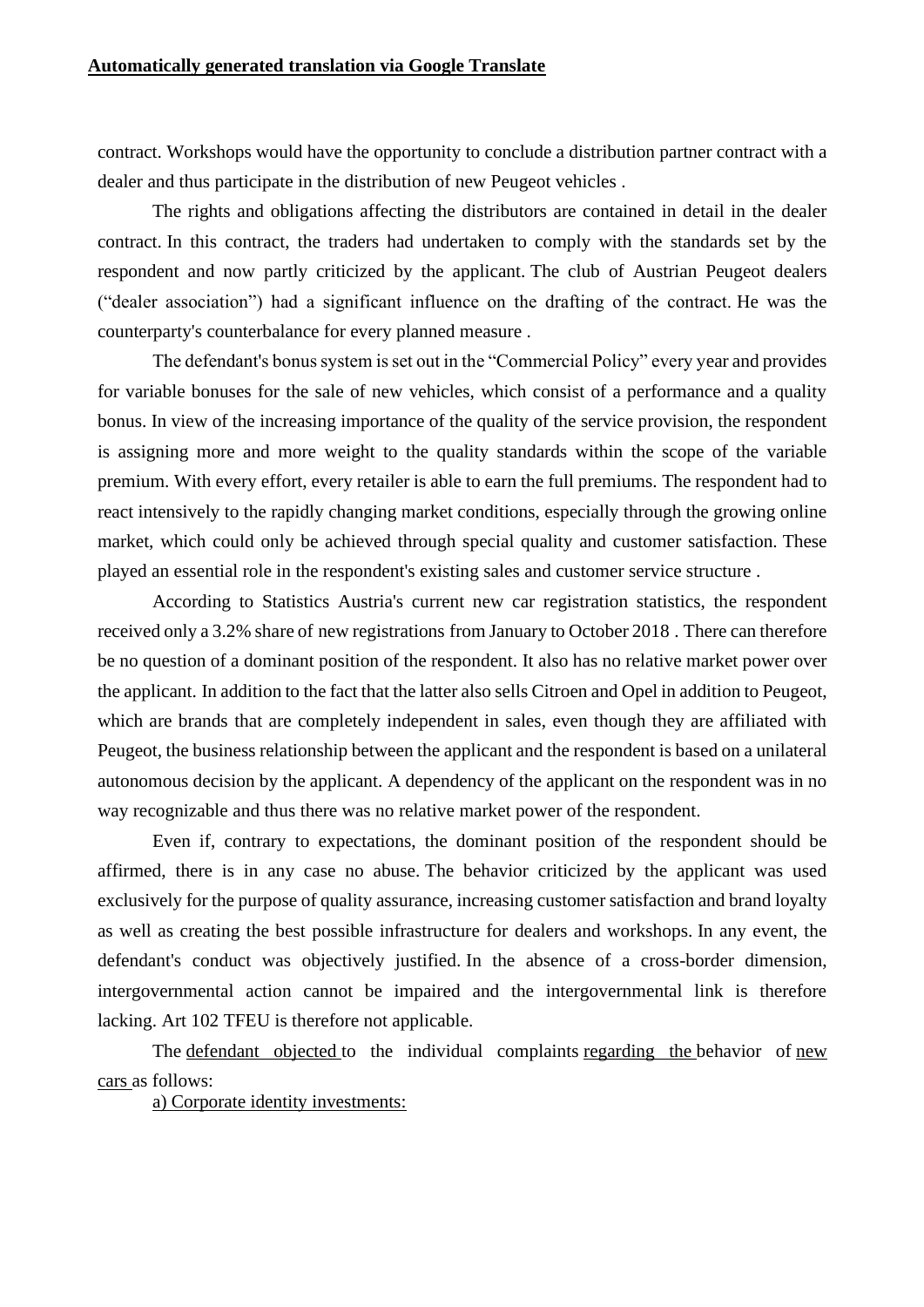The respondent has a legitimate interest in a uniform appearance and the positioning, maintenance and development of the Peugeot brand . Already in the dealer contract, the dealers are required to comply with specific corporate identity requirements that guarantee a uniform brand presence. In order not to burden the dealers excessively with the costs, the redefinition of the corporate identity requirements is based on an investment cycle of 7 years, which corresponds to the depreciation period of the investments made. In addition, the respondent grants support to the dealers for the implementation of the new corporate identity requirements, as was the case with the applicant. The respondent did not earn anything from the corporate identity requirements and the establishment of corporate identity conformity, while the retailers benefited directly from the investments in the appearance of the showroom in relation to the shopping experience offered to customers. Compliance with the requirements is sanctioned by the non-awarding of the quality bonuses, which is a necessary, expedient and appropriate measure. The requirement of approved suppliers for the execution of the work for the production of the corporate identity ensures the uniform implementation and is associated with a substantial volume discount for the dealers. Both the laying of the MOKA tiled floor and the separation of the entrance areas for Peugeot customers, on the one hand, and Citroen customers, on the other hand, are the result of the defendant's corporate identity policy and do not lead to inappropriate disadvantages. There was no abusive behavior .

#### b) Actions:

At the of the defendant proposed actions if it were completely normal market procedures that were used to promote sales activities of the participating dealers and the sales of new vehicles of the brand Peugeot boost should. The respondent made available to the dealers in advance monthly campaigns in a transparent manner. Participation in the individual offers and promotions is at the discretion of the retailers, who would give their written consent. There is no obligation to participate in the actions. The defendant bears the costs of national advertising for campaigns entirely and supports the dealers in the regional advertising measures they carry out. The cost sharing of the dealers in the action measures is therefore in any case proportional.

### c) Customer satisfaction surveys:

Since the quality of the service provided by the applicant plays a central role in fulfilling the contracts concluded with the respondent and the applicant is obliged to achieve high customer satisfaction, the measurement of customer satisfaction in surveys is of crucial importance. It was therefore necessary to link the retailers' premium system provided for in commercial policy with the results of the customer satisfaction surveys. The quality premium was only intended for dealers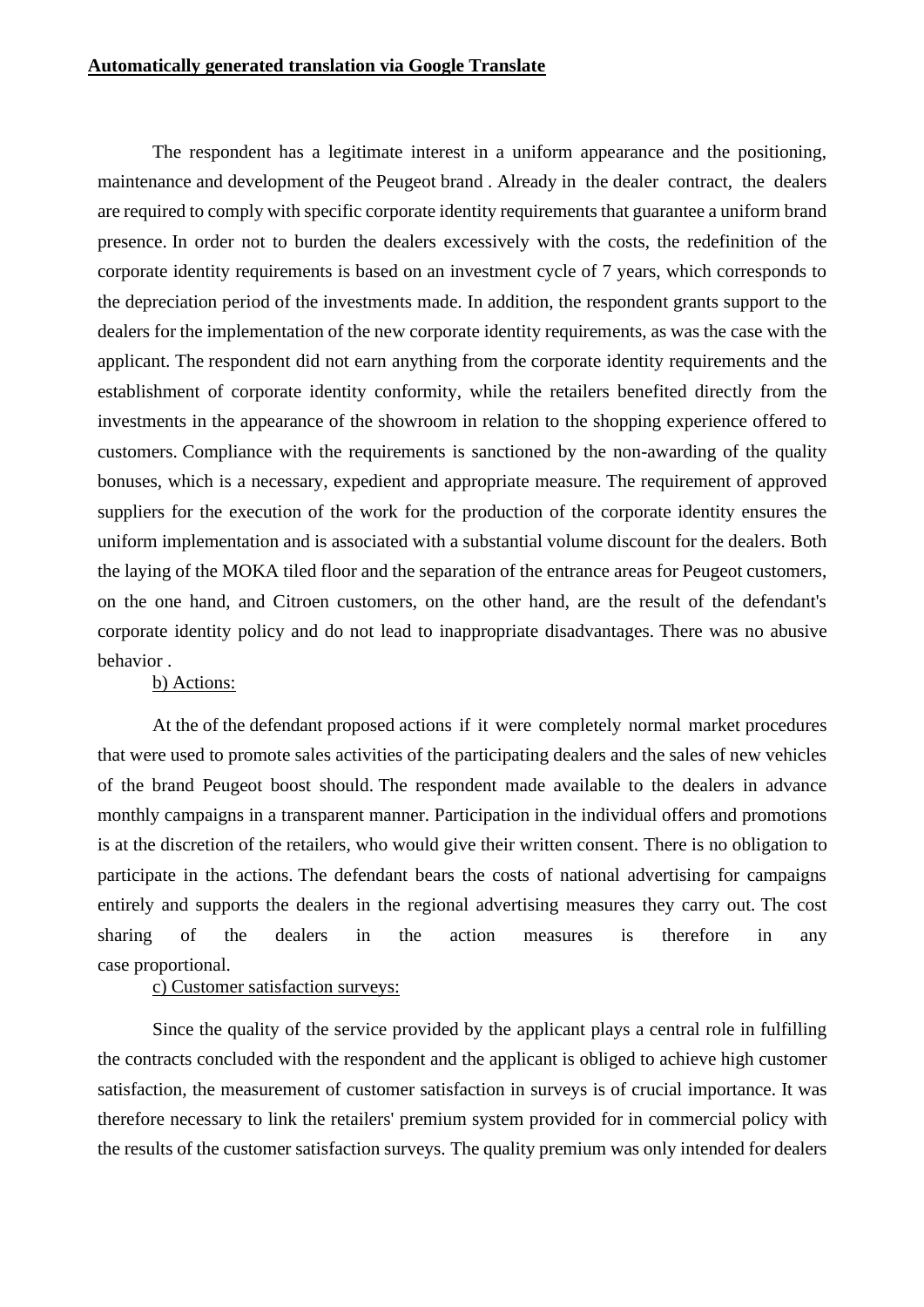who achieved excellent values in terms of customer satisfaction . With a customer satisfaction scale of 1 to 10, this is only the case from a rating of 9 points. Only customers who gave excellent ratings would actually recommend the dealer. The defendant's aim is to win new customers through recommendations and thereby increase their market share. The method she used to record customer satisfaction using a scale from 1 to 10 in connection with the question " *Would you recommend this brand / company to a friend?* "Are based on recognized scientific methods and should be regarded as lawful. In order to protect the interests of the dealers, the respondent both had a minimum threshold in the form of the entry criterion for the new car quality bonus of 32 interviews per month and, if this value was not reached, a portion of the usable - Introduced 60% email addresses. After this entry criterion has been reached, the respondent only asks for the appropriate quota of at least 80% recommendation regarding customer satisfaction. In any case, this is feasible and is currently only being achieved by two dealers. The applicant achieved a recommendation rate of 100% in the period from January to November 2018. With a separate coaching program for customer service employees to achieve the recommendation rate and the hot alert process to identify unsatisfied customers and their subsequent satisfaction, the respondent has also developed tools to enable retailers to achieve a higher recommendation rate. Overall, the measures taken by the respondent would have led to a significant increase in the recommendation rate. They are therefore reasonable and proportionate and can in no way be considered as abuse .

d) Spread reduction:

The sales targets set by the respondent to the dealers were in no way unrealistic and did not lead to hidden margin reductions, as claimed by the applicant. With the monthly targets that have been set since 2017, it is possible to focus more on the actual sales potential of the individual retailer. The applicant had achieved its annual target of 101% in 2017. Even when looking at the individual months, the target achievement was never less than 80% in any month and was even 129% or 128% in individual months. Since the parameters used to calculate the monthly targets, namely the historical criterion and the potential criterion, are already reflected in the Commercial Policy 2018, there can be no question of a lack of transparency of the potential criterion. The specification of sales targets and the corresponding award for their compliance are common practice in connection with distribution agreements and pursue the legitimate interest in motivating dealers to perform special sales services .

By subsequently adjusting the monthly targets , the defendant can incorporate the current economic situation into the target calculation . This would protect traders from a declining market and set fair targets based on actual circumstances. Furthermore, the monthly consideration is cushioned by the "quarterly bonus" according to Commercial Policy 2018 and the retailer, who cumulatively achieved at least 100% of his monthly targets in the quarter, in the months of the quarter in which the target achievement was less than 100%, the performance bonus rolled up to 100% and repaid. The monthly sales targets should therefore in no way be classified as abusive .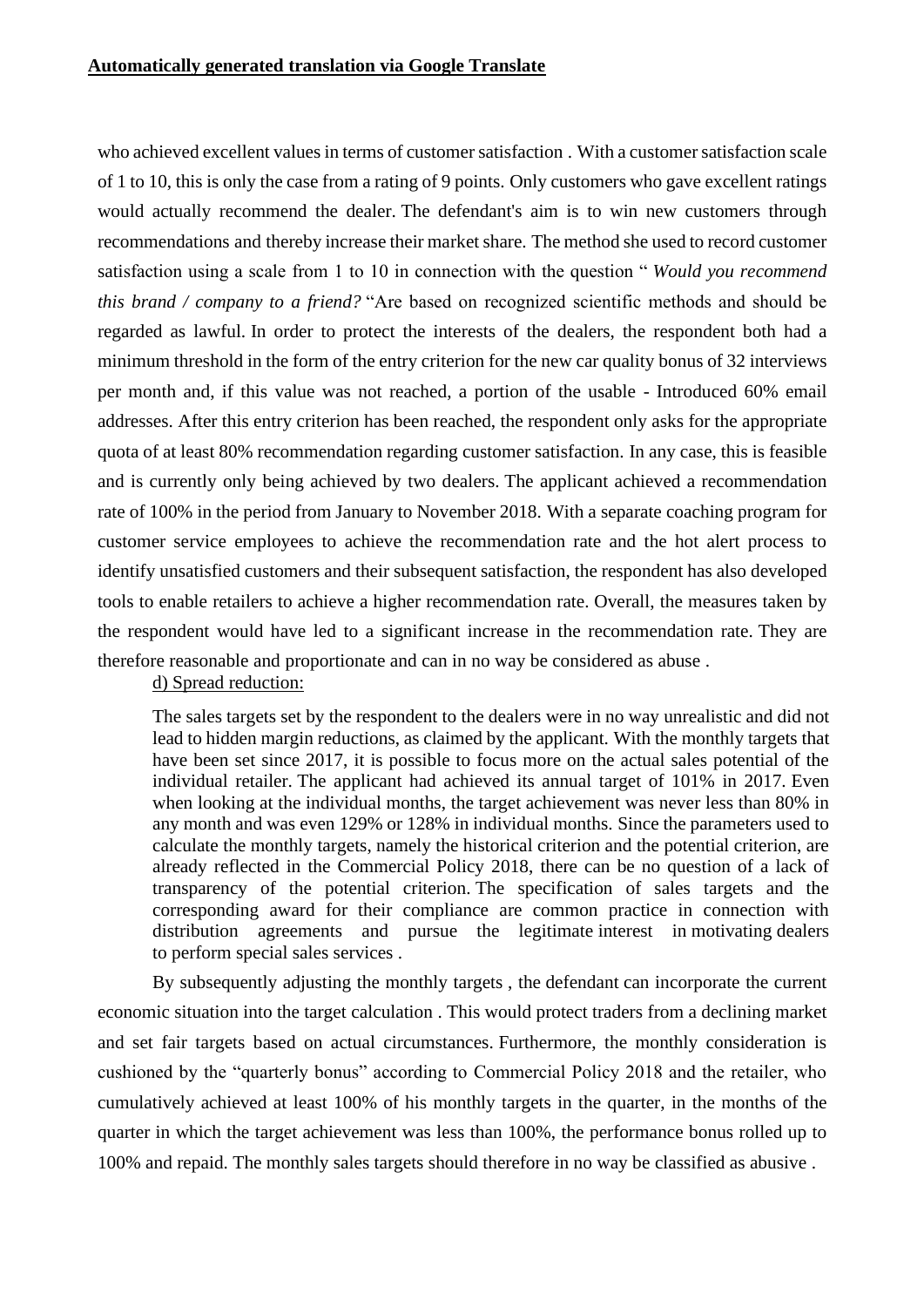#### e) Unilateral restriction of the applicant's freedom to set prices :

For the respondent, the purchase prices at which the dealers bought the new Peugeot cars were the same for all dealers. The dealers are completely free in their pricing towards the end customers. Selling at the list price is unusual because different discounts are granted by the retailer during the sales talk. For the final sales price, the negotiating skills of the dealer are crucial. He is free to decide which of the respondent's rewards the dealer would like to pass on to the customer. Customer loyalty plays an important role, particularly in rural areas, since customers may place greater importance on the special personal support provided by the retailer they trust than on achieving the cheapest price. The defendant's auction prices are recommended retail prices for a certain period of time, which would normally also be undercut by the dealers. The decisive factor for the price paid by the end customer is competition among dealers, the market level of other brands with comparable vehicles, the negotiating skills of the dealer or his inventory. The defendant would therefore in no way restrict the traders' freedom to set prices .

f) Abusive low selling prices in the customer market by the respondent's dealerships (costprice scissors):

Brand director of the Peugeot brand and managing director of the respondent, MMag. Rieger, was indeed entered from intercompany political reasons the company register as a managing director of PSA retail, but not part of their business operations. The applicant's allegation that the respondent practices abusive low sales prices through PSA Retail, while at the same time providing new cars in advance which make it impossible for the applicant to compete with PSA Retail on the retail market no authorization to. The respondent would treat all dealers equally and apply commercial policy to all dealers alike. The defendant was not active on the end customer market - with the exception of individual direct sales to certain customers listed in the dealer contract. Apart from the fact that the characteristics of a competitive price undercutting were not present, the applicant inadmissibly compared sales partners with new car dealers. However, a sales partner only acts as an intermediary for a new car dealer who, based on the respondent's uniform sales policy, has the same premium options as PSA Retail. PSA Retail is a dealer and not a sales partner and therefore does not sell cheaper than sales partners who buy new cars, since sales partners did not buy any new cars at all. The examples of price setting by PSA Retail cited by the applicant do not represent a competitive price undercutting, since other dealers would have offered the vehicles mentioned at the same or lower prices as PSA Retail. The latter also offered the criticized prices only for a limited time. Abusive combat prices were therefore not available.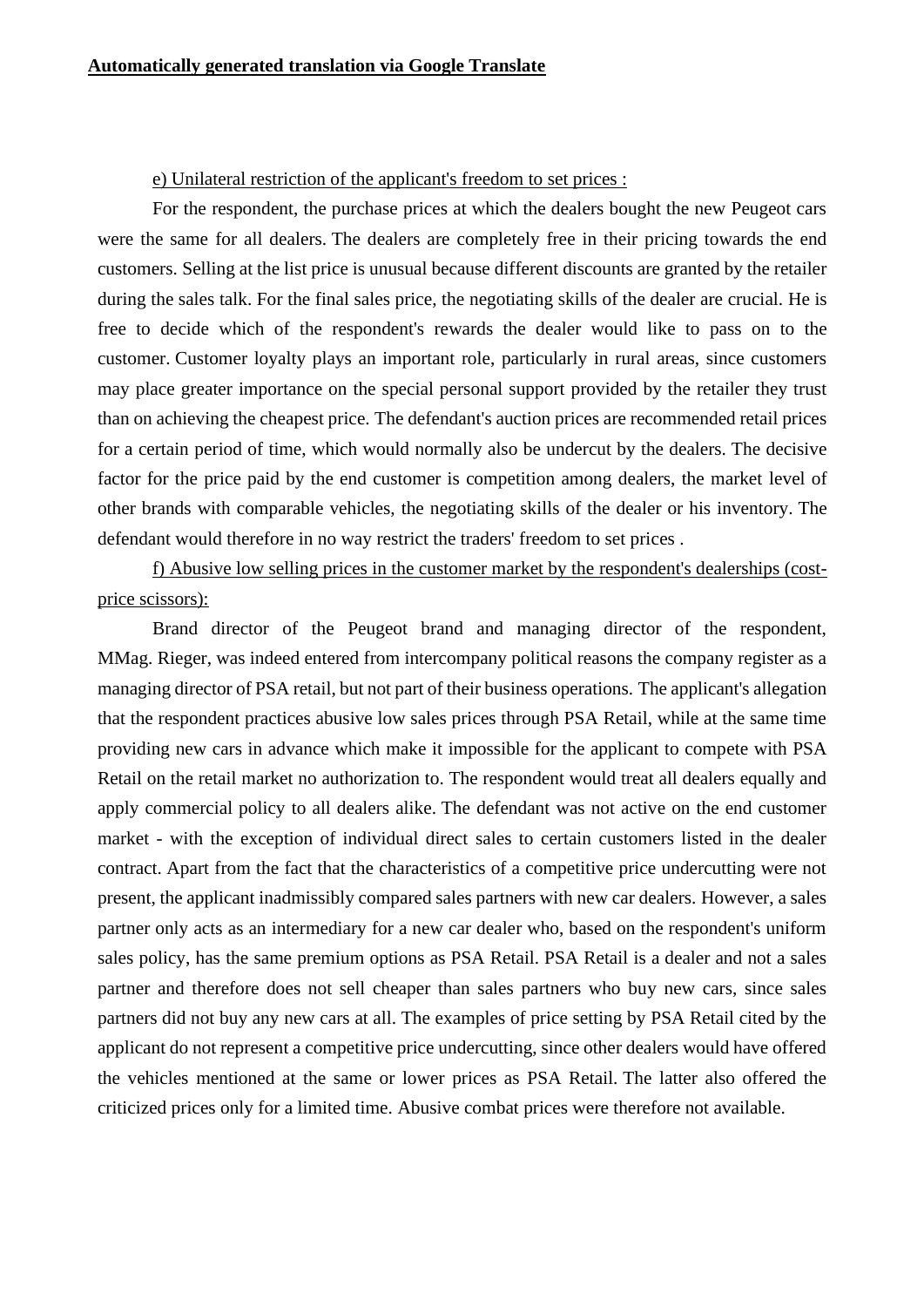The fact that PSA Retail is writing losses is due to the expensive city locations in Vienna and Linz. For brand policy reasons, a presence of the brand in these locations is important, so that losses are seen as national marketing costs. Both the higher proportion of fleet customers in the cities, which lead to lower margins for PSA Retail, and the generally higher demand for Peugeot vehicles on land represent a location disadvantage for PSA Retail. In addition, the PSA Retail companies are flagship companies that are characterized by the digitization of the retail network and the intensification of customer relationships. There can therefore be no question of an intention to suppress it. There was also no abusive cross-subsidization. The profit and loss transfer agreement between the defendant and PSA Retail not only included losses, but - as in 2016 - also profits and was only based on the permissible tax optimization within the group for the purpose of group taxation .

PSA Retail has no access to the respondent's information about the availability and sale of certain vehicles that other dealers would not have. Rather, the other traders would be treated the same way with regard to this information .

With regard to the applicant's allegations in the workshop area , the respondent objected as follows:

g) Inappropriate guarantee tests and the exercise of economic pressure on the applicant's possible lichst few warranty cases to edit:

The review of the correct billing of warranty work carried out by workshops and paid for by the respondent is absolutely necessary in order to find negligent or willful false statements to the detriment of the respondent. The respondent had a legitimate interest in such guarantee audits, on the one hand to prevent possible misuse and on the other hand to offer the workshops assistance in the proper acceptance and implementation of guarantee work and thus to ensure the uniformity of customer care. The actual execution and frequency of the guarantee work would be included in the so-called CVR value, which represents a valuable indication of the frequency of the guarantee work carried out in the network of authorized workshops. The CVR value thus only shows the activities of the workshops in the guarantee area. These would be divided into delegated and coached contractors based on the CVR value. Coached workshops with a high guarantee volume are only likely not to be able to make goodwill decisions without consulting the respondent. The CVR value therefore represents an advantage for contract workshops with a particularly high guarantee volume, since their risk is reduced in the event of a guarantee audit.

h) Hourly rates for guarantee and warranty orders as well as refunds for spare parts :

Authorized workshops are obliged to carry out warranty work and are reimbursed for the costs they incur on the basis of appropriate guide values and guide times. Each tool get site for the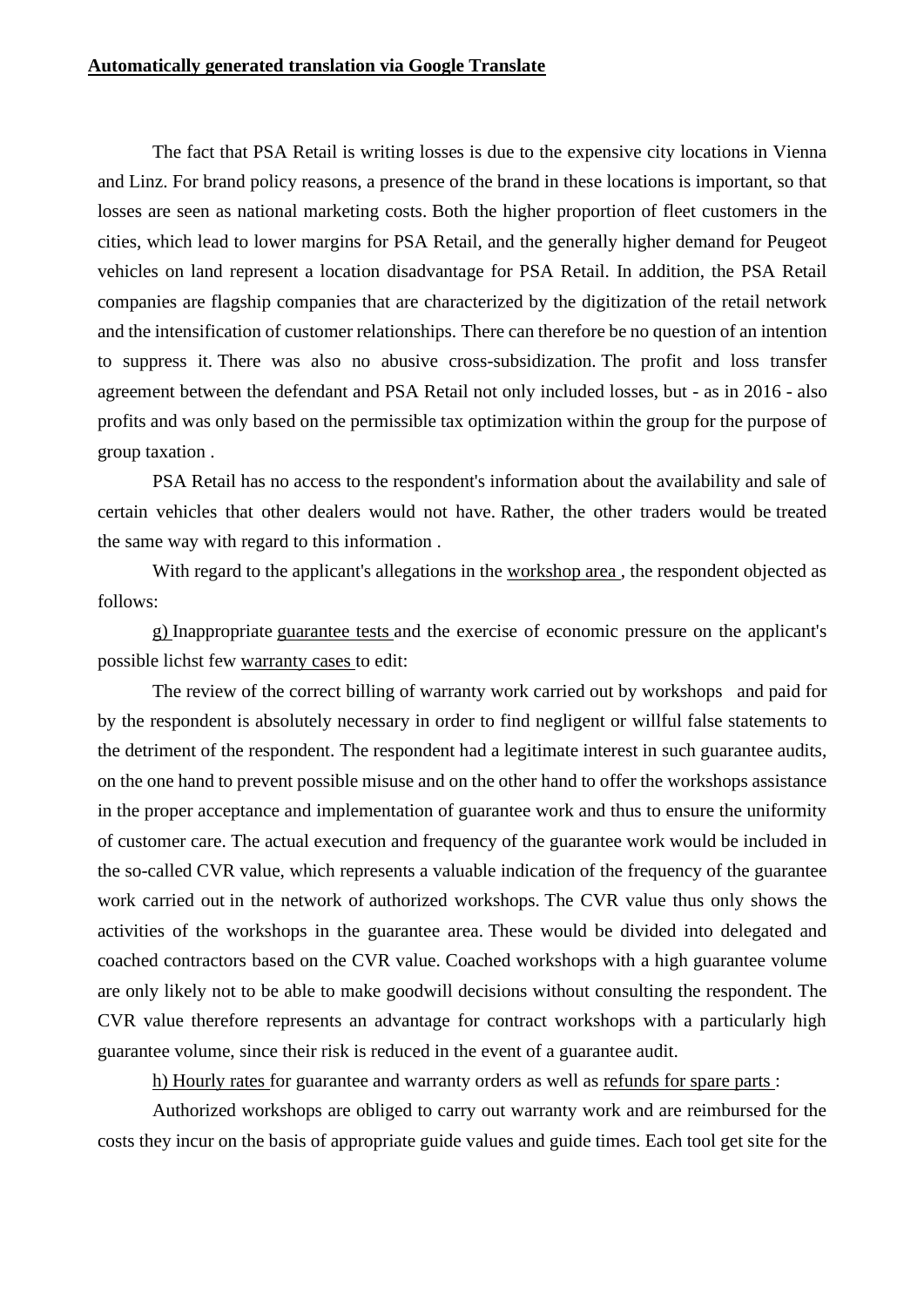work in connection with the warranty work of her billed the customer customer denstundensatz minus 12% from the defendant replaced. This deduction corresponds to a customary discount due to the large order volume of the respondent for the workshops in connection with warranty and guarantee work. For necessary spare parts, the purchase price plus a handling fee of 5% for administrative expenses will be replaced. There can be no question of abuse .

A guarantee tourism, according to which authorized workshops refused to carry out warranty work and further referred customers to other workshops, was not tolerated by the respondent .

i) Prices for test and diagnostic devices , annual fee for access to technical documentation :

The prices for access to the defendant's technical documentation and for the test and diagnostic devices required to carry out the warranty and guarantee work are, of course, reasonable and in line with the market.

For the point concerning the new car sales and the workshop area the j) Training fee

The respondent argued that, given the enormous technological developments in the automotive market, she had a legitimate interest in efficient training measures for workshop employees. The training flat rate offers an incentive to take part in all training courses offered as part of the flat rate. This applies not only to the technicians, but also to the employees in the customer service area. Of course, the training courses would have to be carried out for the employees working at each workshop location, since every customer of a workshop is entitled to professional work. The fact that different car brands lead to different training courses is in the nature of things and cannot be held against the respondent. The services included in the flat rate can be seen clearly from the information provided by the respondent. There can be no question of a lack of transparency. The costs for mystery shopping and criteria audit included in the training fee are also reasonable and proportionate. Mystery shopping is not only in the interest of the respondent, but also in that of the applicant, since compliance with standards and selection criteria can be objectively checked. Compliance with this would have a positive impact on the respondent's premium benefits. The training fee of EUR 5,000 covers the amount of the offered training courses and the training portal with an amount of EUR 3,000, while mystery shoppings, mystery leads and standard criteria audits account for an amount of EUR 2,000. In terms of their number and quality, the price is appropriate and appropriate.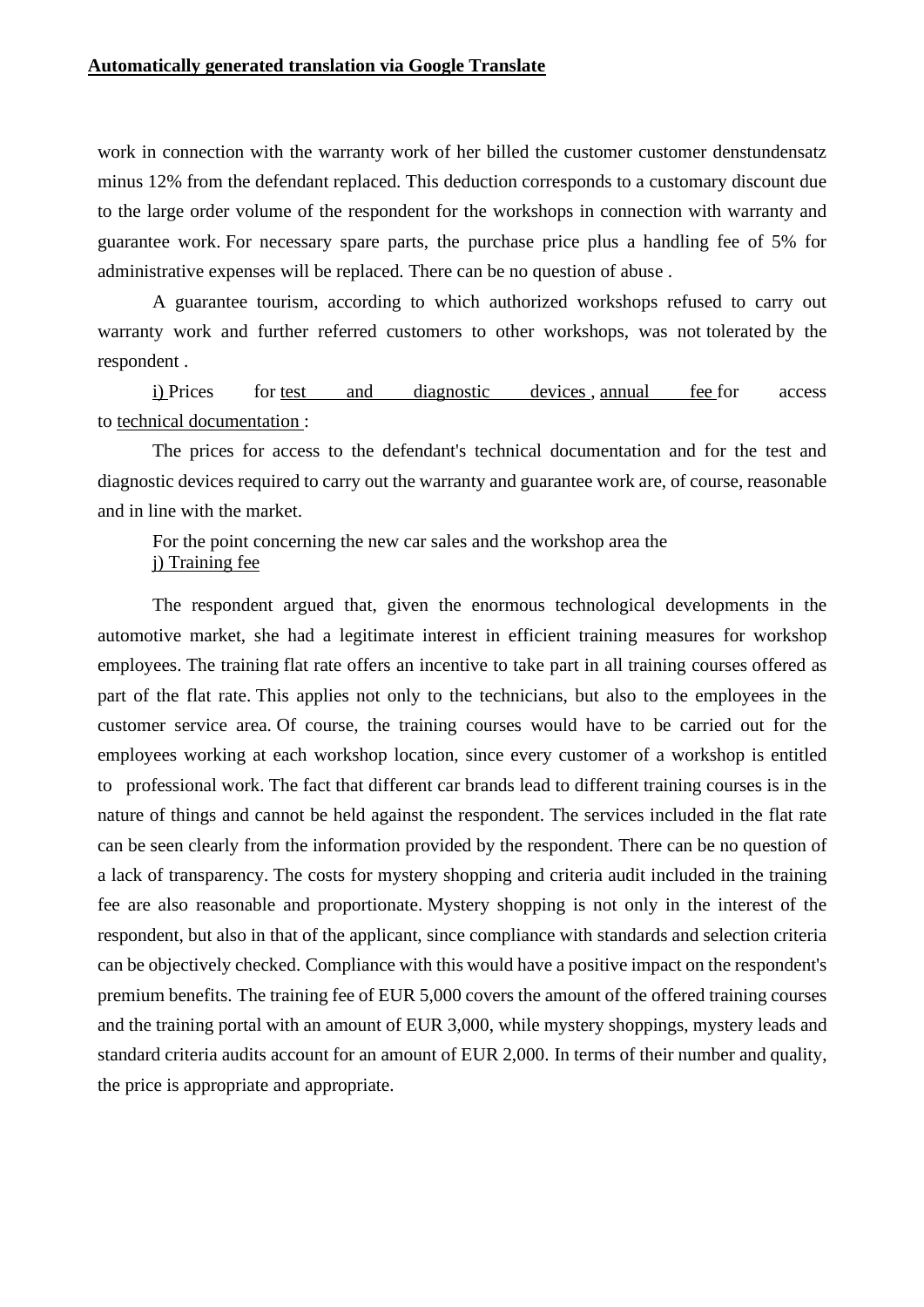The extent to which the defendant in the form of kick-back regulations granted by the defendant in connection with the training flat rate could constitute abuse of market power is not open to the defendant in any way.

There was no violation of the local supply law by the defendant. Apart from the applicant's lack of authorization to apply in accordance with Section 7 (2) NVG, the rules of the Local Supply Act aimed at completely different matters than the present one. Protective purpose of the standard is the maintenance of a performance-based competition between companies of different sizes. In particular, it serves to protect suppliers from high-demand resellers. In the present case, there is no power gap, since the respondent only has an insignificant position on the relevant market and the dealers in the dealer association are strongly organized . In addition, there would be objective justification for every behavior of the respondent .

#### **Evidence:**

Evidence was taken by interrogation of the witnesses Bernhard Kalcher (ON 18), Markus Figl (ON 23), Walter Mayer (ON 23) and Georg Messeritsch (ON 31) as well as the managing director of the applicant Josef Büchl (ON 17) and the managing director the respondent MMag. Silvia Rieger (ON 24, 31 and 40) as parties and by inspecting the documents attached ./A to ./T and ./1 to ./37 and ./I.

#### **Findings:**

The applicant runs an old-established dealer and workshop operation, since she has been a Peugeot dealer in Schärding since 1992 and operates a Peugeot workshop. She has had a location in Ried since 2001 and in Mattighofen since 2006. The applicant has been trading Citroen vehicles in Schärding and Ried since 2011, and Opel vehicles in Schärding since 2016. The Mattighofen location only sells Peugeot vehicles. There is only one service contract for Opel vehicles in Schärding .

When it comes to new car sales, all three locations together account for around 60% Peugeot vehicles, 30% Citroen vehicles and 10% Opel vehicles. In workshop operations, about 50% are Peugeot vehicles, over 20% Opel vehicles and the rest Citroen vehicles. The applicant has between 45 and 50 employees on average. In the business year 2016/2017 (November 1, 2016 to October 31, 2017), the applicant's annual sales were over EUR 11.8 million, of which around EUR 5.6 million related to the sale of new cars and around the same to the sale of used cars EUR 2.7 million, workshop revenues around EUR 3.1 million and other proceeds such as the sale of tires, oils and lubricants, the rental of vehicles and the like, around EUR 0.5 million. The share of sales with the Peugeot brand amounts to approx. 68% in the area of new cars and approx. 60% in the area of workshop services. The workshop proceeds include proceeds in connection with the handling of warranty and guarantee cases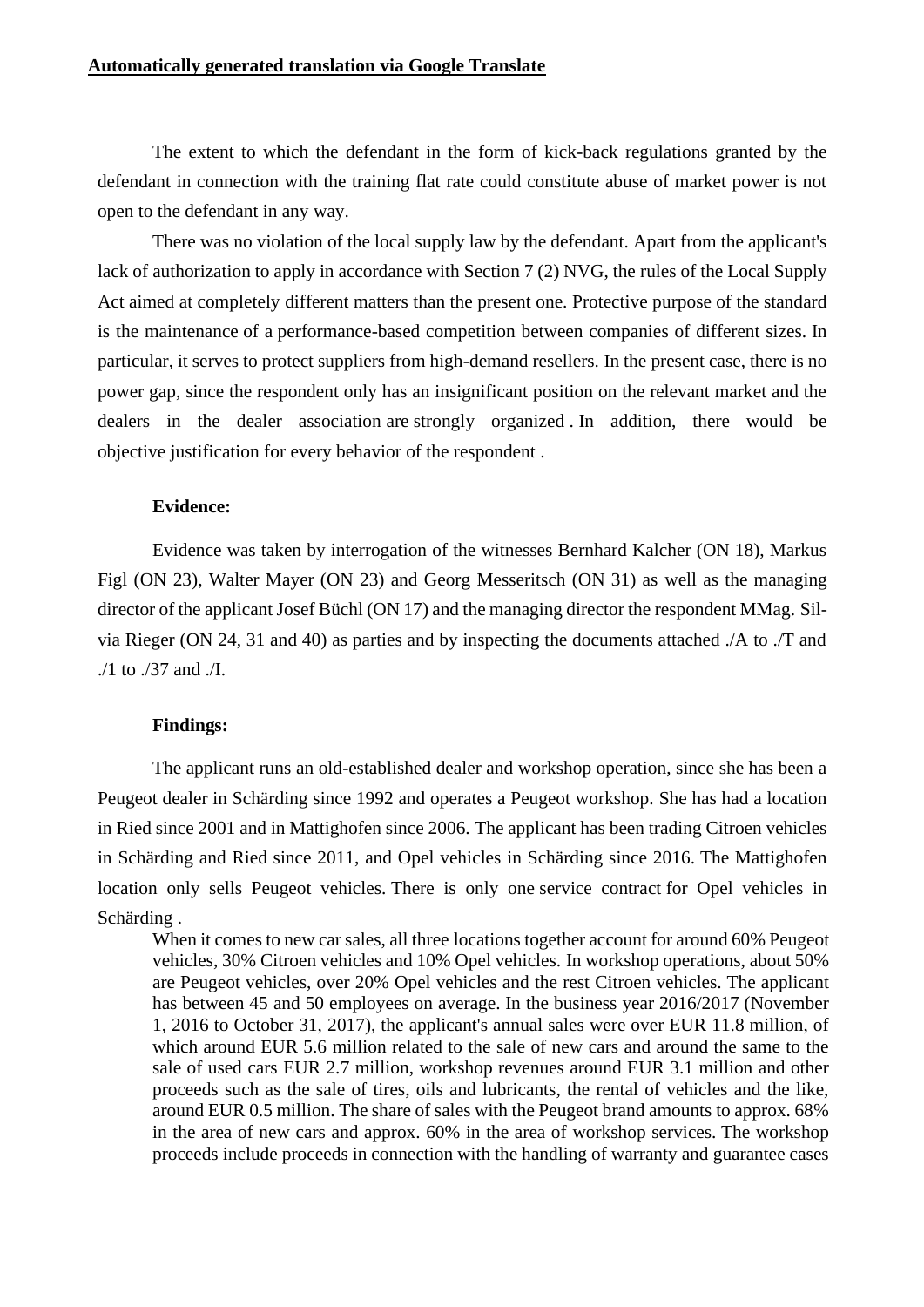in the amount of approx. EUR 0.2 million. As the applicant has been selling Peugeot vehicles for almost 30 years, she is identified by her customers with the name Peugeot. If the applicant were to lose the sale of Peugeot vehicles and had to switch to another car brand, she would lose 2/3 of her customers, as they are not ready to switch to another car brand. Since the applicant has also made significant investments in the Peugeot brand, for example in 2011/2012 EUR 2 million in the expansion of the workshop in the Ried plant, a loss of Peugeot as a contractual partner of the applicant in new vehicle sales and in the workshop area would be existential for the applicant - hend (PV Josef Büchl S 4 ff).

### A / New car sales:

### a) Corporate identity investments:

According to Art. 10 of the dealership contract for new vehicles (enclosure ./A), the dealers are obliged to adhere strictly to the standards defined by the respondent for the location and the interior and exterior of the business premises. The respondent is very interested in a uniform corporate identity for the sales network and in the positioning, maintenance and development of the Peugeot brand. This also includes the use of the brand-specific shade of blue in the sales area. In 2010 this was changed to a darker blue that deviated from the previous color, with the changeover accelerating until 2015 and from that point on for the retailers who were not yet participating. In 2016, the MOKA floor tile was defined as mandatory. In 2012, the applicant invested EUR 2 million in the Ried location in the equipment specified by the respondent. In 2017, the applicant's specifications included a separate entrance for the Peugeot premises and the laying of the MOKA tiled floor. Therefore, the applicant installed the MOKA tiled floor in autumn 2018 and created a separate entrance area for the Peugeot premises. The resulting total costs of around EUR 30,000 were ultimately borne by the defendant, since she sold the applicant a grant of around EUR 40,000 for conversions, floors, furniture, etc. in the form of a subsequent premium Cars agreed. Without the corresponding renovation work, the applicant would not have received this premium. Other Peugeot dealers also received these premiums, so that the respondent paid each dealer an average of EUR 50,000 as a premium for investments (PV MMag. Rieger ON 24 S 14; Josef Büchl ON 17 S 7 f).

b) and e) Unilateral restriction of the applicant's freedom to set prices due to economic constraint to participate in the actions specified by the respondent :

Since the claimant's management was taken over by MMag. Silvia Rieger in February 2018 launched the respondent 6 campaigns per year, each of which is valid for 2 months. Before 2018, the campaigns lasted only 1 month. Since hardly any vehicle is sold at the list price in the automotive industry, promotions are sales-promoting measures that are intended to draw the customer's attention to a specific model of the Peugeot vehicles. The respondent plans the actions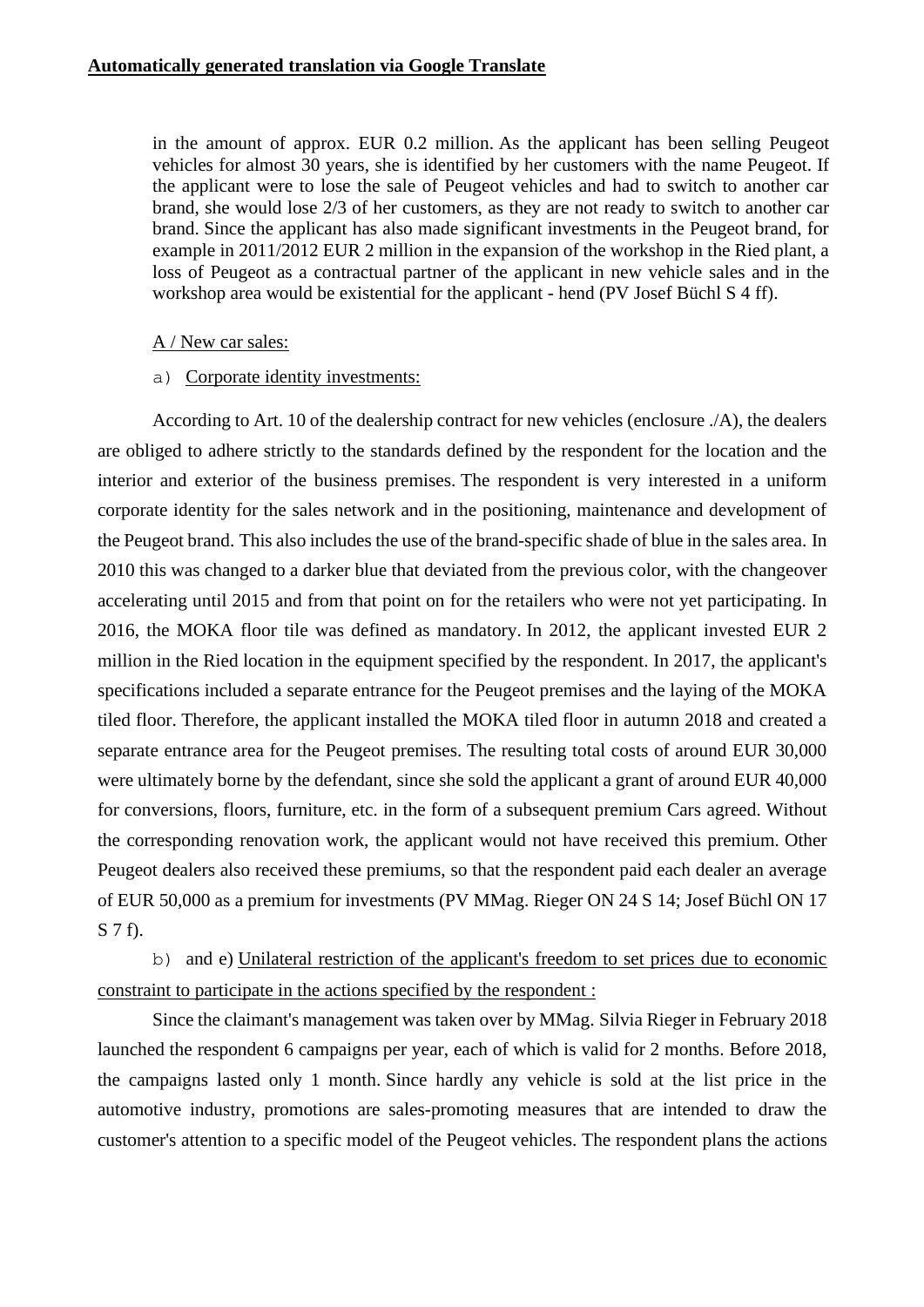for Austria. However, they are coordinated across Europe , particularly when it comes to product launches. At the beginning of the year, a marketing plan for the coming year will be presented to dealers at a dealer conference. It contains which vehicles will be part of campaigns and which target groups should be addressed. However, the marketing plan does not indicate which promotional support and how much is paid to dealers. The respondent discussed the planning of the actions with the marketing committee that has existed since 2018, which includes 6 Peugeot dealers and an agency partner. The Peugeot dealer association is no longer called upon by the defendant to determine actions, unlike before (PV Mag. Rieger ON 24 S 16 ff).

As part of the campaigns, there is an autumn, spring and trade fair bonus. 33% of this bonus must be borne by the dealer and 66% by the defendant. This means that a trader who does not take part in the campaigns lacks the 66% bonus contributed by the respondent .

Since July 2016, retailers have had to give their written consent to participate in campaigns (supplement ./11). Theoretically, a trader is therefore also free not to participate in certain or all of the defendant's actions. However, this is not economically viable for a dealer. Participation in the promotions is essential to achieve the monthly sales targets set by the respondent. Promotions increase sales of new vehicles, which leads to higher sales in the new car business and thus to higher premiums for dealers. If the dealer does not take part in the campaigns, it is very likely that he will not be able to achieve the monthly and annual targets. This is at the expense of his performance bonus. If the level falls below 80%, there is even a risk of losing the entire performance bonus. The premium loss is not economically viable for the dealer. Without participating in the campaigns, the applicant will most likely not be able to achieve a positive result when selling new cars (supplement ./HS 6). For this reason, the applicant is not able to set their own prices in the course of the campaigns. Nonetheless, the defendant calls the promotional prices "communicated target prices" without being so .

In 2018 and 2019, all Peugeot dealers in Austria took part in the campaigns initiated by the respondent (PV MMag. Rieger ON 24 S 17).

The promotions also pose a problem for the retailers in that they make an offer to a customer in one month based on an existing promotion. If the customer does not want to buy the vehicle until next month, the campaign may already have ended. Actions make it difficult for dealers to plan offers to customers. From the retailer's point of view, a runtime of 3 months would be better (PV Josef Büchl ON 17 S 9 ff).

The applicant is largely satisfied with the regional and national advertising measures of the respondent for Peugeot vehicles (PV Josef Büchl ON 17 S 11).

c) Customer satisfaction surveys: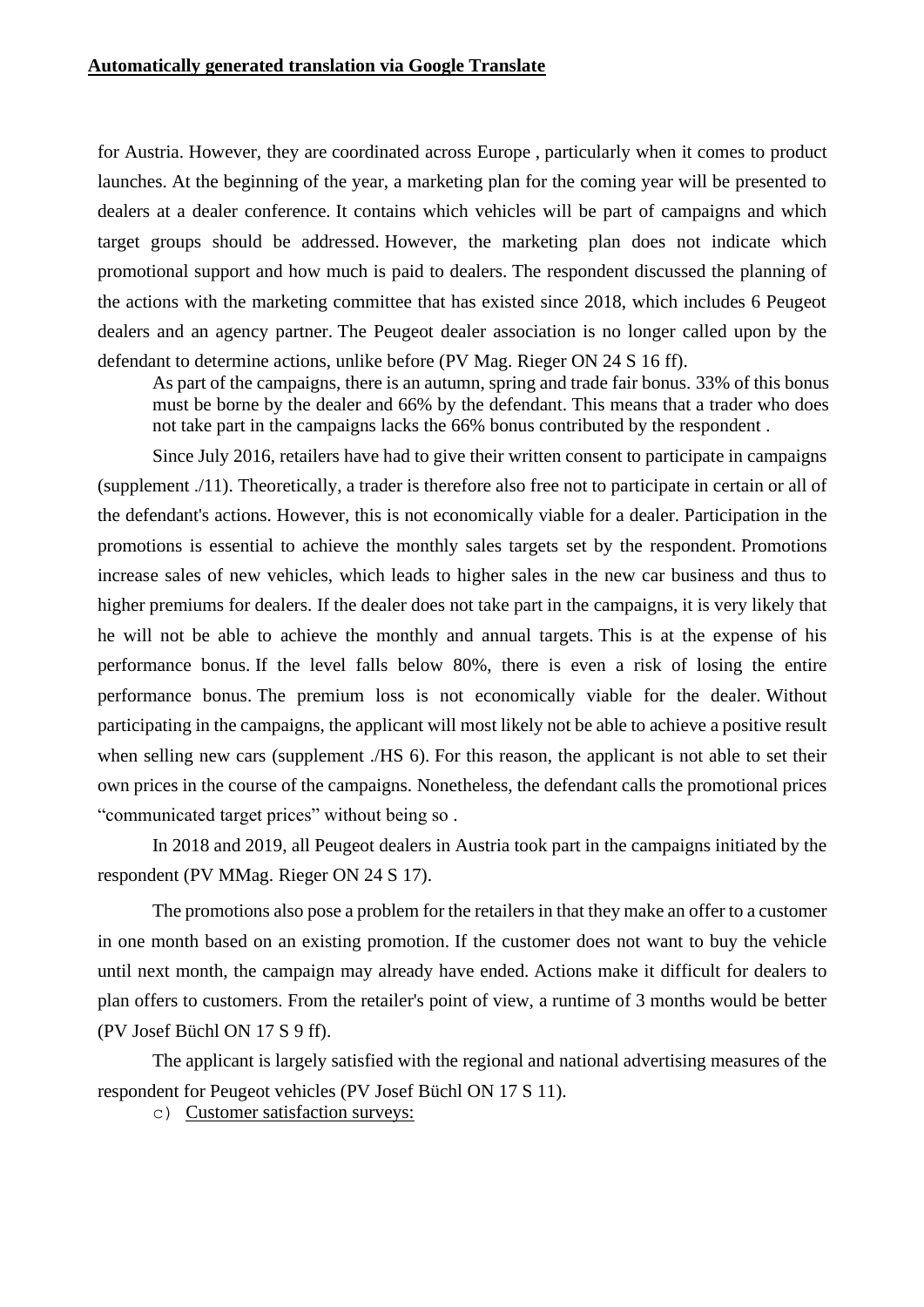In Art IV of the dealer contract (enclosure ./A), the Peugeot dealer undertakes to provide high-quality services within the scope of fulfilling the dealer contract and to ensure the highest possible level of customer satisfaction. The respondent regularly assesses the quality of the services offered by the dealers and customer satisfaction on the basis of quality surveys. The respondent regards the quality premium in return for achieving excellent values in customer satisfaction .

To assess customer satisfaction, after purchasing a new car, customers are sent an email from an agency commissioned by the respondent with a link to a form containing three questions about overall satisfaction, recommendation, and courtesy of the team A scale of 1-10 is to be answered, whereby 10 represents the best level of recommendation. However, this link is only available for two weeks (PV Mag. Rieger ON 24 p. 8). The entry criteria for the new car quality bonus is the minimum number of 32 interviews per month when the total number of interviews within the last year is considered. If this minimum number is not reached, the entry criterion is also considered to have been reached if the proportion of usable email addresses in this period is 60% .

The defendant demands a quota of at least 80% recommendation for customer satisfaction itself. The quality premium therefore requires a rating of 9 or 10 points. Values below 1-8 are not taken into account. The only exception to this is the initiation of a "hot alert" process, in which the dealer has the opportunity to subsequently satisfy an unsatisfied customer (ratings 1 - 6) and with an additional 1.5% on the result "recommendation" "To be rewarded (enclosure ./DS 8). In order to achieve the quality premium, the applicant is therefore dependent on summoning its customers to give the best possible rating and urgently recommending this on the grounds that they would otherwise lose the quality premium. Most of the applicant's customers are insightful in this regard and actually give a correspondingly high rating because they do not want the applicant to lose the quality premium. In this way, the applicant managed to achieve a recommendation rate of 100% from January to November 2018. However, this is not easy for the applicant to accomplish, but involves a considerable amount of communication and a degree of shame on the customer that is perceived as shameful. The applicant takes on all of this, since the quality premium is very important to her in business (PV Josef Büchl ON 17 S 15). However, it also happens that customers want to persuade the dealer to perform additional services if they threaten a poor rating.

This situation is largely the same for all Peugeot dealers, since the recommendation rate increased significantly in 2018 compared to 2017 (Appendix ./5). In 2019 there was only one Peugeot dealer that had a referral rate of less than 80%. He retired as a Peugeot dealer on June 31, 2019. The method chosen by the respondent to couple the customer satisfaction surveys with the award of the quality bonus has nothing to do with a real survey of customer satisfaction, since it has to be seen as a pressure on the customer and not as a real question .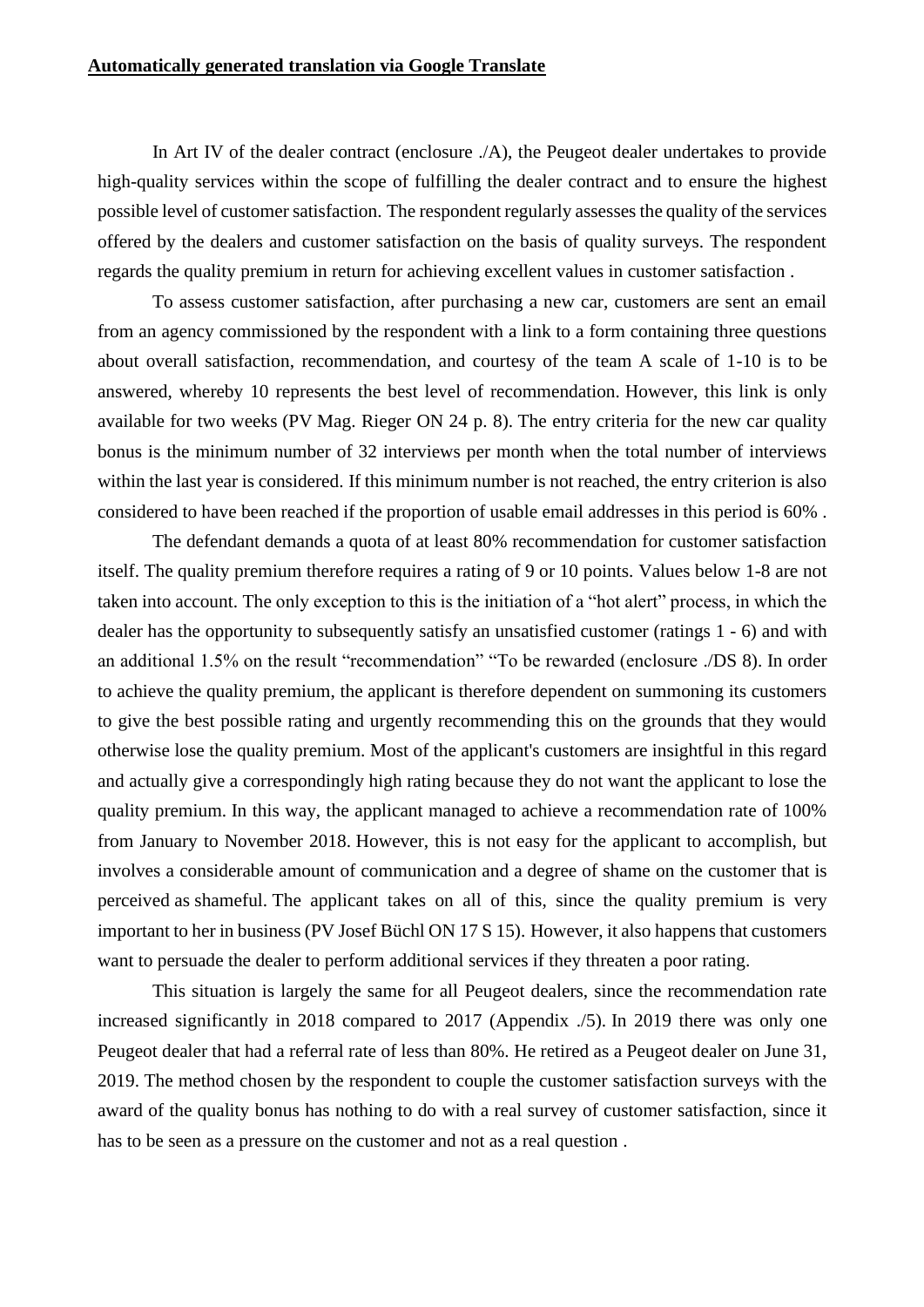In the case of workshop customers, the respondent requests at least 20 assessments per month. However, workshop customers are far less interested in an evaluation than new car customers. However, the approval rate among workshop customers has no influence on the quality bonus.

d) margin reduction due to excessive sales targets: at the outset of this decision already wiedergege-

The applicant's level calculation of the sales targets, to which the merchant is bound to receive the performance bonus, is shown here using an example for better understanding :

For November 2018, the respondent estimated the entire car market with 26,500 registered cars and the truck market with 3,600 registered trucks. This resulted in a market share for Peugeot of 3.66% for cars and 7.22% for trucks. The dealer target for November 2018 for all of Austria was 970 cars and 260 trucks. This number was multiplied by the individual dealer quota, so that the applicant had a sales target for November 2018 of 17 cars and 5 trucks, for a total of 22 vehicles. In order to receive a performance bonus in the following month, the applicant had to achieve 70% of the overall goal, ie sell 15 vehicles. The respondent informed the applicant of this in a letter of November 2018 (enclosure ./19). At the same time, the applicant revised the estimate for October 2018 to the extent that the estimate included a car market of 27,000 vehicles and a truck market of 3,500 vehicles, but actually 22,603 cars and 3,589 trucks were actually registered in October 2018. The market share that the respondent wanted to achieve in October 2018 was 4.1% for cars and 6.9% for trucks. The applicant's sales target of 20 cars for October 2018 was subsequently reduced to 16 cars, while the target for trucks remained the same (supplement ./19, PV MMag. Rieger ON 24 S 23 f).

If a dealer achieves the monthly target in some months and not in others, but ultimately reaches the annual target of 100%, the performance bonus will not be reduced.

The applicant's annual target for 2018 was 259 vehicles. The applicant made use of the right granted in Supplement ./A in the dealer contract to appeal to an arbitration tribunal and have the annual target set anew by an expert. She wasn't the only one. In 2017, 7 dealers called the arbitral tribunal, 11 each in 2018 and 2019. As a result of the arbitration, the applicant's 2018 annual target was reduced from 259 to 220 vehicles. In 2018, the applicant sold 178 vehicles, which is more than 40 cars less than the already reduced annual target of 220 vehicles. The applicant therefore achieved the reduced annual target only with 86%, whereby in most cases it was 80% per month and 100% in individual months reached. The benefit bonus was not reduced for the latter months (PV Josef Büchl ON 17 S 15 ff and MMag. Rieger ON

24 S 23 ff). If the goal is not reached in one month and already in the following month, this is taken into account in the quarterly roll-up. However, in one month the trader has to exceed the monthly target to catch up the other month .

The date of the vehicle's sale is not decisive for the performance bonus, but the date of delivery to the buyer. If a vehicle has a long delivery time after the conclusion of the purchase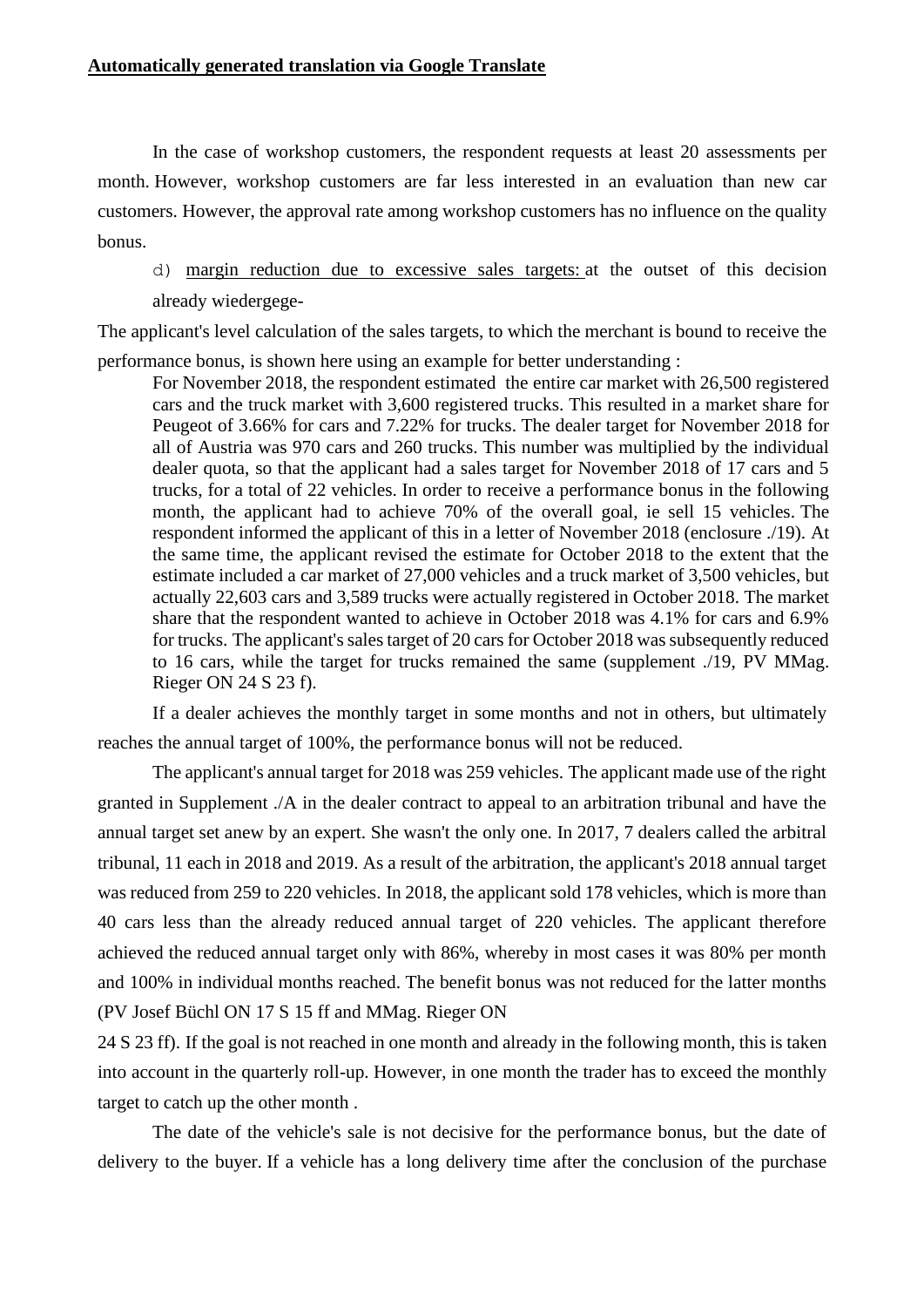contract, this can have an impact on the achievement of the monthly target for the dealer. Around 65% of Peugeot vehicles purchased have a delivery time of less than one month. For individual vehicle types with high demand, delivery times of 2 to 4 months also occur. In such a case, a trader cannot calculate what premium he will get because he does not know how high the premium will be in 2 or 3 months. Individual Peugeot companies, including the applicant, have a relatively large vehicle warehouse and make sales from this warehouse without delivery times. However, such Peugeot dealers order warehouse vehicles at their own discretion and at their own risk.

It is extremely important for a retailer to reach the performance bonus threshold in one month, otherwise he will not receive any premium in the next month. He sells a vehicle in the hope of receiving the premium and uses it to calculate. For example, it can make sense for him to sell a vehicle at the end of the month at relatively favorable terms in order to achieve the monthly target. However, since the defendant can subsequently reduce the monthly target, the question of whether it makes sense to sell such a vehicle cheaply before the end of the month is very difficult for dealers to assess. This makes the calculation extremely difficult for them (PV Josef Büchl ON 17 S 17).

For the applicant, the annual target for 2019 was set in such a way that the actual sale for 2018 was increased by 25%. This also poses a problem for the applicant in that certain geographic areas, which are included in the annual target calculation, cannot be reached. These are regional peculiarities. For example, the city of Braunau cannot be reached by the applicant from either the Ried or Mattighofen location, since customers from Mattighofen do not shop in Braunau and vice versa. In addition, there are 5 Peugeot workshops in Braunau, which broker Peugeot sales contracts for the Linz-based PSA Retail Austria GmbH, which is linked to the respondent (see point f below). Nevertheless, the Braunau area is included in the catchment area of the applicant and is included in the calculation of the annual target for the applicant. There is also a similar problem in the outskirts of Vöcklabruck. The managing director of the applicant Josef Büchl informed the respondent of these problems, but was not heard (PV Josef Büchl ON 17 S 6).

The defendant generally tends to overambitiously and overestimated the car market, which results in too high annual and monthly targets for dealers. Even if the monthly targets are subsequently reduced in part as part of the quarterly roll-up, there is a massive pressure situation for the dealers - already in view of the associated difficult planning of reaching the monthly targets.

In a circular from June 2019, the Peugeot dealers were given the mandatory CO 2 targets regarding the structure of the planned commercial policy 2020 and the priorities set,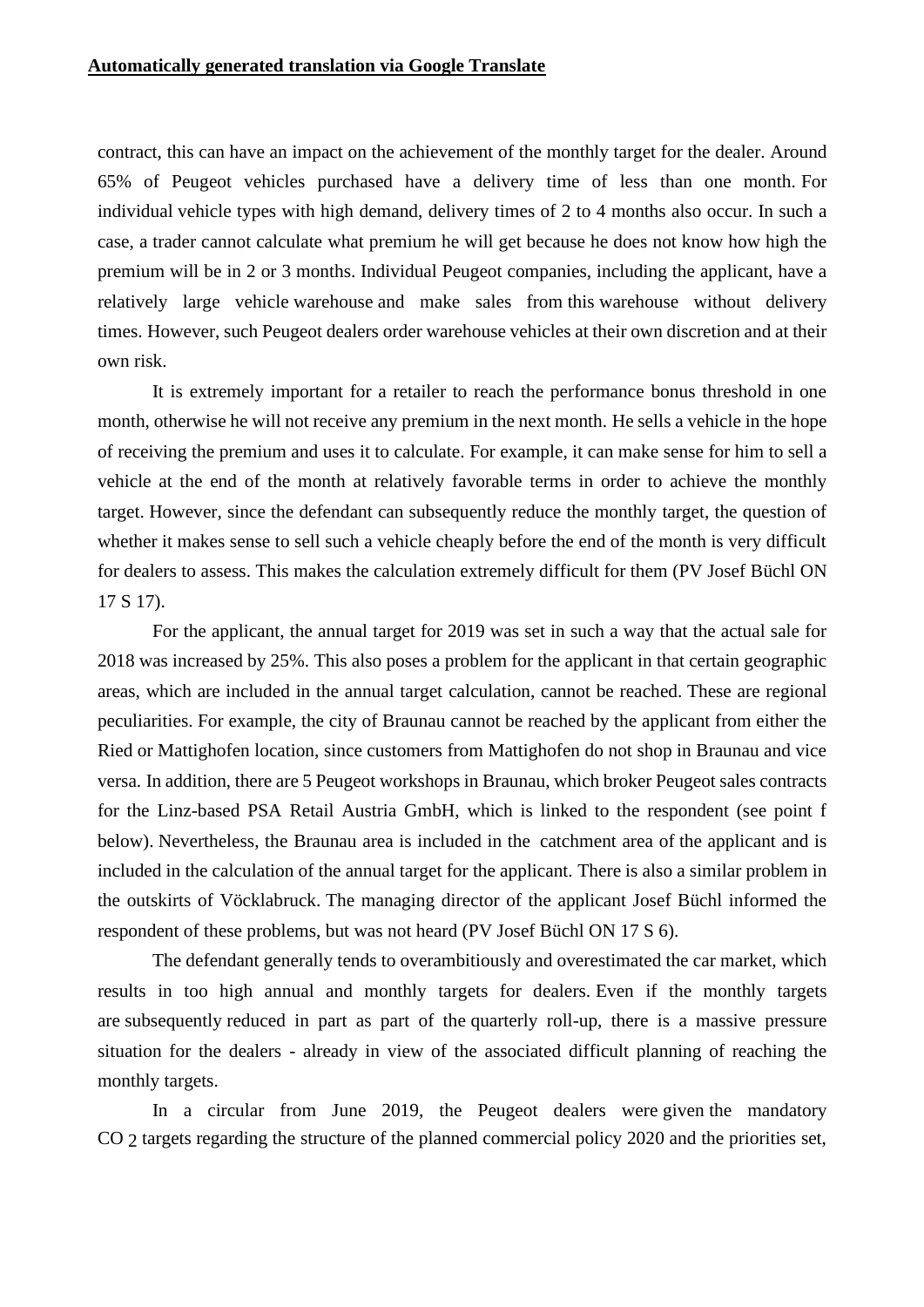in particular in connection with the CAFE regulation of the EU (VO 2019/631) have been informed (enclosure ./T). The content of commercial policy in 2020 cannot be determined due to the lack of a corresponding template .

f) Sales prices of PSA Retail dealerships:

PSA Retail Austria GmbH (until October 2018: Peugeot Autohaus GmbH) (FN 91431 h), based in Vienna and with its business address at Triesterstraße 50a, 1100 Vienna, is part of the PSA Group's own retail organization. The latter is a listed company in France and manufacturer of the brands Peugeot, Citroen, DS Automobiles and Opel. PSA Retail Europe is the second largest automotive retail group with 374 branches in 10 countries. PSA Retail Austria GmbH has branches in Linz Leonding (Peugeot Autohaus GmbH) and Vienna Perfektastrasse (Peugeot Autohaus GmbH Vienna South) and operates locations in Vienna Triesterstrasse, Vienna Wagramerstrasse, Vienna Simmering, Linz Industriezeile and Steyr (open commercial register ; [www.psa](https://translate.google.com/translate?hl=en&prev=_t&sl=de&tl=en&u=http://www.psa-retail.com/)[retail.com](https://translate.google.com/translate?hl=en&prev=_t&sl=de&tl=en&u=http://www.psa-retail.com/) ). Managing Directors of PSA Retail Austria GmbH are Mag. Sebastian Haböck, MMag. Silvia Rieger and Anne Abboud. The respondents are 81% shareholders and Citroen Österreich GmbH 19% (open commercial register).

A profit and loss transfer agreement was concluded between Peugeot Autohaus GmbH on the one hand and the respondent and Citroen Österreich GmbH on the other hand, according to which the defendant's annual loss of 81% and Citroen Österreich GmbH of 19% by the respondent is to be covered. Such a profit and loss transfer agreement had existed between the respondent and her own dealership since December 17, 1992. It was replaced by the profit and loss transfer agreement dated December 16, 2015. In 2013 the annual loss of Peugeot Autohaus GmbH was around EUR 777,000, 2015 just under EUR 2.2 million, 2017 just under EUR 630,000 and 2018 EUR 2.6 million. The annual profit of Peugeot Autohaus GmbH in 2016 was around EUR 1.1 million was due to the comparison purchase of property in Vienna Perfektastraße zurückzufüh- ren (side dishes ./P and ./Q;. PV MMag Rieger oN 40 S 8f).

The managing director of the respondent MMag. Rieger is also the managing director of PSA Retail Austria GmbH, but is not responsible for the operational management of PSA Retail Austria GmbH. This is with Mag. Haböck.

The defendant is only occasionally active in the end customer market, since it makes individual direct sales to certain customers such as Swiss Post, Hertz and AVIS. The respondent handles 95% of its business through dealers. It concluded the same new car and workshop contracts with PSA Retail Austria GmbH as with the independent Peugeot dealers. Peugeot dealers and PSA Retail Austria GmbH are supplied by the respondent on the same terms, the commercial policy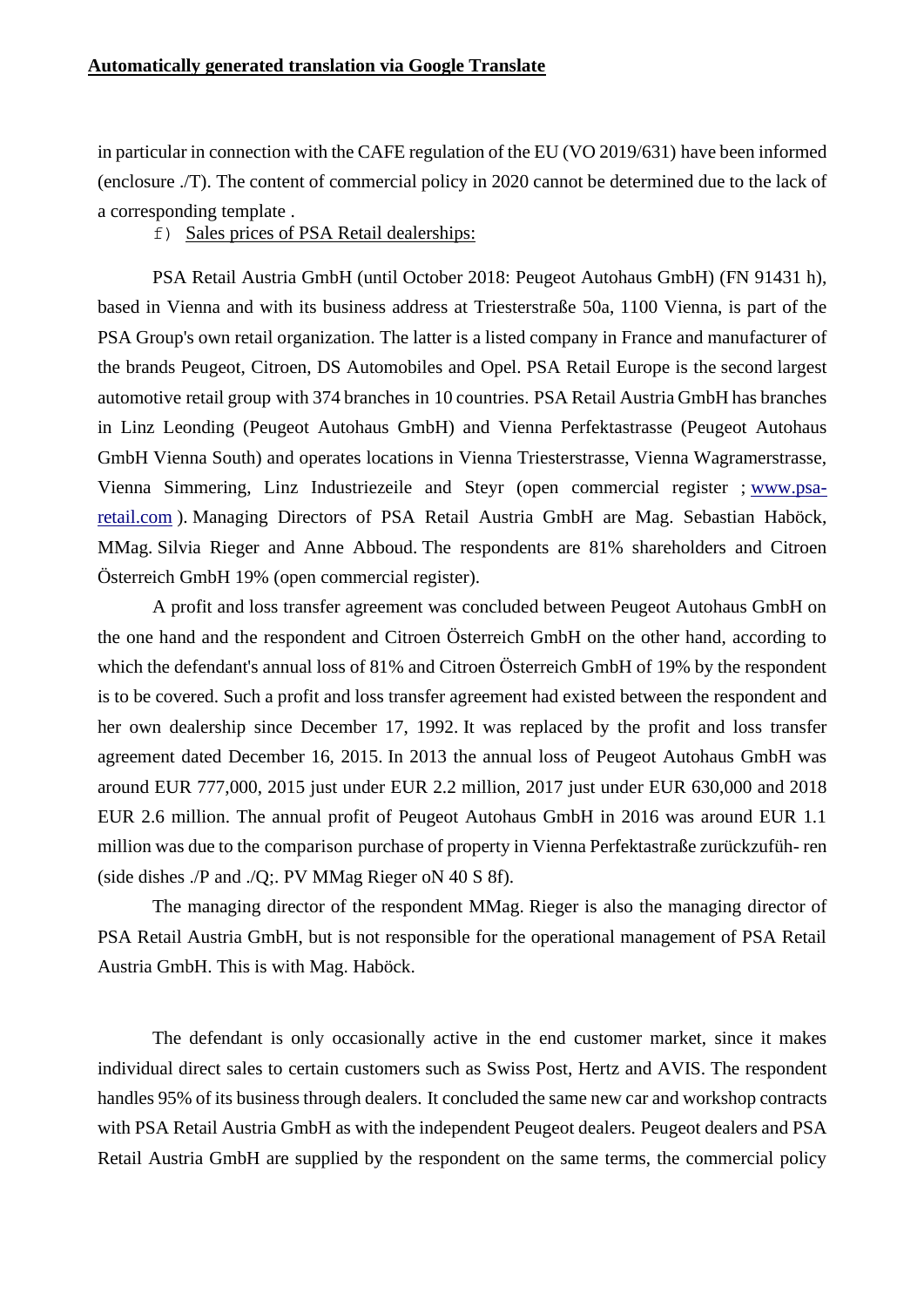applies to everyone in the same way (PV MMag. Rieger ON 40 S 3 f). The defendant sells about 23% of the Peugeot vehicles through PSA Retail Austria GmbH with all locations and the affiliated sales partners. PSA Retail Austria GmbH companies do not have access to the respondent's information that other retailers do not have. Every year PSA Retail Austria GmbH sells around 2,600 new Peugeot vehicles with all locations and all sales partners. At certain locations, PSA Retail Austria GmbH is also a dealer for Citroen, DS, Hyundai and Suzuki. PSA Retail Austria GmbH's sales figures have increased in some cases in recent years, in which it posted losses, and in some cases not. The sales figures for Peugeot vehicles are increasing slightly (PV MMag. Silvia Rieger ON 40 S 4). In 2018, PSA Retail Austria GmbH did not reach 100% of the sales targets. How this was for the years 2015 to 2017 cannot be determined (PV MMag. Rieger ON 40 S 13 f).

The losses of PSA Retail Austria GmbH are partly due to the fact that the rental costs for the locations as well as the wage costs in cities such as Vienna or Linz are higher than in the country. In addition , the market share for Peugeot vehicles on land is better than in the city. The market share of PSA Retail Austria GmbH in Vienna was 1.5% in the first half of the year and 2.3% in the first quarter. The applicant's average market share is 3.8%. Individual rural dealers have a market share of up to 8% (PV MMag. Rieger ON 40 S 7 f).

On the other hand, PSA Retail Austria GmbH's losses are due to the fact that the profit and loss transfer agreement enables it to charge low retail prices on the retail market. For them, profitability is not essential because their losses are covered by the defendant as the majority owner. Although the defendant treats PSA Retail Austria GmbH formally in the same way as independent dealers, it can sell without margin and even accept a loss due to the guaranteed loss coverage. At the same time, the defendant charges prices to the independent dealers and grants them discount conditions which, apart from individual cases, make it impossible for the applicant to maintain or undercut the retail prices offered by PSA-Retail Austria GmbH. Customers are increasingly used to online price comparisons and are less and less dependent on local retailers in their area .

Since the beginning of 2019, the respondent has no longer permitted daily registrations; in the last quarter of 2018, there was still a transition period in this regard. This means that there are no longer any bonuses for daily registrations, but only for demonstration vehicles. For the latter, the minimum period for admission is 2 months. The respondent does not check whether and how many kilometers this demonstration vehicle covers during the two months (PV MMag. Rieger ON 40 S 6).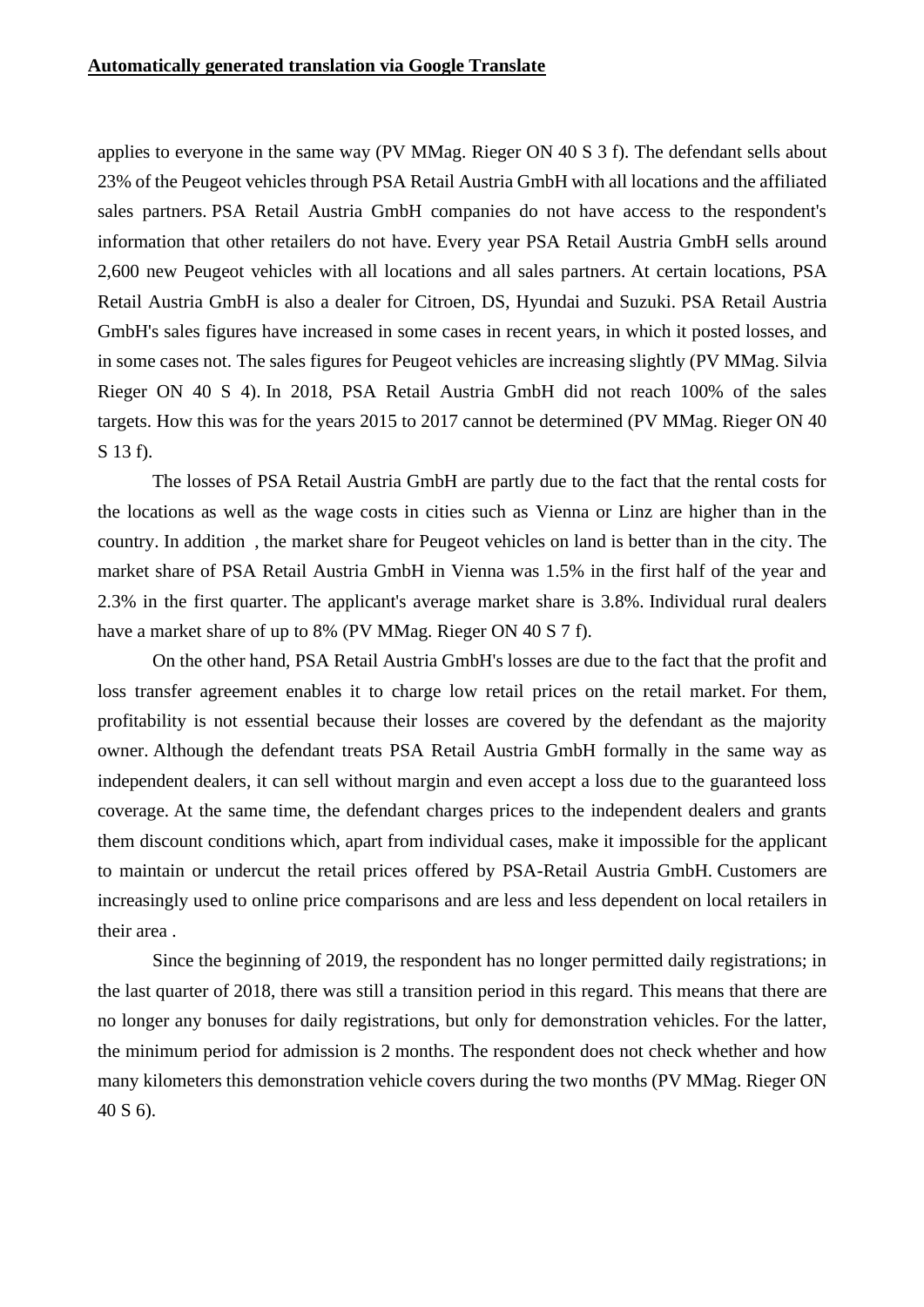### **Automatically generated translation via Google Translate**

It cannot be determined whether PSA Retail Austria adheres to this ban on daytime registrations .

PSA Retail Austria GmbH did not participate in the warehouse sale for Peugeot vehicles 2008 from October 2019 (supplement ./R; PV MMag. Rieger ON 40 S 11).

- B / workshop:
- g) Warranty Checks:

When purchasing a new car, the defendant grants the customer a 2-year new car guarantee. In addition to the statutory warranty, the respondent assumes the costs for the repair or replacement of defective parts. The respondent does not differentiate between warranty and guarantee work. It assumes that the customer must sign a corresponding order for both warranty and guarantee work (ZV Georg Messeritsch ON 31 S 15; ZV Markus Figl ON 23 S 7). In Art III of the workshop contract (Appendix ./B), the contracted workshops undertake to provide all warranty services, work within the framework of product recalls and all other maintenance and repair work on vehicles of the Peugeot brand. This means that customers can have this work carried out in any of the manufacturer's authorized workshops. Approx. The applicant is responsible for 7- 10% of the total number of workshop orders for warranty and guarantee work. On average, the proportion of warranty and guarantee cases, depending on the company, is around 5-20%. It is in the defendant's interest to check the correct billing of warranty work. After all, it happens occasionally that workshops illegally charge work as guarantee work .

The defendant developed a reimbursement system for the reimbursement of the costs of the guarantee work, which is based on standard values and standard times (see point h below). To do this, it uses the CVR  $(=\text{cost} \times \text{velocity} \times \text{velocity}$  value: the standard repair costs for this warranty case are calculated from the material and labor costs for a particular warranty case for a certain Peugeot model with a certain engine. A comparison is thus made of the costs incurred by the individual workshops for this specific guarantee case. The workshop that has the lowest costs for the warranty claim is used as the "best performer", so that these costs represent the standard costs. There are reference repair standard costs of this kind for any guarantee work (ZV Georg Messeritsch ON 31 S 10). The average hourly rate used for Austria is calculated in such a way that the respondent has the various hourly rates of the different workshops leveled by an agency. This determination of the average hourly rate is not understandable for the traders. Theoretically, an incorrect best performer value is also possible if the best performer makes a mistake and omits a necessary spare part (PV MMag. Rieger ON 24 S 26).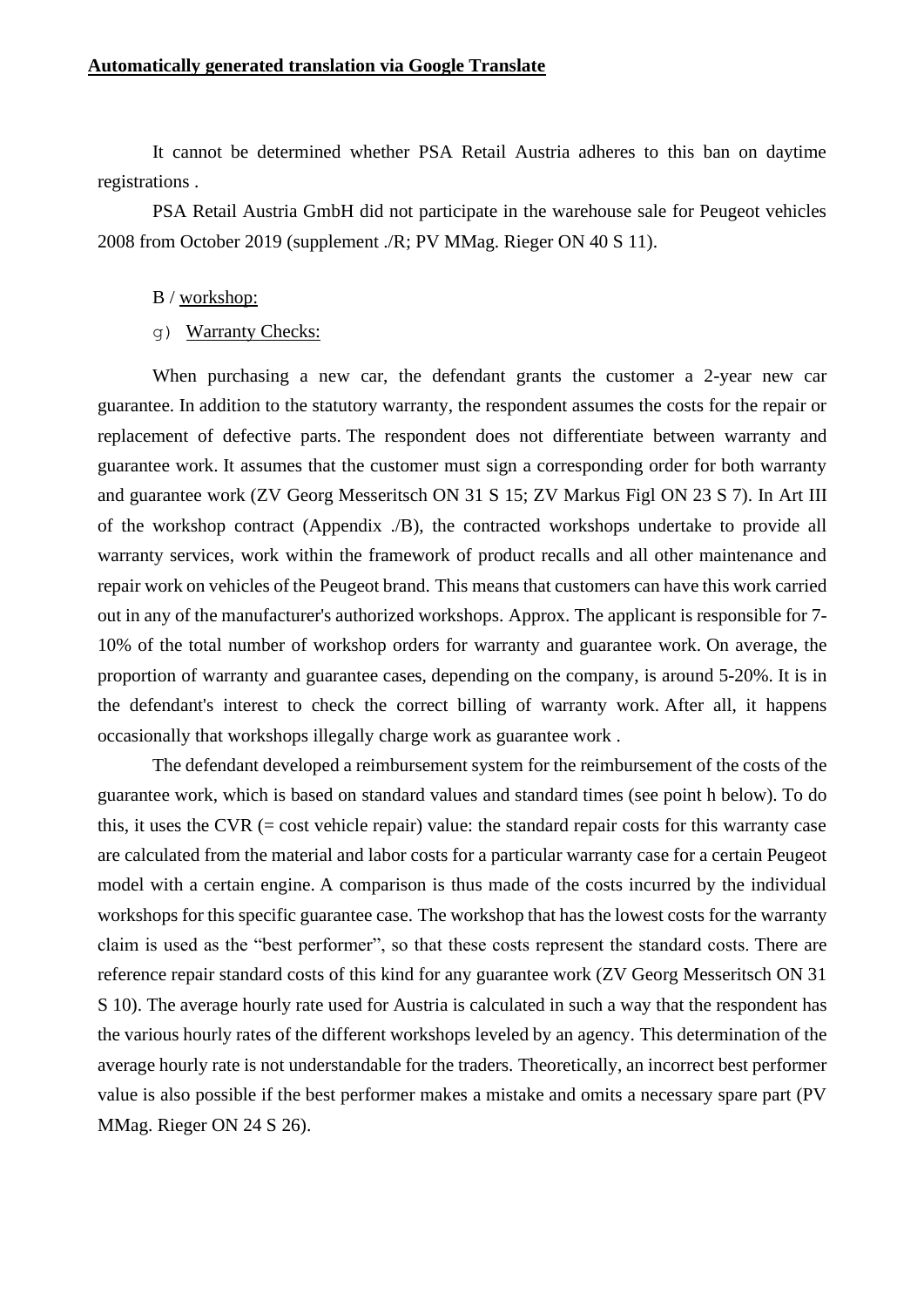The Delta CVR value is the comparison of the costs for warranty work based on the CVR values of the individual workshops. Different costs for warranty work can result from the fact that the correct repair instructions were not chosen from the outset in a workshop or that unnecessary spare parts were used.

On the basis of the CVR value, the contract workshops are divided into "delegated" and "coached" contract partners. Delegated contractors do not have a high guarantee volume. You are empowered to carry out guarantee work yourself up to EUR 1,500 without prior clarification with the respondent. 75-85% of the Peugeot workshops are delegated contracting parties. Coached contracting parties, on the other hand, have to obtain a preliminary promise from the respondent for each guarantee application from EUR 350.00. With the advance confirmation, the workshops can be made aware if the warranty claim is incorrect. The workshops remain coached partners for 4 months. The decision as to who is the coached contract partner is based on the delta CVR value, the guarantee refusal rate, ie the number of guarantee applications not released due to an error, and the submission period for guarantee applications. The guarantee rejection rate should not exceed 5%, so no more than 5% of the guarantee applications submitted should be rejected. Furthermore, the guarantee applications should be submitted to the respondent within 5 days (ZV Georg Messeritsch ON 31 S 10 ff).

In Austria, an average of 15-25% of the 162 Peugeot workshops are coached every year. There are 3 levels for this coaching :

In Coaching 1 , the coach drives to the workshop and randomly selects 50 warranty cases from the past 12 months. He analyzes the problems and the process in the workshop and discusses the discovered defects or anomalies with the managing director and the guarantee technician. He then draws up an action plan for improvements. This form of coaching has no financial disadvantages for the workshop. She then has 3 months to implement the improvements .

The respondent then follows a 9-month observation of the CVR value. If the CVR value is increased again, it is checked at coaching 2 whether the action plan from coaching 1 has been implemented. 50 guarantee applications are being viewed again and suggestions for improvement are being made. If there is a faulty application among the 50 checked guarantee applications, this will be debited back. The workshop must therefore refund the defendant's money received for the guarantee work. Such errors are, for example, the lack of the customer's signature on the order form, the lack of the technician's electronic signature, that he has read the repair instructions, or if a screw does not appear in the warranty claim. In this context, it is irrelevant for the respondent whether it was actually used or not, since it cannot check the use of the screw without a written record .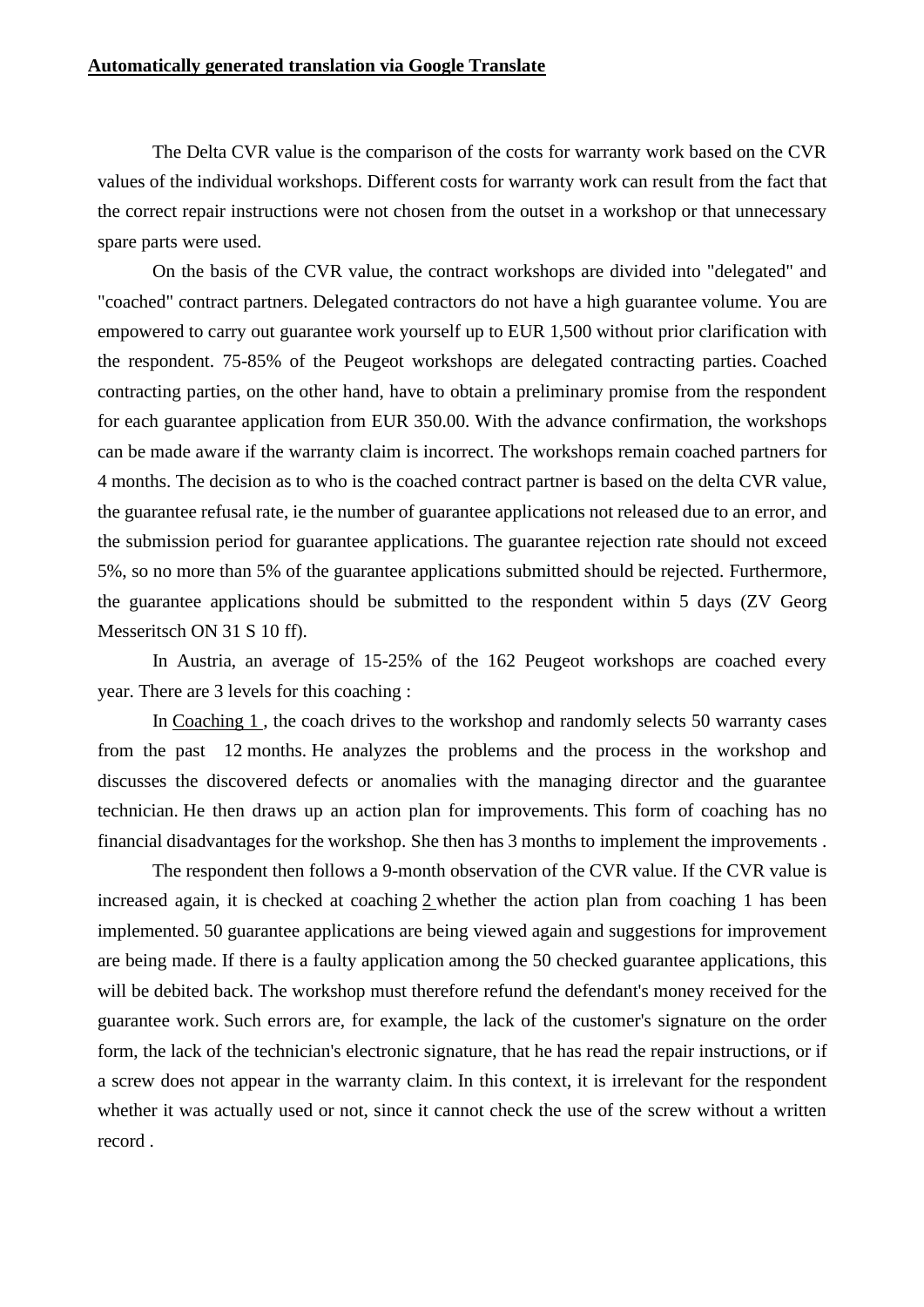If coaching 2 is not successful, the third stage is a so-called guarantee audit . 3 months are selected from a period of the last 12 months and all warranty claims for these 3 months are checked for errors .

The errors are divided into 3 levels :

The slightest mistakes in level 1 have no financial consequences. These include, for example, the lack of a measured value or the insufficient storage of the required documents.

Errors in level 2 lead to a return charge to the workshop, which means that the costs paid for this guarantee work by the defendant to the workshop must be paid back. Such an error is, for example, the lack of a customer signature on the order. If more than 3% of these errors have the same reason for complaint, the errors are extrapolated to the year (eg EUR 100.00 x 52:12). The defendant assumes that the workshop made this mistake all year round. If, for example, the customer's signature is missing for 10% of the orders in the observation period, the respondent assumes that the signature is missing for 10% of the guarantee orders for the whole year. The total charge back is capped at EUR 3,000. In 2018 there were 5 such guarantee audits (PV MMag.Rieger ON 24 S 27 ff; ZV Georg Messeritsch ON 31 S 12 ff).

Level 3 mistakes are the most serious mistakes. This includes, for example, backdating a repair date so that the repair still falls within the warranty period, or if both a customer and the respondent have paid for warranty work. There is no threshold of 3% for these errors, so each level 3 error is extrapolated. However, the extrapolation is only up to EUR 3,000 per case. If there is a Level 3 error in a repair that cost EUR 5,000, the charge back must not be higher than EUR 5,000 + the limit of extrapolation of EUR 3,000, thus a total of EUR 8,000. -.

This increases the risk for workshops if errors occur during a very expensive repair, since every single sum of incorrect warranty claims is extrapolated over the whole year (ZV Georg Messeritsch ON 31 S 14).

The risk of warranty audits forces workshops to work very precisely. Submitting a guarantee application requires a relatively high level of bureaucratic effort in order to fill in and print out the corresponding examination forms. Under certain circumstances, this effort considerably exceeds the duration of the actual repair of the defect on the vehicle. In addition, the defendant's guarantee guidelines are changed again and again and the workshops are not always informed of this in circulars (PV Josef Büchl ON 17 S 21 f; ZV Markus Figl ON 23 S 6). Another difficulty is that it sometimes takes a relatively long time for the respondent to report back to the workshop as to whether and which work can be carried out under guarantee. So it happens that a vehicle is in the workshop for several days and blocks the process until it is clear which work can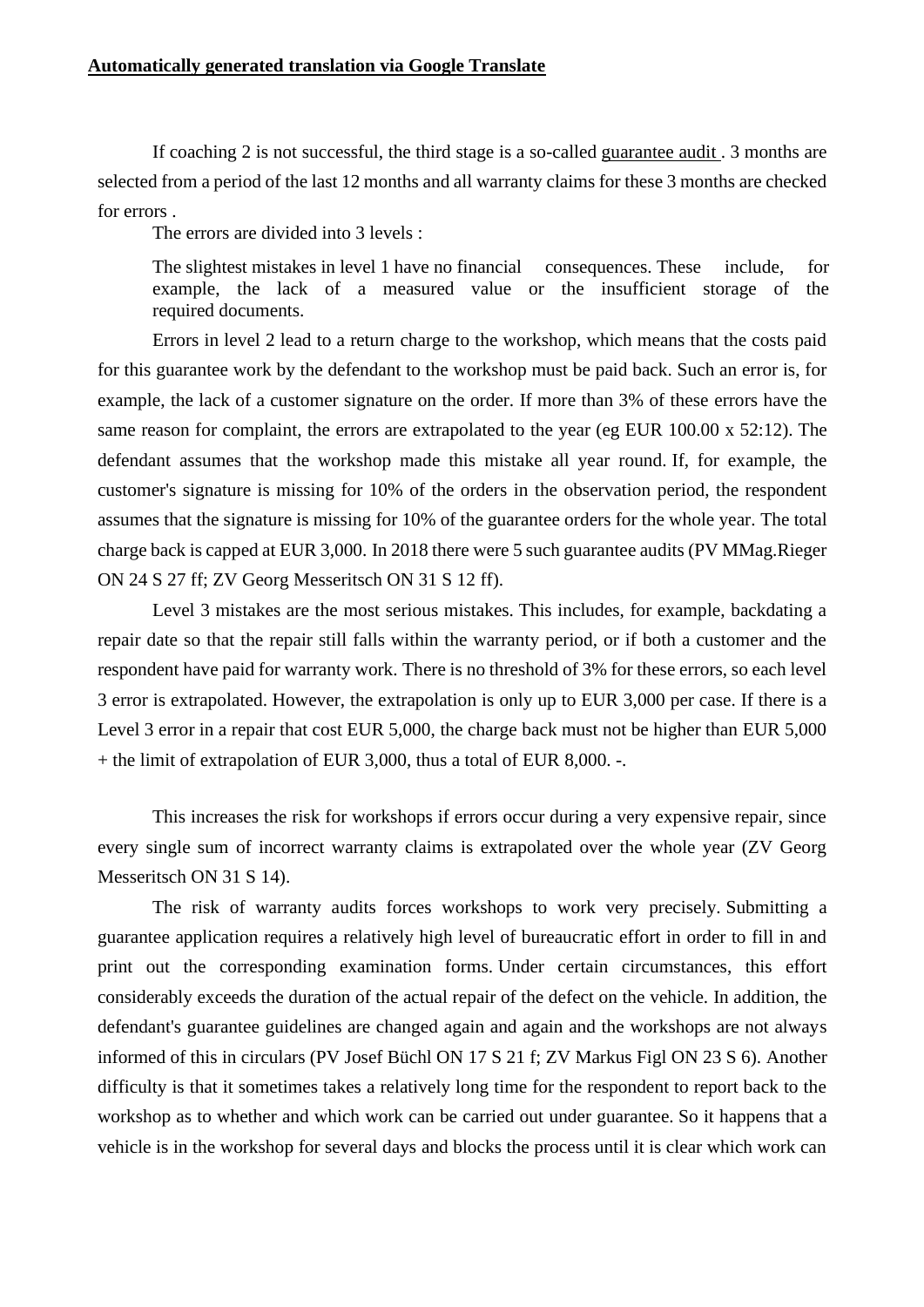actually be carried out (ZV Walter Mayer ON 23 S 22). During the guarantee tests, the inspectors know where there are weak spots in the workshops. You do not look for the 50 warranty cases to be checked at random, but select them specifically. Therefore, it practically never happens that no errors are found during a guarantee check. In this way, the dealers ultimately bear a considerable part of the costs of the guarantee tests by way of a chargeback, although these are in the overriding interest of the respondent. Workshops fear such guarantee tests that make employees nervous and a burden for them (PV Josef Büchl ON 17 S 22).

Carrying out guarantee work and documenting it in the course of submission in the manner prescribed by the defendant often represents a greater effort for workshops than carrying out a repair commissioned by a customer. Basically, therefore, workshops are not overly enthusiastic when many guarantee cases are brought up to them. It cannot be determined whether a "guarantee tourism" occurs at Peugeot workshops, that is, a customer with a guarantee case is sent to another workshop under excuses .

The respondent once submitted the list of coached partners to all contract workshops. After fierce criticism of this, the defendant, however, stopped the procedure. Now only the individual contract workshops are informed that they are coached partners .

In a letter dated February 26, 2019, the respondent "reminded" the contracted workshops of their contractual obligations and stated that Peugeot original spare parts may only be purchased from the authorized sales partner Groupe PSA. In fact, according to the workshop contract, such a purchase obligation only applies to spare parts, accessories and equipment that are incurred during warranty work, product recalls, and services provided for in the service contracts of the importer (Art VII, supplement ./B). When it became clear to the respondent that the workshops understood this letter in such a way that this reminder related not only to warranty work but to all repairs, and that this sense was not compatible with the workshop contract supplement ./B, she wrote Letter in which she clarified that the obligation to use original spare parts only related to warranty work (supplement ./N).

h) Hourly rates and refunds for spare parts in the course of processing guarantee and warranty orders:

The respondent reimburses the costs for carrying out the guarantee work to the workshops according to a reimbursement system set up by them. This is based on guide values and guide times.

More than 65% of the workshops do not distinguish which of their employees does the work at the hourly rate. Rather, they have a uniform hourly rate. The other workshops distinguish 3 levels for the hourly rates, namely "Maintenance",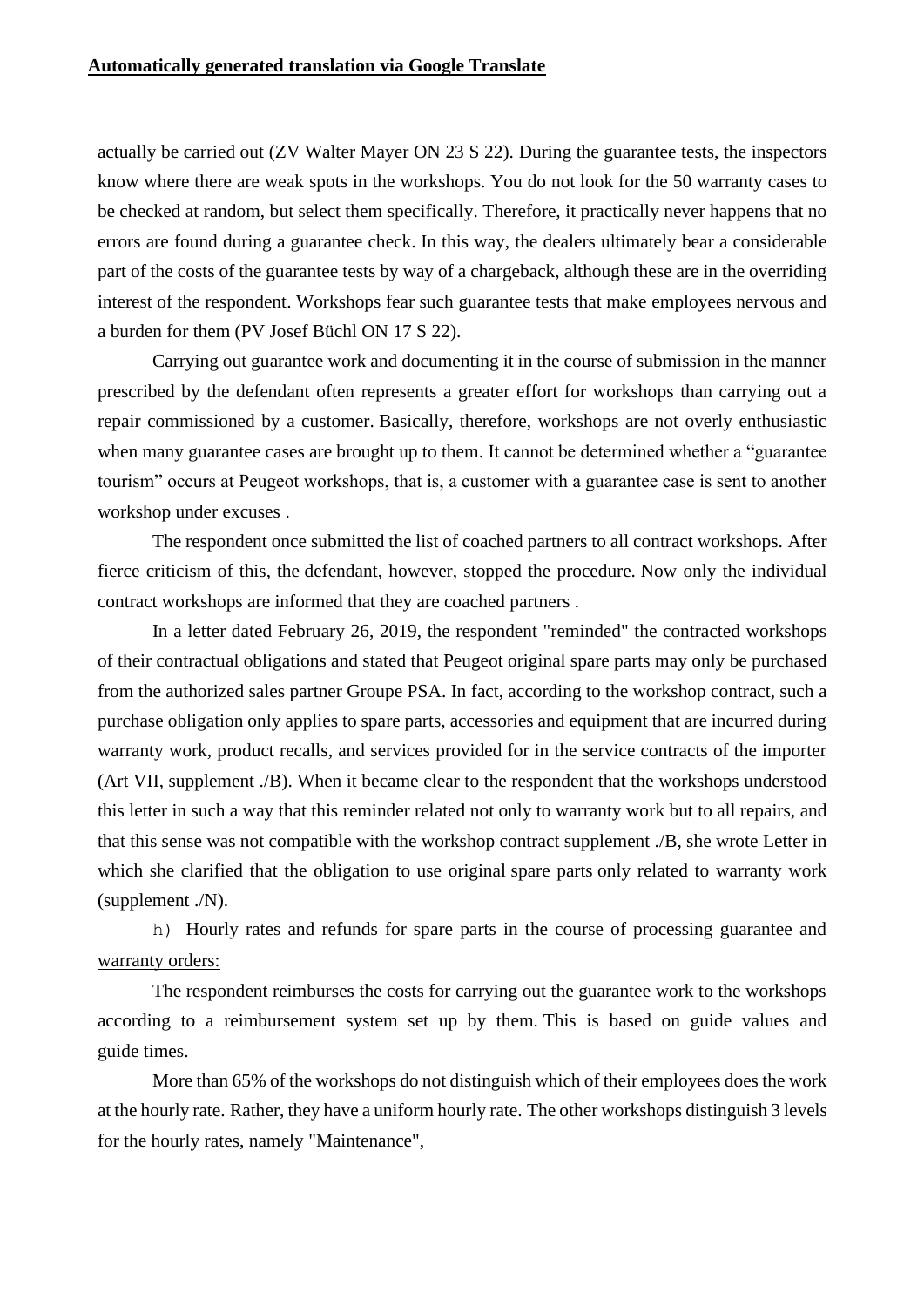"Repair" and "technician". In order to determine the guideline value for the guarantee work, the respondent requests the workshops in a circular each December to announce their hourly rates for these three levels. The hourly rates vary from workshop to workshop. The defendant will weight the hourly rates announced to it in such a way that 70% of the costs incurred for warranty work are at level 1, 20% at level 2 and 10% at level 3, ie the most highly qualified technician. This regulation is the same across Europe. The respondent then deducts 12% from the hourly rate determined for the workshop. The remainder of the hourly rate will be refunded to each workshop for carrying out the guarantee work (PV MMag. Rieger ON 24 S 30 f; ZV Georg Messeritsch ON 31 S 16 f).

The respondent specifies standard times for repair work. These are determined in such a way that a mechanic carries out various work on a new vehicle model and the time required for this is determined using the stopwatch. These guidelines apply throughout Europe. In principle, it is possible for workshops to inform the respondent via the Internet portal that certain target times are too short and repairs cannot be carried out during this time. These communications are not sent to the respondent, but directly to Germany. It cannot be determined whether there have already been such complaints about target times for workshops in Austria .

The target times for carrying out the repair work are very tight, at least for some of the work, which puts the workshops under pressure.

In addition to the work remunerated by the defendant by way of the guideline times, it also requires the contracted workshops to perform a number of tasks when performing the guarantee work, but without remunerating it. The respondent insisted that replaced spare parts be cleaned, packaged and stored for 90 days. During this time, the respondent then arranges for the replacement parts to be removed. In addition, the workshop must report the warranty claim to the respondent in a relatively complex procedure. The respondent will not replace the associated administrative effort.

In the case of spare parts , the respondent pays the purchase price plus 5% handling costs or a maximum of EUR 65 per warranty application . Therefore, if spare parts are needed for a guarantee application for which the handling fee of 5% exceeds a total of EUR 65, no more than the cap amount of EUR 65 will be paid (ZV Georg Messeritsch ON 31 S 17). The handling fee of 5% applies to all Member States across Europe. Since 2019 it has been reduced to 4%, but is paid up to a maximum amount of EUR 130 (PV Mag. Rieger ON 24 S 32). A workshop has an average margin of around 32 to 33% for spare parts. However, as already stated, the respondent only receives the handling fee of 5% or now 4%. With the latter intended from the standpoint of the respondent administrative work with the spare parts, such as warehousing, 90 days retention period etc., golten off are.

In an overall view of the 12% deduction from the hourly rate, the handling fee of only 5% or 4%, the short guide times and the administrative work involved in reporting warranty cases and packaging and storage of the replaced spare parts it can be assumed that the remuneration paid by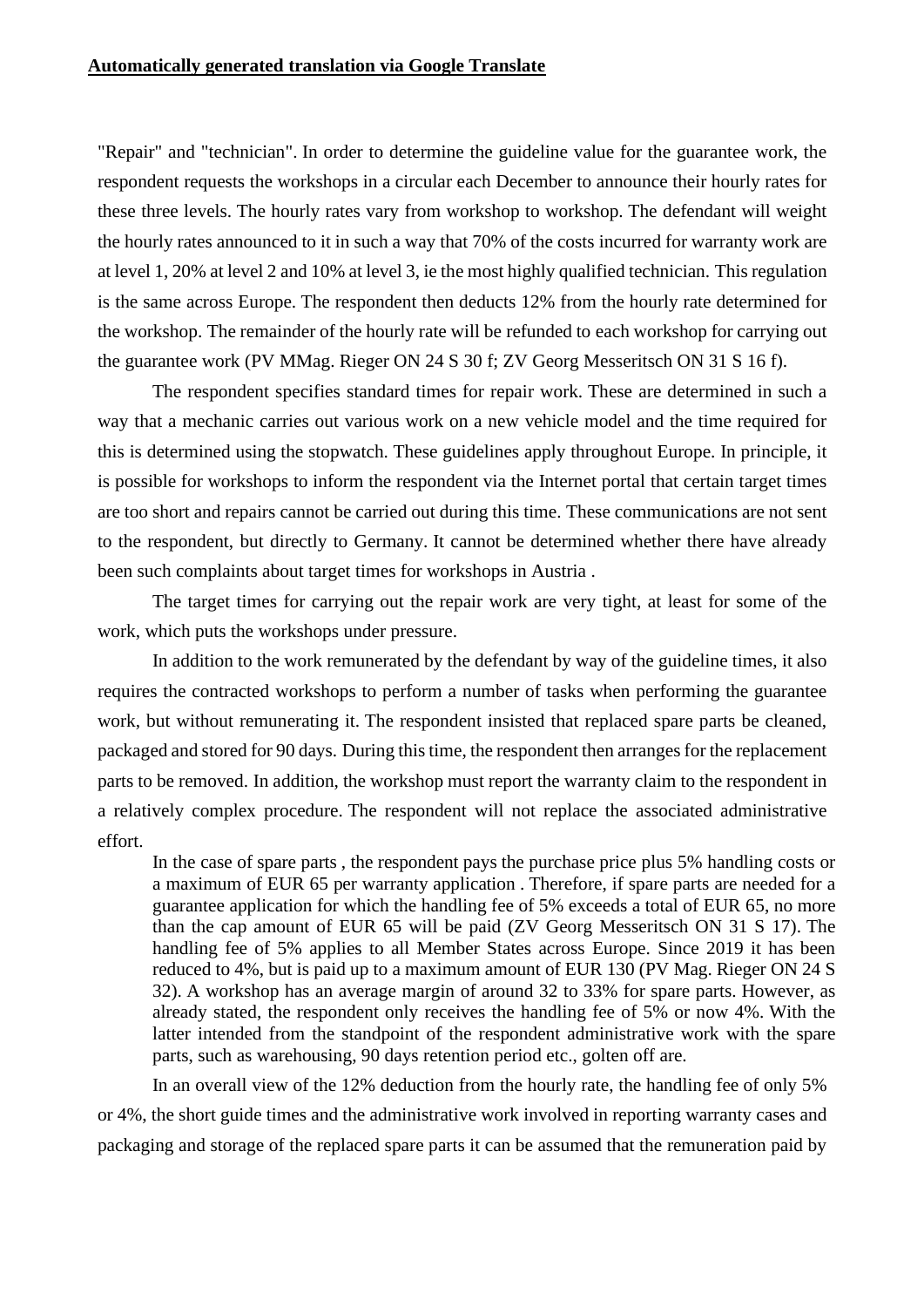the respondent for warranty work for the applicant as well as for other Peugeot workshops does not cover 100% of the costs. The extent to which costs are not paid cannot be precisely determined. The order of magnitude is between 5 and 10%.

i) Prices for test and diagnostic devices that are necessary for the execution of guarantee and warranty orders; Annual fee for access to technical documentation:

The respondent stipulates the use of one Peugeot diagnostic device per 4 productive employees for their authorized workshops. From 2020 this was changed to one diagnostic device per 3 productive employees. The diagnostic device is a robust laptop suitable for workshop operation and must be obtained from the respondent. It is supplied with diagnostic software, maintenance is included in the price. The cost of the device is to be paid in monthly installments for 3 years. The first monthly installment amounts to EUR 995, the following to EUR 175 each. The device therefore costs EUR 7,120 for 3 years and must be replaced after this period. Again, the same costs are incurred. However, it is possible to buy the old device for EUR 1 and continue to use it. However, it does not replace the equipment prescribed by the respondent for the productive employees .

The respondent supplies the workshops with technical documentation that contains the complete parts catalog, repair instructions, customer service management and technical documentation with vehicle specifications, which means everything that is necessary to process a repair order. From 2 productive employees, the annual fee is EUR 2,832. Up to 17 productive employees and more, it rises to an amount that cannot be determined exactly between EUR 7,500 and EUR 7,940. Austrian workshops have an average of 5.6 productive employees. There is only one workshop that has 16 productive employees.

If a workshop also repairs Citroen vehicles , there is the option of using the diagnostic device for both brands for an additional charge and obtaining both technical documentation for an additional fee .

Independent workshops have the option of using the defendant's technical documentation for a corresponding subscription price for a certain number of hours or days, or for a monthly fee. However, you will only receive the technical documentation and not the diagnostic programs .

It cannot be determined whether the hardware supplied by the respondent, ie the laptops, is available on the open market in this version and what it costs .

C / In new car sales and in the workshop area:

j) Training fee:

Both the workshop and the dealer contract state that the employees must take part in paid and / or free training courses (supplement ./B Art V.4; supplement ./A Art X.6). Until 2018, the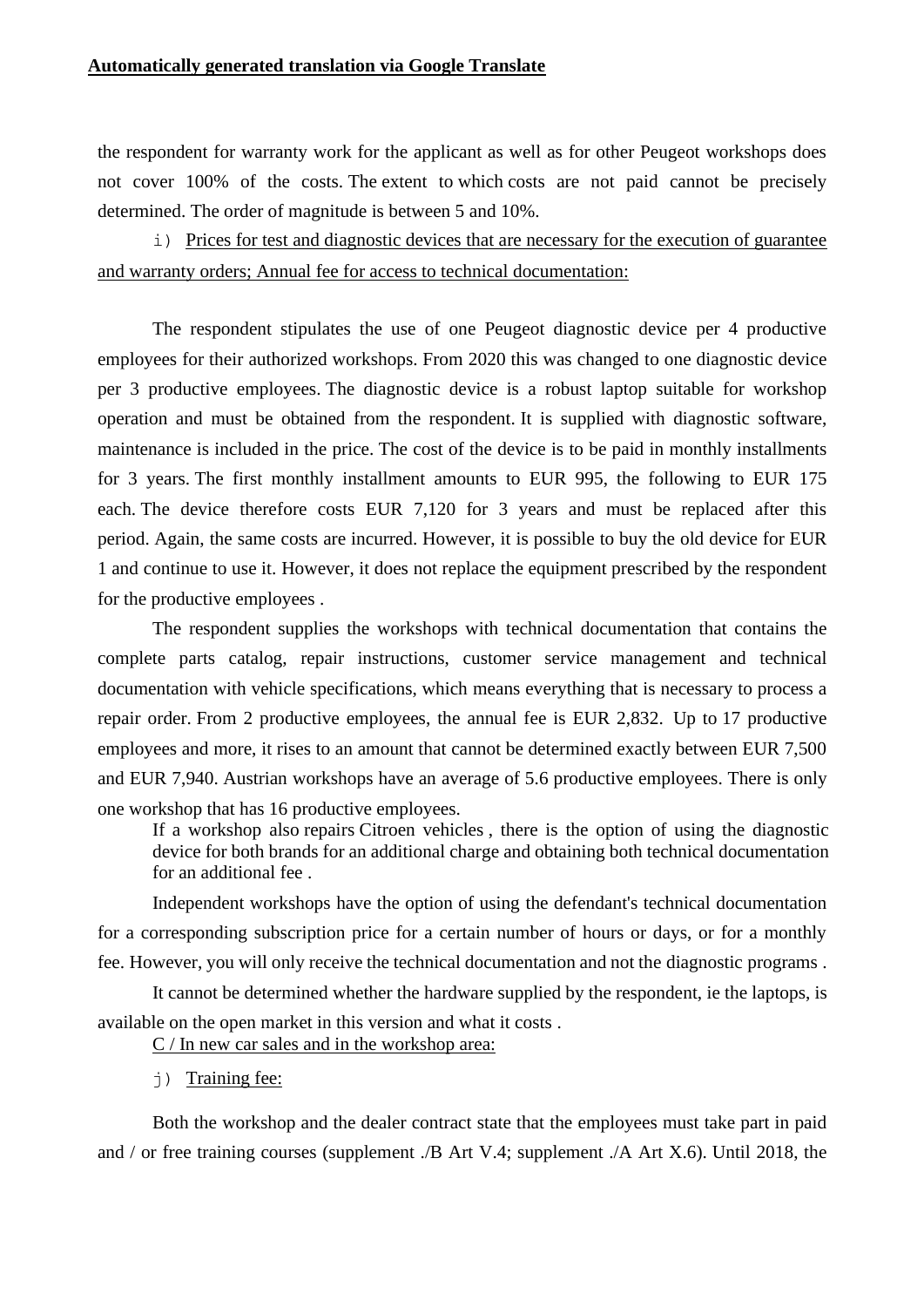respondent offered retailers and workshops individual training courses, each of which was charged individually. Part of this was mandatory training.

Before 2018, the applicant took part in compulsory training and, in addition, individual training for her employees if she considered it to be necessary. The respondent changed this system from 2018. She now demands a training fee of EUR 5,000 per year. Trained technicians must complete 4 days each year as mandatory training, customer advisors 2 days a year. In addition there are 2 to 3 product training courses in the area of new cars and warranty training in the workshop area. It is also possible to complete the technical training as part of the training fee, which extends over 2 years and lasts 19 or 27 days depending on the level of training (PV MMag. Rieger ON 24 S 35 f).

Since the training fee is charged for each company, the applicant receives annual training fees of EUR 15,000 for the three companies for the Peugeot brand. The training fee for the Citroen brand is the same as for Peugeot. The applicant therefore pays EUR 30,000 a year in training fees for Peugeot and Citroen for their three companies. In any case, there is a fundamental need for training for both sales and workshop personnel. The respondent introduced the training flat rate on the grounds that more training courses are used in this way, since they are covered by the training flat rate anyway than with individually paid training courses. This consideration applies in particular to companies with a higher staff turnover. For companies with a lot of regular staff, such as the applicant, this advantage is not so significant. The companies are given an annual training program from which they can see which training courses are on offer (supplement ./8). The training fee generally increased the frequency of training, since there was an increase of 40% in the mandatory training. The number of non-contractual training courses has quadrupled.

However, in the training fee of EUR 5.000, - not only - as the name suggests can include training courses. Rather, a partial amount of EUR 2,000 covers four mystery shoppings in the area of new cars, two mystery shoppings in the area of customer service, 6 mystery leads as well as a new car or customer service standard criteria audit per year.

With the mystery shopping, financed by the dealers, the respondent checks with a third party that the quality requirements contained in the dealer and workshop contract have been met. A mystery shopping in the new car area costs EUR 210, and in the customer service area EUR 300. The defendant originally bore the costs of the mystery shopping itself. A first attempt to pass these costs onto the dealers and workshops resulted in a massive protest by the Peugeot dealer association. Therefore, the respondent included the costs in the training fee .

Mystery leads are inquiries to dealers for test drives etc., whereby not a customer, but a third party company commissioned by the respondent inquires by email and pretends to be a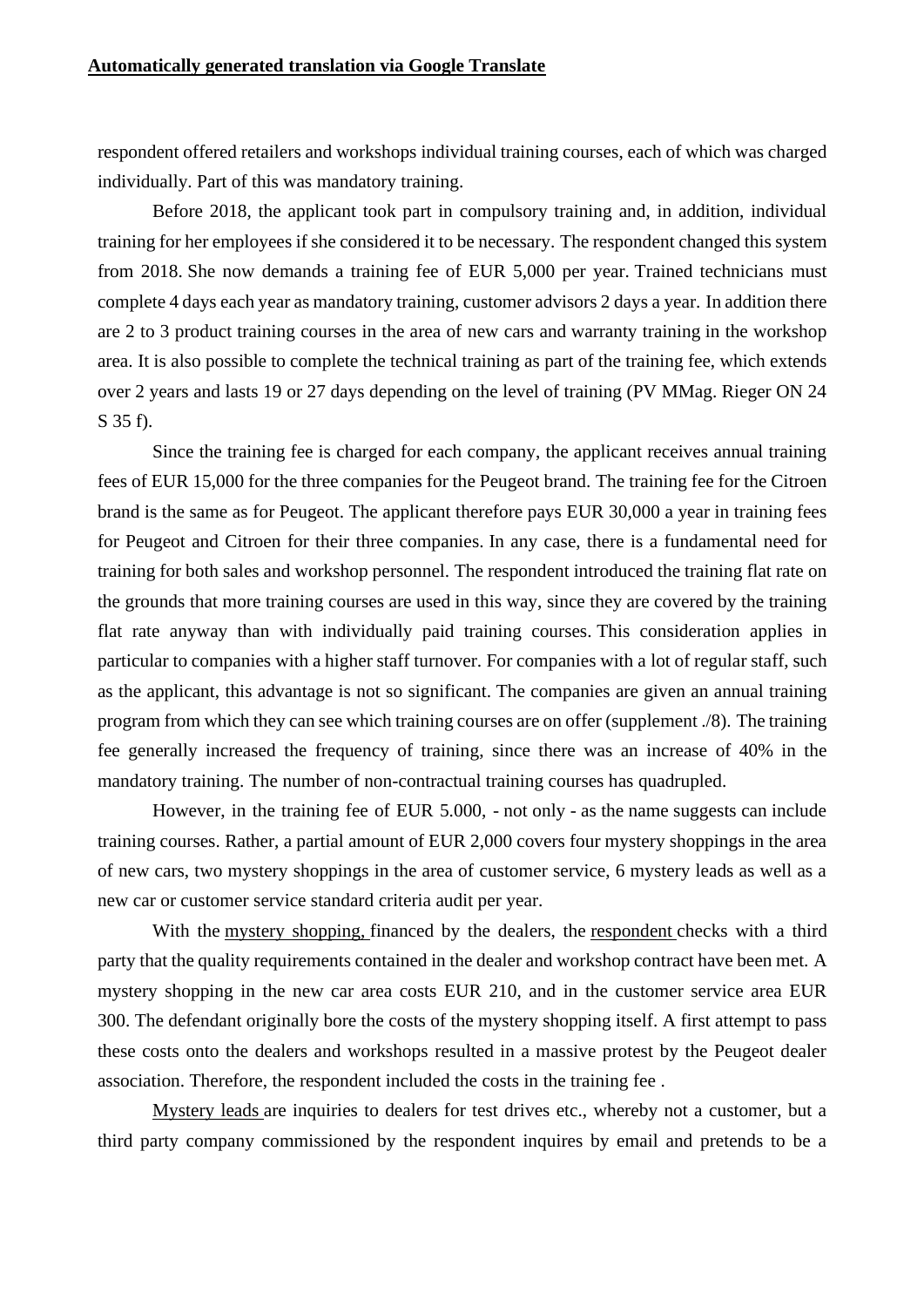customer. It checks whether there is a response from the dealer within the specified time. The respondent's agency creates approximately 2-4 such mystery leads per dealer per year. What costs are incurred for this cannot be determined. For traders, mystery leads are an additional burden because they have to answer the inquiries made by email within one hour. There is also the difficulty that there are sometimes language-related difficulties in communicating with callbacks, or that the callback is not accepted at all (PV Josef Büchl ON 17 S 28).

Under a standard criteria audit is the verification of compliance with the operational requirements dare sales in new and understood customer service. The process is carried out in such a way that the auditors in the companies control five standards they have selected. There are 9 operational standards in the new car area and 13 in the customer service area. There are also two cross-divisional standards. The duration of such a standard audit is about 2 hours, it costs about EUR 250 to EUR 300 (PV MMag. Rieger ON 24 S 36 f).

In connection with the training fee, the defendant grants a kick-back regulation, according to which each partner company is entitled to two workshop replacement cars (one per half-year) with an extraordinary special support of EUR 1,000 in addition to the demonstration car conditions otherwise granted ( Supplement ./6 and ./9). The retention period for workshop replacement vehicles and demonstration vehicles is 3 months, ie these vehicles may not be sold before this period expires .

Mystery Shopping, Mystery Leads and Standard Audit thus serve to control the respondent's compliance with whether the contractual requirements are met by the dealers and workshops. However, the costs for this are borne essentially by the dealers and workshops alone.

#### **Evidence of evidence:**

The ascertained facts are largely based on the consistent statements of the respective managing directors and the interrogated witnesses, as well as on the documents presented, unless the parties' arguments agree. If the statements of the parties and witnesses differ, the findings are based on the following considerations:

The duration of the actions was given by Josef Büchl as one month, while MMag. Rieger explained that the duration of the actions has been extended to two months since she took over the management. Since Josef Büchl also conceded that since MMag. Rieger has improved the situation between the dealers and the defendant in numerous points, the court considers it quite plausible that Josef Büchl, in his consent, described the situation before 2018. From the letter of the defendant in June 2016, the PEU geot dealer (Supplement ./4) shows that the actions before February 2018 each ran a month because there of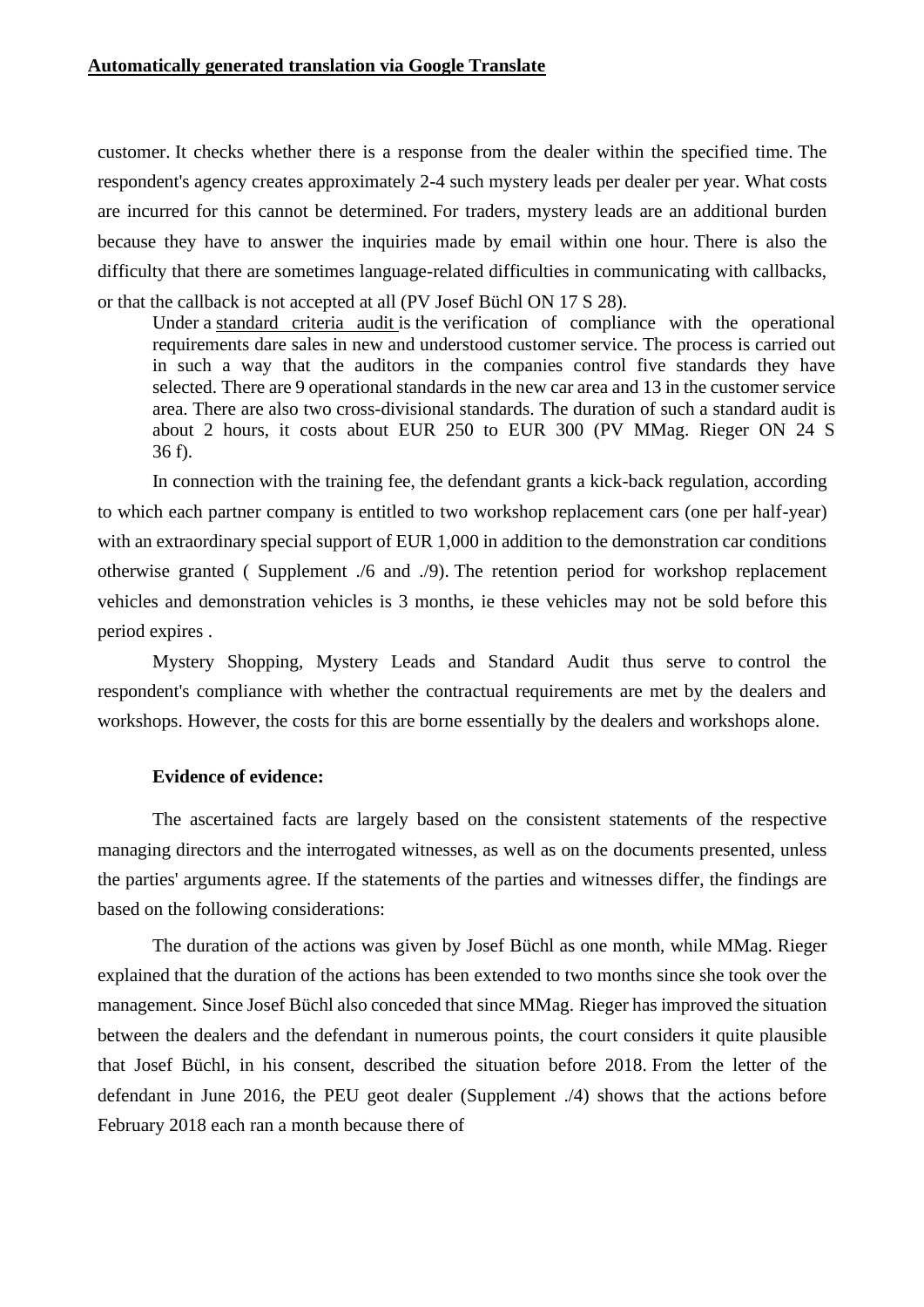"Monthly offers and promotions" is mentioned. MMag. Rieger, on the other hand, only provided information during the entire process at the time when she had already taken over the management, i.e. from February 2018. She stated that campaign prices were "communicated" by the respondent and that each dealer was free to choose whether to contact the Actions takes part (PV MMag. Rieger ON 40 S 2f). However, this statement could not be accepted in view of the remaining evidence in brackets .

The problems of dealers with customer satisfaction surveys were vividly described by both the managing director of the applicant Josef Büchl and the witness Bernhard Kalcher (ON 18 S 10 f). Bernhard Kalcher stated that the only thing they talked about in his company with customers was how they rated the company, and that customers found this procedure shameful. This representation is understandable and plausible, so that the corresponding statements had to be made .

In her interview with the party, the managing director admitted that carrying out and documenting warranty work in connection with submitting it to the respondent is not an easy task for the Peugeot workshops (ON 24 S 28). The managing director of the applicant clearly explained that the target times were very tight even for well-trained technicians. This was also confirmed by the witnesses Bernhard Kalcher (ON 18 S 18). Only the witness Markus Figl stated that he had no major problems with the target times in his company (ON 23 S 11). Both the witness Georg Messeritsch and the managing director of the respondent Mag. Rieger stated that they were not aware of any complaints from workshops about inappropriate guideline times for repairs. However, since the witness Messeritsch stated that such complaints would be sent directly to Germany, the fact that Georg Messeritsch and Mag. Rieger are not aware of such complaints about target times is not evidence that they actually do not exist. It is also clear that the respondent is interested in keeping the target times as short as possible. Therefore, the corresponding statement had to be made, even if the witness Messeritsch stated that, in his opinion, the target times were absolutely not short or too short.

The phenomenon of "guarantee tourism" can basically be explained by the difficulties associated with handling guarantee cases and does not appear implausible. The managing director of the applicant described cases of guaranteed tourism along the Autobahn in Lower Austria, but did not in any way stipulate that these were Peugeot workshops. The information given by the witness Bernhard Kalcher (ON 18 S 16 f) is not sufficiently specific to make positive statements as to whether and to what extent Peugeot workshops send guarantee customers to other workshops. The witness stated that his workshop received warranty cases, but leaves it open whether this is the case from Peugeot authorized workshops. This also applies to the information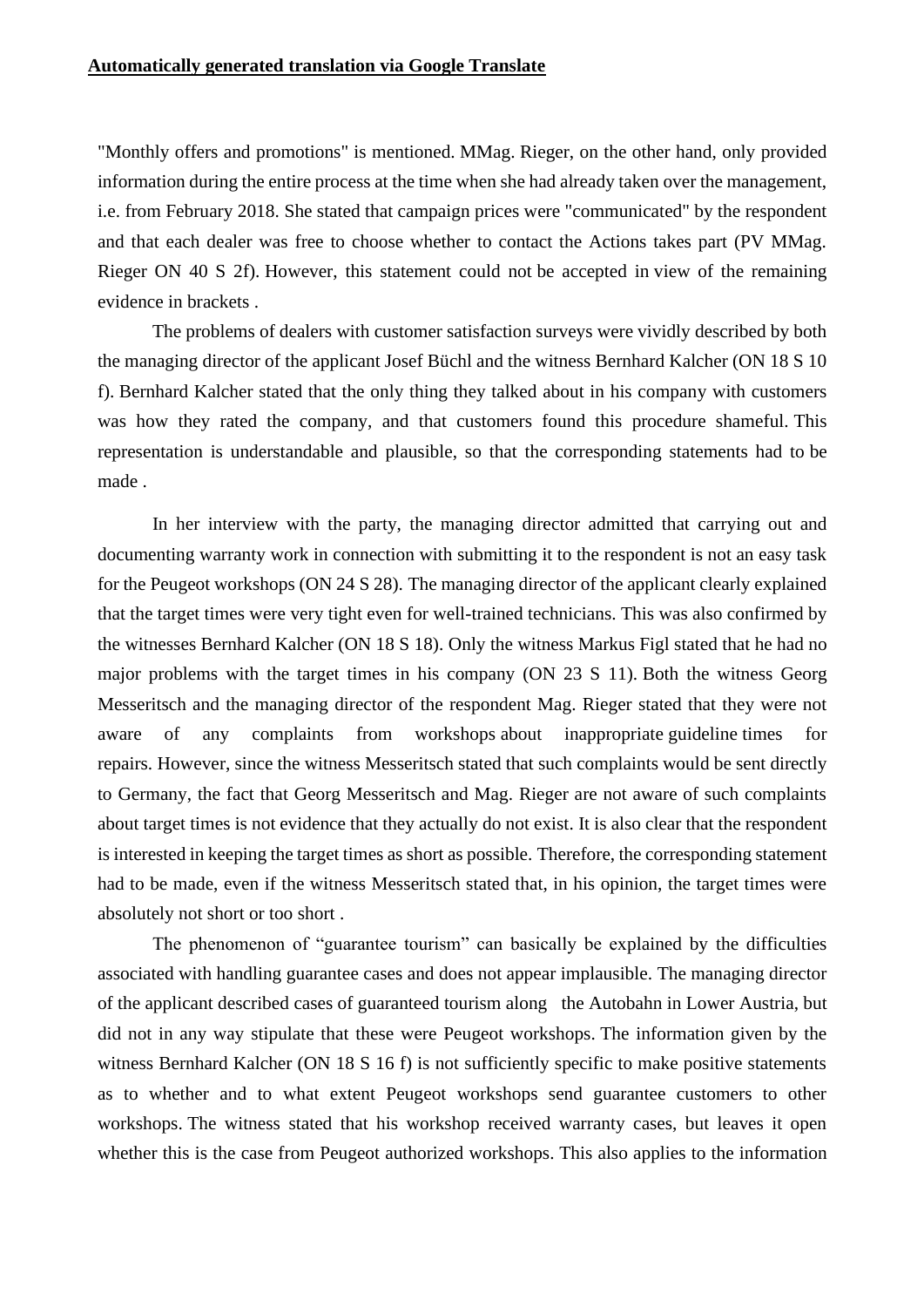given by the witness Markus Figl (ON 23 S 9 f), who reported guarantee tourism from hearing, as well as to the witness Walter Mayer (ON 23 S 23).

However, the statements of these three witnesses and the managing director of the applicant gave a clear picture of the fact that the system of checking the guarantee work by the defendant is associated with a high level of bureaucratic effort for the workshops and puts them under far greater pressure than performing normal repairs.

The finding that the respondent tends to overestimate the car market, and thus the number of newly registered cars, and that this results in an overambitious annual target for dealers, which puts them in a massive pressure situation, is based on the understandable information from the managing director of the applicant Josef Büchl. It is also given very specifically by the managing director of the respondent MMag. Sil- via Rieger confirmed. With reference to the letter from the respondent, Supplement ./19 stated that the respondent estimated the car market for October 2018 with the new registration of 27,000 cars. In fact, however, only 22,603 cars were registered. From the viewpoint of the respondent, it is understandable that the respondent is striving massively to increase Peugeot's market share in Austria and that there is a tendency, particularly towards the top management, to communicate the market share as high as possible. The determination made is also based on this consideration. In addition, the applicant's annual target for 2018 was reduced from 250 cars to 20 cars after calling on the arbitral tribunal. Ultimately, however, the applicant only managed to achieve 86% of the annual target. Despite this problem, the respondent raised the annual target for 2019 by 25% compared to the 2018 target. Since the applicant, as a longestablished company and in particular also the managing director of the applicant, can in no way be denied an honest and diligent effort to achieve the monthly and annual targets, the sum of these considerations led to the determination made.

The information provided by the witness Messeritsch and the managing director of the respondent MMag. Rieger differed in the number of coached partners. MMag. Rieger stated that an average of 40 out of 162 workshops are coached in Austria every year, i.e. around 25%. In contrast, the witness Georg Messeritsch stated that 15% of the workshops were coached and this percentage always remained the same. It was therefore clear that the percentage of coached workshops was around 15-25% .

The finding that the price level of the vehicles offered by PSA Retail Austria can not be held by the applicant or undercut, is based on the documented in Appendix ./O calculations of the applicant, after their A purchase prices gross over the PSA Retail Austria GmbH offered Ver - are purchase prices. It may be that the calculations made by the applicant in this context do not apply in all cases. Supplements ./23, ./24 and ./25 show that in some cases the vehicles offered by PSA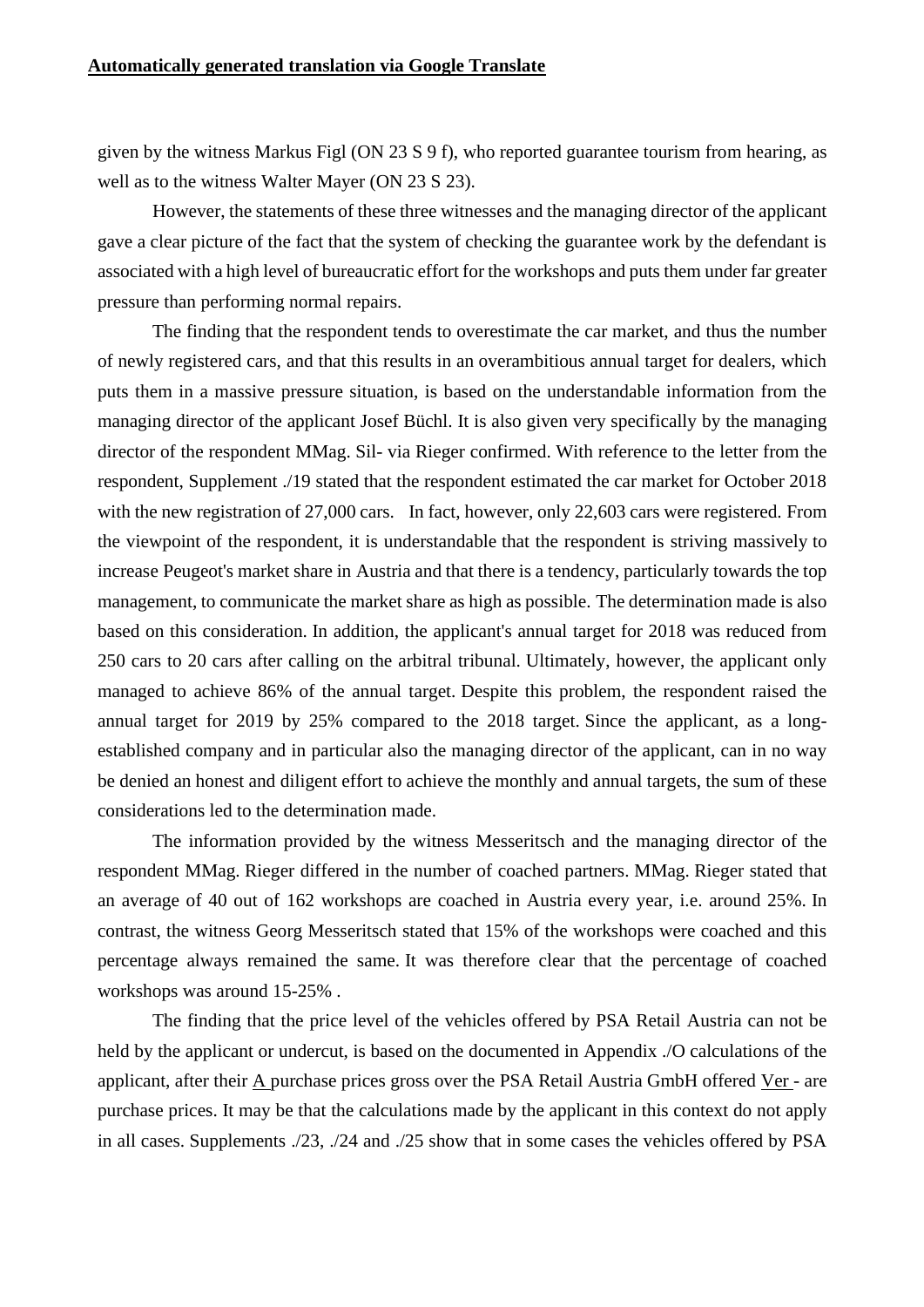Retail Austria GmbH are offered by other dealers at the same or a slightly cheaper price. However, this does not change the determination made. Just because PSA Retail Austria GmbH does not have to cover the costs to the same extent as a self-employed Peugeot dealer on the basis of the profit transfer agreement, it is obvious that PSA Retail Austria GmbH offers are generally from independent dealers are not adjustable. The market presence of PSA Retail Austria GmbH, in conjunction with the prices and discount conditions granted by the defendant to the independent dealers, creates massive additional pressure on the Peugeot dealers. Even if the profit and loss transfer agreement has tax-related reasons within the group, it does mean that PSA Retail Austria GmbH has far more freedom in pricing policy than the independent Peugeot dealers, for whom profitability is essential for survival .

At least one of the sales documented in Appendix ./O is obviously a vehicle with day registration. According to the managing director MMag. Rieger are no longer permitted to do daily approvals for independent Peugeot dealers in that they do not receive any bonuses. With regard to supplement ./O, it cannot be determined with certainty whether PSA Retail Austria also adheres to this prohibition, so that only a negative determination could be made in this connection .

With supplement ./H, the applicant submitted an analysis result from Siscon Unternehmensberatung GmbH & Co KG, according to which only 86% of the services actually performed by the applicant are paid in connection with warranty and guarantee work. The witness Georg Messeritsch and the managing director of the respondent clearly explained that a considerable part of the additional services listed in pages 3 and 4 of supplement ./H also apply to normal repair work. However, they agreed that the cleaning and packaging of the replaced spare parts and the corresponding warehousing for 90 days are in any case additional services that are only incurred for warranty work. On the other hand, the managing director of the applicant stated that the 86% mentioned in supplement ./H were still too high and he believed that ultimately the respondent would pay even less. Overall, it was to be assumed that the respondent's remuneration for guarantee work did not cover 100% of the work performed, but only 90-95%.

The information given by the managing director of the respondent and that of the witness Georg Messeritsch regarding the costs of the technical documentation varied with regard to the maximum amount from EUR 7,514 to EUR 7,940. It was therefore only possible to determine that the maximum costs for the technical documentation for 17 and more productive employees are of this magnitude .

The witness Messeritsch explained that the respondent's test and diagnostic devices are workshop laptops that are considerably more robust than standard laptops. Sufficient evidence of whether these devices are available on the open market and what they cost is not available.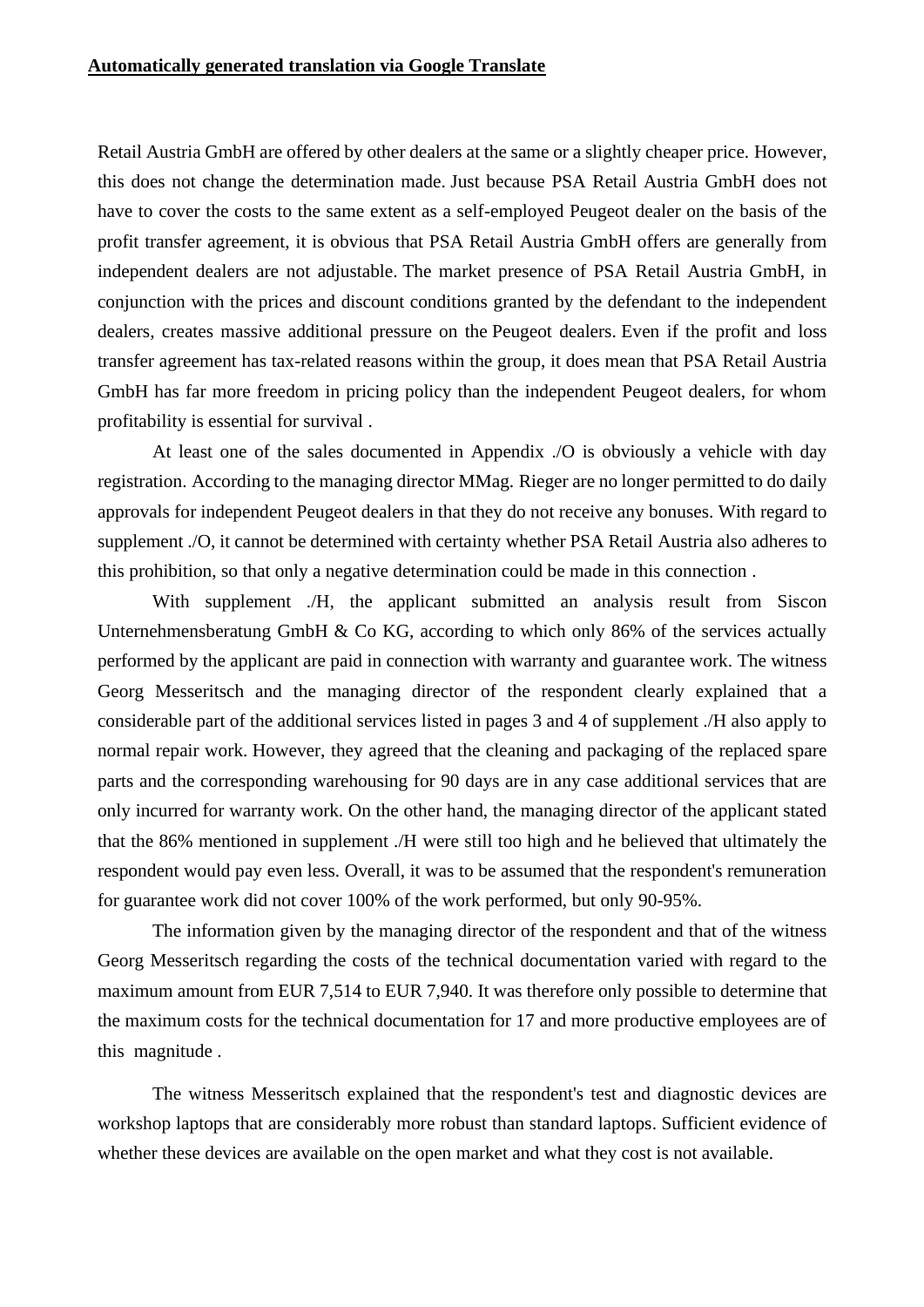Legally, this results in the following:

#### 1. Prohibition of abuse in national and European competition law:

According to Section 5 KartG, abuse of a dominant position is prohibited. All those behaviors that can influence the structure of a market, *including* abuse of abuse and exploitation ( *Vartian / Schuhmacher* in *Petsche / Urlesberger / Vartian* KartG 2 § 5 Rz 23) are considered to be abusive . A prerequisite for the scope of application of the national prohibition of abuse is that an issue has an impact on the domestic market. This can cover the entire market of only parts of the market. According to the principle of impact of Section 24 (2) KartG, it is irrelevant whether the issue has been realized in Germany or abroad, provided that it affects the domestic market .

Under Article 102 TFEU, the abuse of a dominant position on the internal market or on a substantial part of it by one or more companies is prohibited, insofar as this can affect trade between Member States .

2. On the "interstate":

According to Art 5 VO (EG) No. 1/2003 of the Council of 16.12.2002 for the implementation of the competition rules laid down in Art 81 and 82 of the contract, OJ 2003 L 1/1 (VO No. 1/2003) the member states are for the application of Art 101 and 102 TFEU is responsible in individual cases. You can order ex officio or on the basis of a complaint to stop infringements and interim measures, accept commitments and impose fines, periodic penalties or other other sanctions.

The intergovernmental criterion is a conflict of law rule that is not intended to assess competition law, but rather to answer the question of whether it is appropriate to assess the matter under Community law (16 Ok 10/09 mwN). The principle of the comprehensive primacy of European antitrust law over national antitrust law applies only to a limited extent to the abuse of a dominant position insofar as, due to the exception in Art. 3 para. 2 sentence 2 of Regulation No. 1/2003, The state is not prevented from stipulating stricter national regulations to prevent or punish unilateral actions by companies - such as abusive behavior within the meaning of Art. 102 TFEU. In the event of abuse of a dominant position, stricter national regulations such as Section 4 (3) KartG can also be applied ( *Vartian / Schumacher* in *Petsche / Urlesberger / Vartian* KartG<sup>2</sup> Section 5 margin no.11 ).

Trade between Member States is already impaired when a measure restricting competition, taking into account the totality of objective legal or factual circumstances, can be expected with sufficient probability that it will be direct or indirect, actual or the possibility of trade between goods affects Member States in a way that could be detrimental to the objectives of a single intergovernmental market . It is therefore irrelevant whether international trade has actually been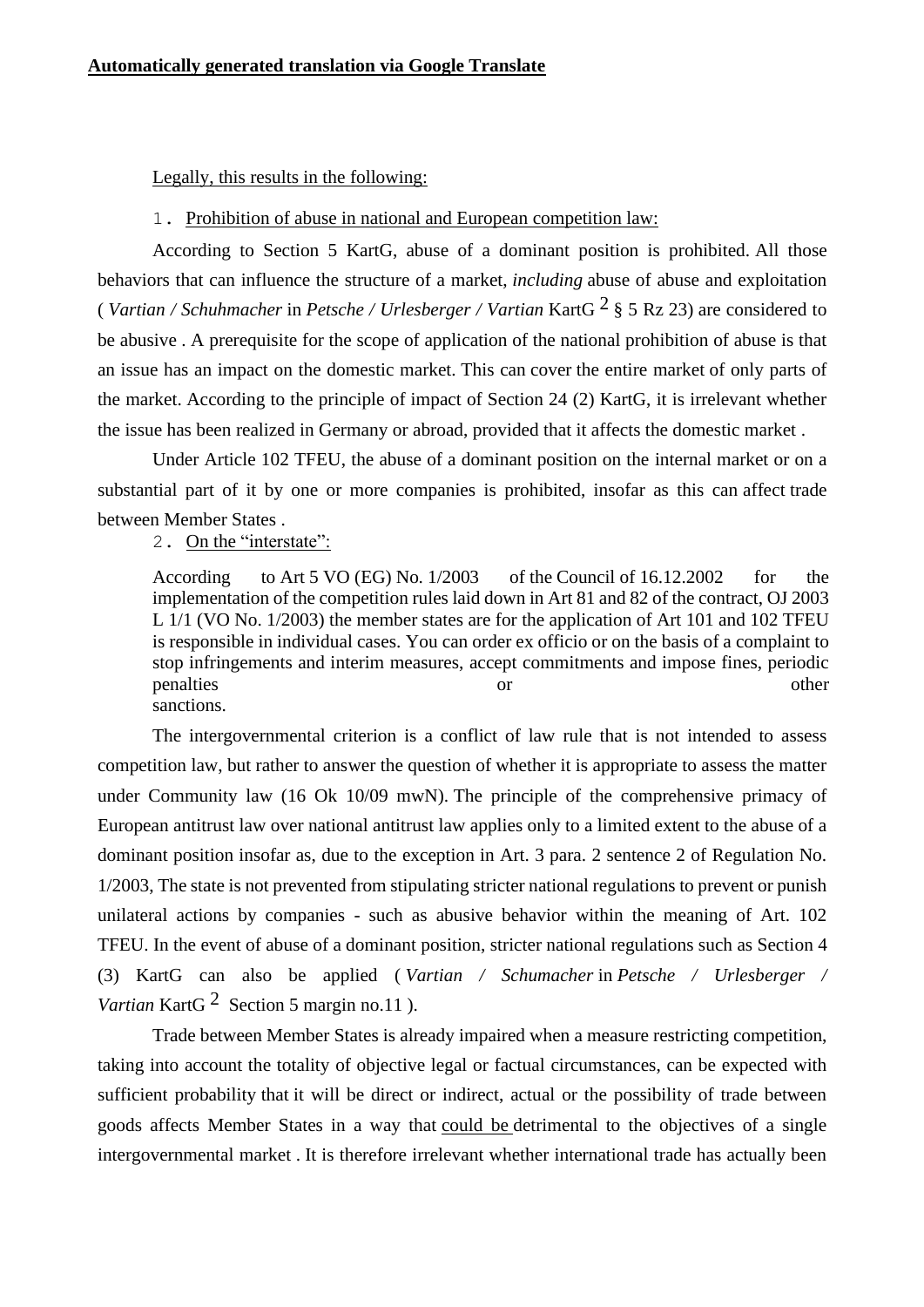affected. Measures whose restrictive effects extend to the entire territory of a member state are generally suitable for impairing trade between member states because, by their very nature, they solidify the foreclosure of national markets and prevent the desired market integration can. Therefore, measures by companies that only affect competition within a single member state can influence intra-Community trade (16 Ok 4/13 mwN). Art 102 TFEU can also be applicable in cases where only part of the Member State is affected (Commission guidelines on the concept of impairment of international trade in Art 81 and 82 of the Treaty, OJ C 2004/101, 83 Margin 21 mwN).

The defendant's condition structure, as she herself admits in her comment ON 8 S 26, affects the entire Peugeot dealer network in Austria, since the conditions apply equally to all dealers. It is true that the subject of the present proceedings is the impact of the defendant's terms on the applicant's company. It remained open to what extent the defendant's behavior has the same or a similar influence on the Peugeot new car dealers and workshops throughout Germany, as these were not the subject of the specific evidence procedure. However, since there are uniform dealer and workshop contracts, it is obvious that the respondent's behavior affects the entire territory of Austria. Therefore, according to the conditions outlined above, there may be an impairment of international trade.

This means that both European and national antitrust law, including the stricter provisions of Section 4 (3) KartG as stipulated in the KartG, can apply to the present situation in the area of abuse control .

## 3. Market definition

The abusive practices of § 5 KartG and de s Art 102 TFEU assume a dominant position and abuse. If a company does not have a dominant position, the abuse per se is ruled out. Since the determination of the dominant position presupposes the delimitation of the relevant market according to factual and geographical criteria, the question of delimitation of the market is fundamental for the supervision of abuse.

The market is the central concept of competition law. From an economic point of view it is the economic place of exchange, defined by the market participants who are opposed to one another as providers and buyers of goods or services with opposing and economic interests (16 Ok 15/08 mwN;

16 ok 8 / 14h). The task of defining the market when assessing antitrust matters is to identify competitive relationships. The delimitation of a market, both in terms of its factual and its spatial dimensions, is intended to determine which competing companies are actually able to limit the behavior of the companies involved and to prevent them from evading effective competitive pressure (RIS Justice RS0129158).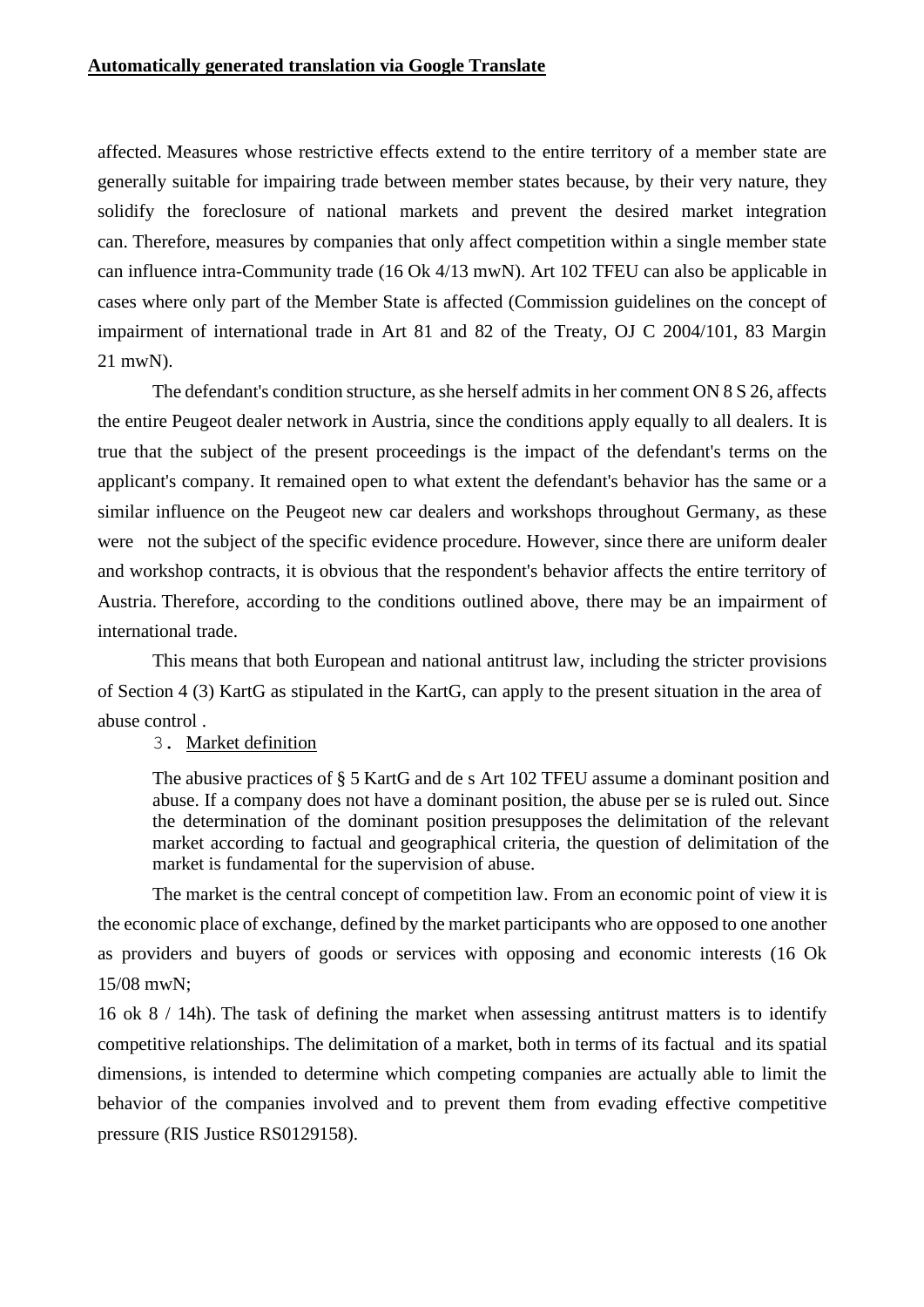The relevant product market is to be determined according to the needs market concept . Only those goods or services can form the same relevant market that, from the point of view of the average consumer, are interchangeable as users. The functional interchangeability of the goods or services in question is therefore important (RIS Justice RS0124671; Commission notice on the definition of the relevant market within the meaning of Community competition law, OJ C 1997/372, 5 margin no. 7).

The respondent defined the relevant market for the sale of new passenger cars at the wholesale level , in which the importer sells vehicles to dealers, in such a way that each has its own relevant product market for the sale of passenger cars and the sale of light commercial vehicles testify (the respondent's submissions in ON 8 S 15). The respondent based this argument on the decisions of the European Commission COMP / M.5061, COMP / M.2832, COMP / M.6403 and COMP / M.5250.

However, these occurred in merger proceedings and delimited the market across brands. For the abuse procedure within a distribution system, the focus cannot be on the cross-brand market, since it is about the market position of a Peugeot dealer vis-à-vis its importer .

With regard to the factually relevant market with regard to workshop services for Peugeot vehicles, the defendant claimed that there was a qualitatively selective distribution system for workshops that did not limit the number of Peugeot workshops in Austria. These only have to meet the selection criteria set out in the appendix to the workshop contract. In contrast, Peugeot new car dealers must meet the selection criteria set out in the dealer's contract within the quantitative and qualitative selective distribution system of the respondent and the number of dealers is limited due to a numerus clausus. However, since a Peugeot dealer must also have an appropriate workshop to carry out repairs and guarantee and warranty work, the defendant cannot rely on a separate, objectively relevant market for workshop services and new car sales .

However, an exact demarcation of the relevant product market can be left out here, since in the present case it is the relationship between the applicant and the respondent that is important and this relationship in Section 4 (3) KartG, which according to the principles of Regulation No. 1 / 2003 is also applicable, is subject to a separate regulation for vertical market dominance (see point 5 below ).

The geographically relevant market comprises the area in which the entrepreneurs involved offer the relevant products or services, in which the conditions of competition are sufficiently homogeneous and which differs from neighboring areas by noticeably different conditions of competition (RIS justice RS0123677 = 16 ok 4/08).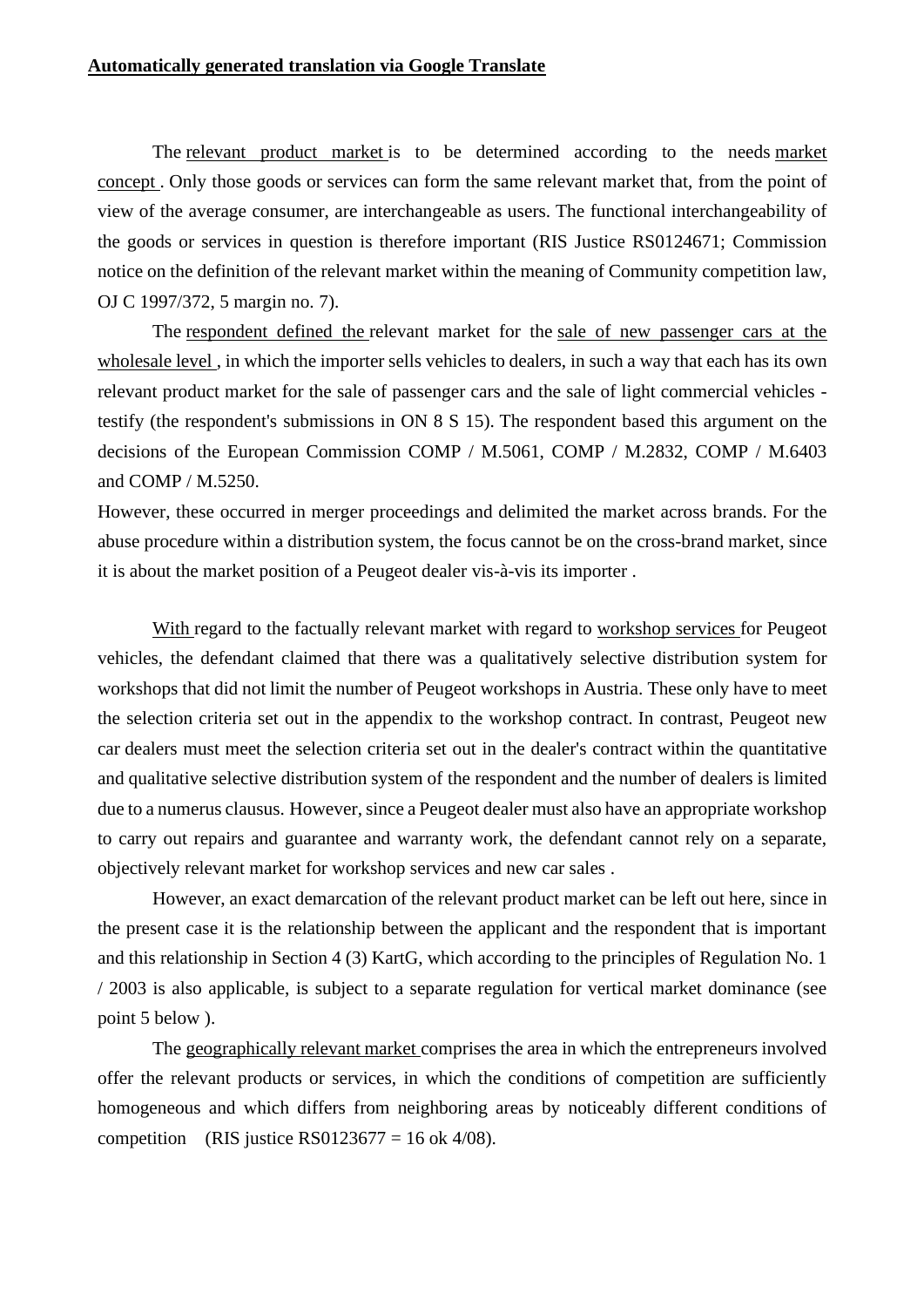Relevant factors for determining the geographically relevant market include the properties of the products or services concerned, the existence of barriers to entry or consumer preferences, significantly different market shares of companies between neighboring areas or significant price differences (Commission announcement on the definition of the relevant market within the meaning of Community competition law, OJ C 1997/372, 5 margin no. 8).

A certain product market in the area of market dominance can be limited to individual regional or local sub-markets in the area of Austria, to the entire federal territory or to another geographically relevant market that is not limited to the domestic market (16 Ok 14/02; *Vartian / Shoemaker* in *Petsche / Urlesberger / Vartian* KartG 2 § 4 Rz 30f).

The demarcation of the geographically relevant market can also be avoided for the reasons already outlined in the factually relevant market demarcation and reference is made to item 5 below .

#### 4. Market dominance:

A company is dominant when it is exposed to no or only insignificant competition as a supplier or customer (Section 4 (1) 1 KartG) or has a dominant market position in relation to the other competitors, in particular its financial strength , the relationship with other companies, the access to the procurement and sales markets and the circumstances that restrict market access for other entrepreneurs must be taken into account (Section 4 ( 1) ( 2) KartG; RIS-Justiz RS0119451). A dominant company is therefore in a position to prevent effective competition from remaining in the relevant market because it has the possibility of behaving to a significant extent independently of its competitors, its customers and ultimately consumers. The acquisition and assertion of a dominant position per se, however, does not in itself constitute behavior prohibited by the KartG. Only the abuse of such a dominant position within the meaning of Section 5 KartG ( *Vartian / Schumacher* in *Petsche / Urlesberger / Vartian* KartG 2 Section 4 Paragraph 9) is *frowned* upon ).

The applicant does not claim that the respondent has a dominance on the market within the meaning of Section 4 (1) KartG. Rather, it bases its request on the fact that the respondent has relative market power in relation to the applicant's company :

5. Relative market power within the meaning of Section 4 (3) KartG:

The applicant relies on the fact that the respondent is dominant within the meaning of Section 4 (3) KartG. According to this, an entrepreneur is considered to be dominant if he has an outstanding market position in relation to his customers or suppliers. The relative market power is therefore independent of the general market power of an entrepreneur, that is regardless of his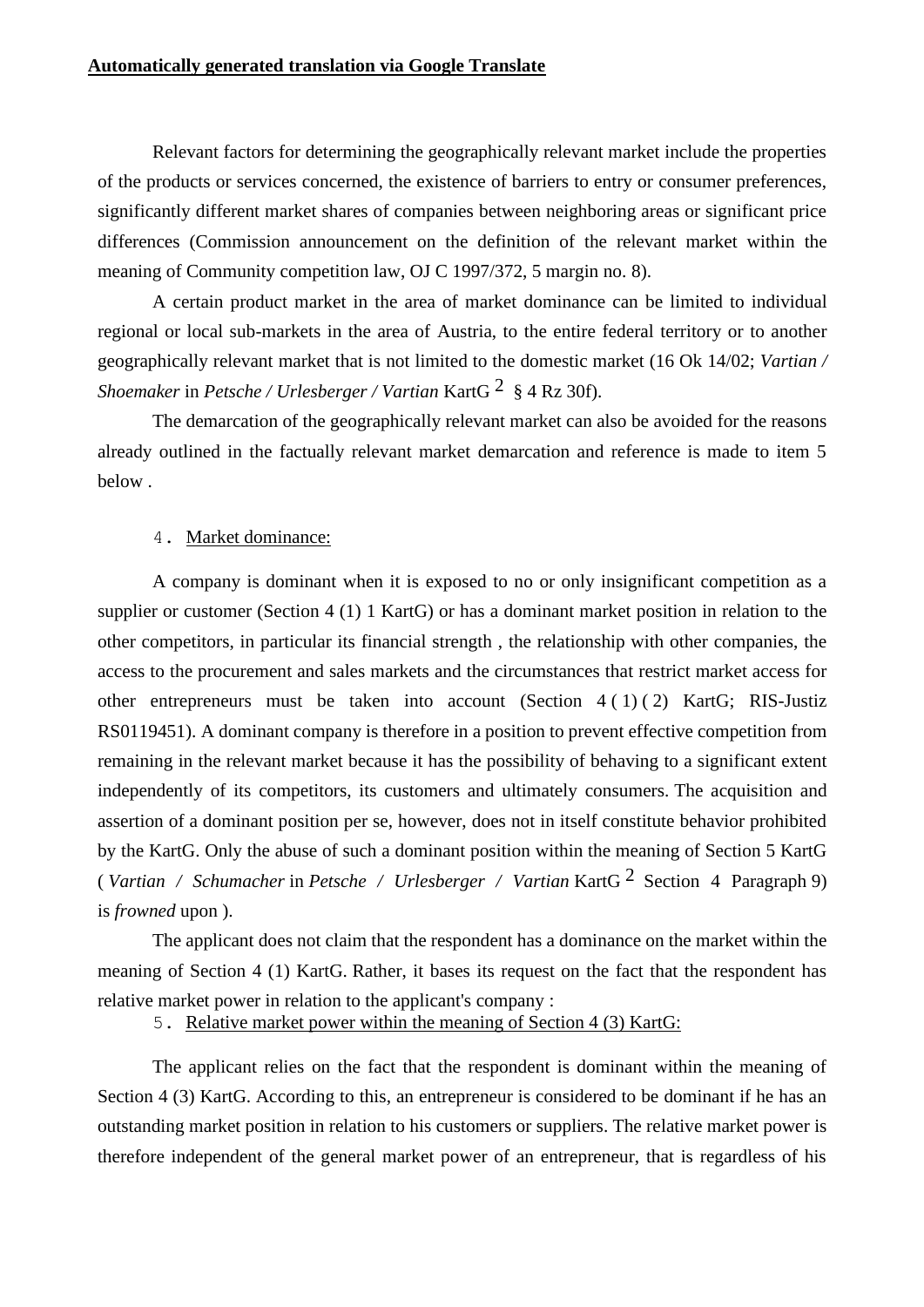market share. The structural contrast to market dominance according to Section 4 Paragraph 1 KartG is that the entrepreneur in question does not enjoy the outstanding market position in relation to the competitors, i.e. horizontally, but in relation to his customers or suppliers, i.e. vertically (*Hoffer / Barbist*, The New Antitrust Law  $3\overline{3}$ , Relative market power according to Section 4 ( 3) KartG exists in particular if vertically integrated companies are dependent on maintaining the business relationship in order to avoid serious business disadvantages or depend on their economic existence (16 Ok 12/13). This provision is intended to make the exercise of market power controllable within the framework of applicable supply and service contracts. When assessing the question of whether a vertically integrated company is dependent on maintaining the business relationship, the decisive factor is whether there are alternative options, ie the customer has alternative sales or procurement options on the geographically relevant product market. Where this is not the case on economically reasonable terms, the demand competition does not work.

Whether a company has a (vertical) relationship with its customers in an outstanding market position in accordance with Section 4 (3) KartG cannot - as in the case of market dominance in Section 4 (1) KartG - not be abstract, but only in view of one assess a specific market because substitution options are important (4 Ob 66 / 14f mwN).

According to the older case law of the Supreme Court, sole importers of motor vehicles of a certain brand were to be regarded as dominant companies within the meaning of (now) Section 4 KartG 2005 (4 Ob 62 / 98s; 8 Ob 295 / 99m; 4 Ob 62 / 00x). However, this general statement was not upheld in decision 4 Ob 187 / 02g. Rather, the extent to which the authorized dealer also sells vehicles from other manufacturers and whether he is dependent on maintaining the business relationship with the general importer in order to avoid serious business disadvantages must be checked in individual cases using the demand market concept (4 Ob 119 / 09t mwN).

According to the findings, the applicant's three locations account for around 60% of new car sales with Peugeot vehicles, 30% for Citroen vehicles and 10% for Opel vehicles. A workshop includes around 50% Peugeot vehicles, over 20% Opel vehicles and the rest of Citroen vehicles. The proportion of sales with the Peugeot brand for the applicant in the area of new cars is approximately 68%. A loss of Peugeot as the contractor of the applicant in the sales of new vehicles and in the workshop area would threaten the existence in view of the associated loss of customers and the investments already made in the Peugeot brand. It can therefore be assumed that the applicant is dependent on maintaining the business relationship with the respondent in order to avoid serious business disadvantages and that it depends on this business relationship. According to the findings, the applicant has no alternative sales or purchase options.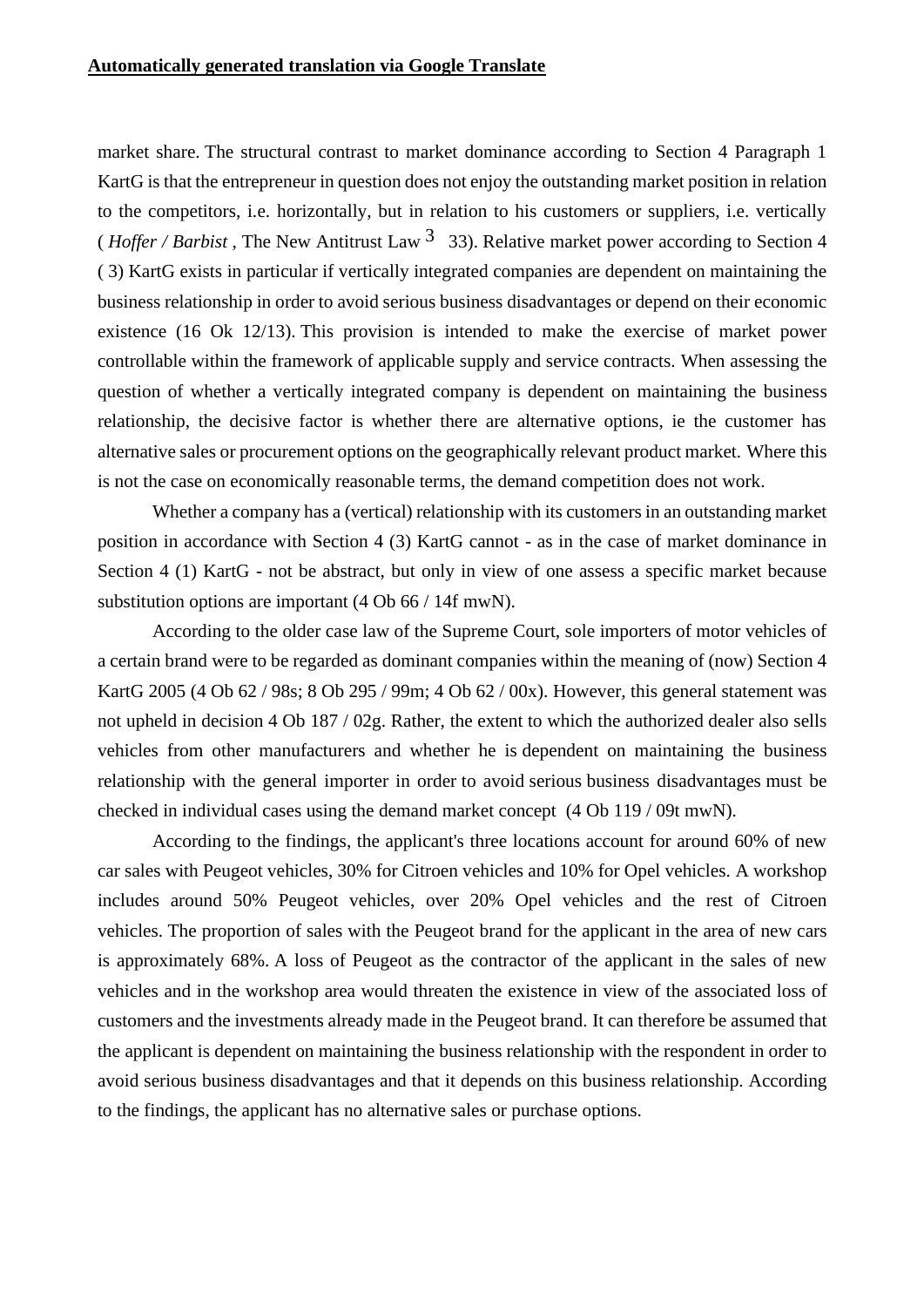The respondent's relative market power within the meaning of Section 4 (3) KartG vis-àvis the applicant must therefore be affirmed.

6. Prohibition of abuse:

The defendant is thus subject to the prohibition of abuse of Section 5 (1) 1 KartG. Exploitation of exploitation within the meaning of this provision exists when purchasing conditions are enforced that can only be explained by the exploitation of scope for behavior due to the exploitation and lead to a disparity between performance and consideration. Other abuse of conditions may lie in the direct or indirect enforcement of terms and conditions outside of the price component. This includes all competition-related content of the agreement, such as business, delivery, sales, purchasing and payment conditions, regardless of whether they are negotiated individually or are generally pre-formulated. Here, too, it depends on whether the principle of proportionality between performance and consideration has been observed or whether the obligations imposed by the dominant entrepreneur unduly restrict the freedom of the contractual partner. A balance of interests must be taken into account, which includes the interests of the parties and the aim of maintaining competition. In general, terms and conditions are inadequate in the event of apparent unfairness. The weighing of interests may not be limited to the assessment of a single business condition. Rather, such a clause can be compensated for by other favorable contractual elements ( *Vartian / Schuhmacher* in *Petsche / Urlesberger / Varian* , KartG 2 § 5 Rz 36 and 38; 1 Ob 1 / 07i). In the sense of a flexible system, it is therefore necessary to examine in a general view whether the defendant's terms and conditions in the new car sales and workshop contracts and the commercial policy unilaterally distribute benefits and risks in favor of the defendant and are therefore obviously unfair or not.

This test leads to the following result:

1. The points b) and e) of the request (dispropor- ssige via binding of the economic burdens of actions; one-sided restriction of the price-setting freedom) both relate to the upstream of the defendant given actions problems associated. They cannot be separated in terms of content and therefore summarized. Promotions arouse customers' interest and are a typical sales tool. They serve to promote sales and are in the interests of both sides, that is, the dealer and the importer. Therefore, an appropriate share of the promotion costs is generally in line with the competition. Restrictive conditions for the execution of the campaign, eg short periods of the duration of the campaign, can lead to speculative calculation risks on the part of the retailers. According to the findings, participation in actions is essential for the applicant in business management. It cannot therefore withdraw from participation without losses, but is forced to participate. The applicant has thus been deprived of the opportunity to independently calculate the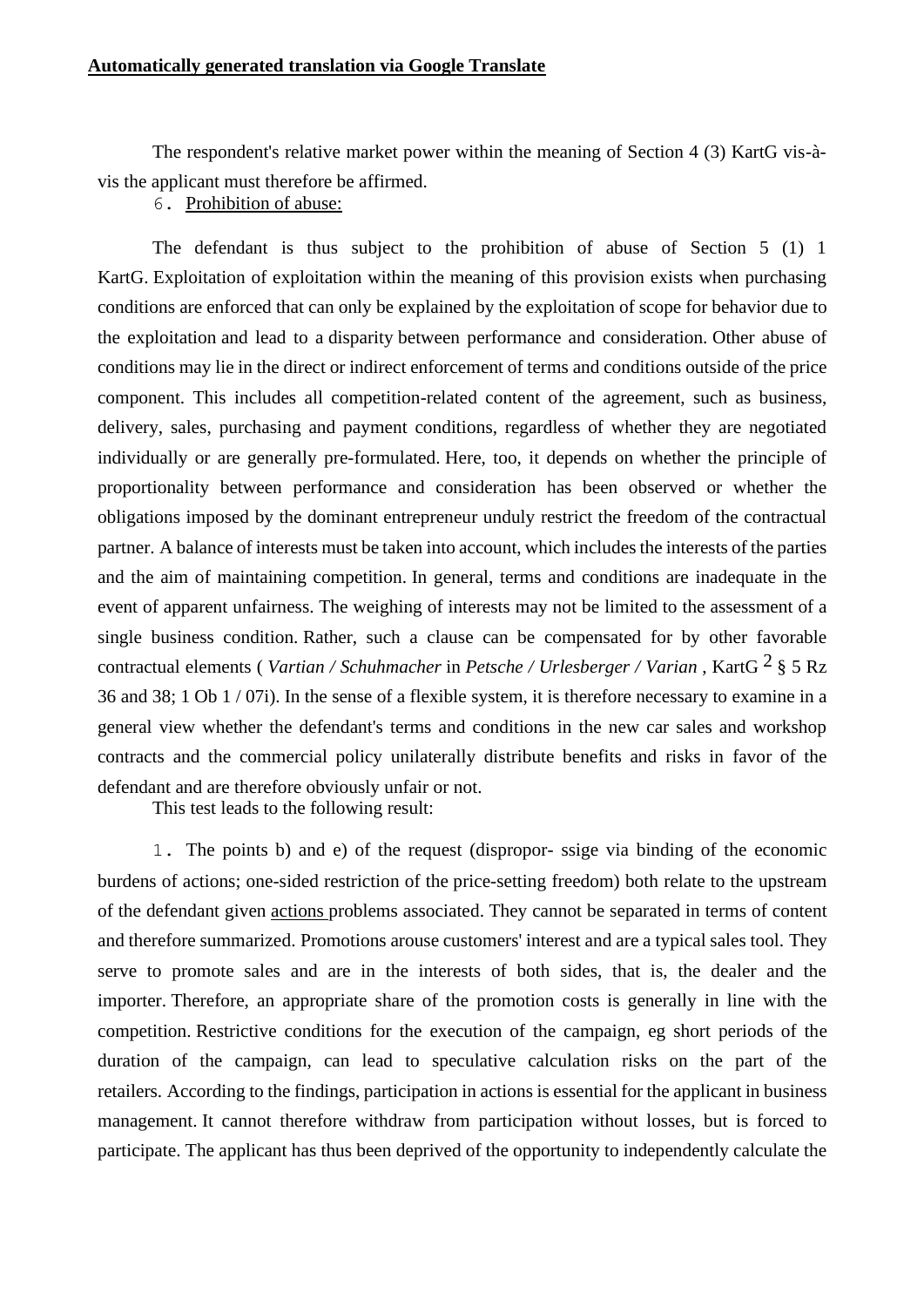sales prices within the scope of these actions specified by the respondent. The fact that the applicant must give their written consent to every action does not change this. This consent is not based on your free choice. The short duration of the campaigns of one month or two months from 2018 is also problematic because it makes it difficult for the applicant to plan the sales prices if a customer cannot immediately decide to buy a vehicle. This means that since she wants to satisfy the customer, she is in a printing situation. A duration of the campaigns of three months would bring considerable relief for the applicant in that it would be much easier to deal with the duration of the purchase decision for a customer .

2. Customer satisfaction surveys are an essential parameter for the retailer's earnings situation, as they need an excellent result in order to receive the quality bonus. This coupling of customer satisfaction surveys, in which only ratings of 9 or 10 points are counted, with the receipt of the quality premium leads to the results that the retailer is forced to urge the customer for a correspondingly high rating. If the dealer fails to persuade the customer to have a correspondingly high rating, he bears the full risk of losing the part of the quality premium attributable to the customer satisfaction survey, which in turn contributes to the retailer's economic dependence on the importer. This type of customer satisfaction survey affects the profitability of the dealer, so that it is neither in the interest of the dealer nor of the importer. Manipulated results up to the blackmailability of the retailer have nothing to do with a real assessment of the quality of the retailer's services and are therefore not in line with the competition.

The granting of a quality premium for customer satisfaction as such is fundamentally unobjectionable and serves both sides. Merely the parameters specifically set by the respondent compel traders to behave towards their customers in a way that they would never do voluntarily .

3. Range reduction through excessive sales targets : The coupling of the achievement of the monthly and annual targets with the receipt of the performance bonus and the complex calculation system for the performance bonus lead to a lack of calculability of marketable offers, with the risk of profitability only for the retailer wearing. The monthly and annual targets set very high by the respondent were not attainable for the applicant even when the annual target was lowered by an expert. The notoriously exaggerated sales expectations of the respondent in a difficult market environment overcomes the main risks of the difficult to predict calculation. According to the findings, even the group's own PSA Retail Austria GmbH was unable to achieve the annual targets. This also suggests that the sales targets are too high. In addition, the date of delivery and not that of the sale is relevant for the achievement of the sales targets and delays in delivery are at his expense. The very complex and complex calculation system makes the calculation difficult for the dealer .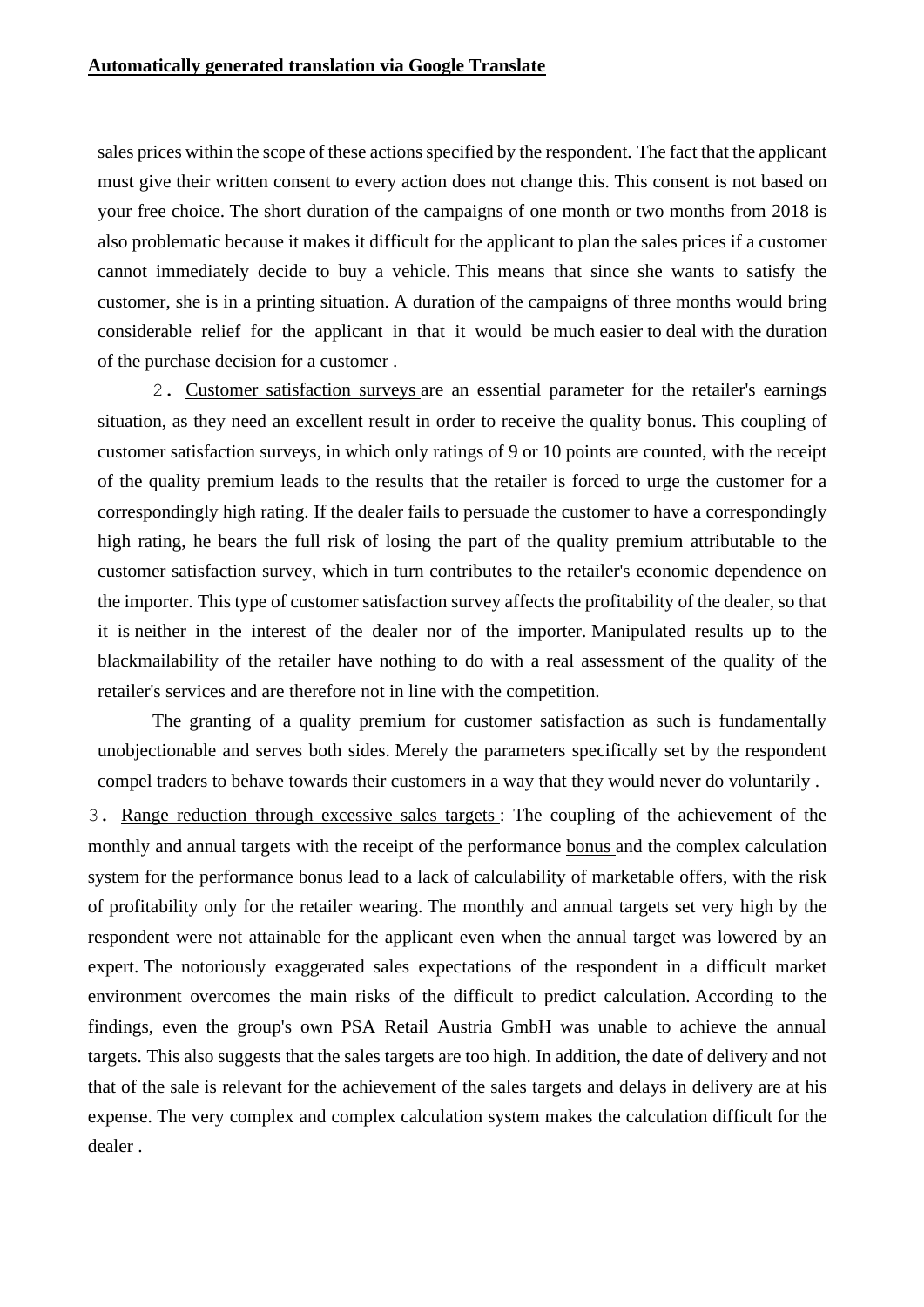4. The defendant is active in the market of independent Peugeot dealers through the majority ownership of PSA Retail Austria GmbH. PSA Retail Austria GmbH can calculate the selling prices on the retail market based on the guaranteed loss coverage associated with the profit and loss transfer agreement and can draw customers from the dealers due to this overpowering financial strength. It also makes use of this option by launching offers on the market which, apart from individual exceptional cases, cannot be set for the retailer due to the prices and discount conditions charged by the respondent. This also applies to the applicant, who must at least compete with the locations in Linz Industriezeile and Linz Leonding. This increases the pressure on the applicant and her dependence on the respondent. The more dependent a trader is, the more he has to comply with the business segments of the respondent and loses the economic freedom to act. This restricts competition, so that dealerships become more and more dependent sales assistants of the respondent and the intra-brand competition decreases.

5. Warranty checks represent a legitimate interest of the respondent as to whether the warranty processing system is correct. In this context, control is basically justified and necessary. However, the guarantee work for the workshops is associated with a high level of bureaucratic effort and brings with it considerable difficulties in handling. In addition, as part of the guarantee audits, the auditors specifically look for the verified guarantee cases. Although the control system is in the overwhelming interests of the respondent, its costs are borne to a large extent by the workshops through the chargeback .

The distinction between legitimate control and abuse is difficult to find on this point. However, a balance ultimately leads to the fact that - even in connection with the cost of the workshops mentioned under point 6 - the level of legitimate control is exceeded even if the basic justification of the guarantee tests is taken into account.

6. The hourly rates of the warranty work and the refund for spare parts are in view of the 12% deduction made by the respondent for the hourly rates and the fact that 70% of the costs are classified with level 1 hourly rates, although warranty work is usually complicated , problematic. Guide times are sometimes very short and the range of spare parts with the 4% handling fee is small. On the other hand, there is a relatively high level of administrative work involved in reporting warranty cases. According to the findings, the warranty and guarantee work covers only 90-95% of the costs. This means that there is no complete reimbursement of the expenses, even though the warranty and guarantee work are attributable to the defendant's sphere. If costs are not covered, this represents misuse in a misuse in a set of  $\alpha$  and  $\alpha$  and  $\alpha$  and  $\alpha$  and  $\alpha$  and  $\alpha$  and  $\alpha$  and  $\alpha$  and  $\alpha$  and  $\alpha$  and  $\alpha$  and  $\alpha$  and  $\alpha$  and  $\alpha$  and  $\alpha$  and  $\alpha$  and  $\alpha$  and  $\alpha$  and  $\alpha$  and  $\alpha$  and monopoly situation.

7. The part of the training fee that does not relate to the courses actually offered, but to the amount of EUR 2,000 on mystery shopping, mystery leads and standard audit, serves to control the respondent as to whether the dealers and workshops comply with the defendant's However, the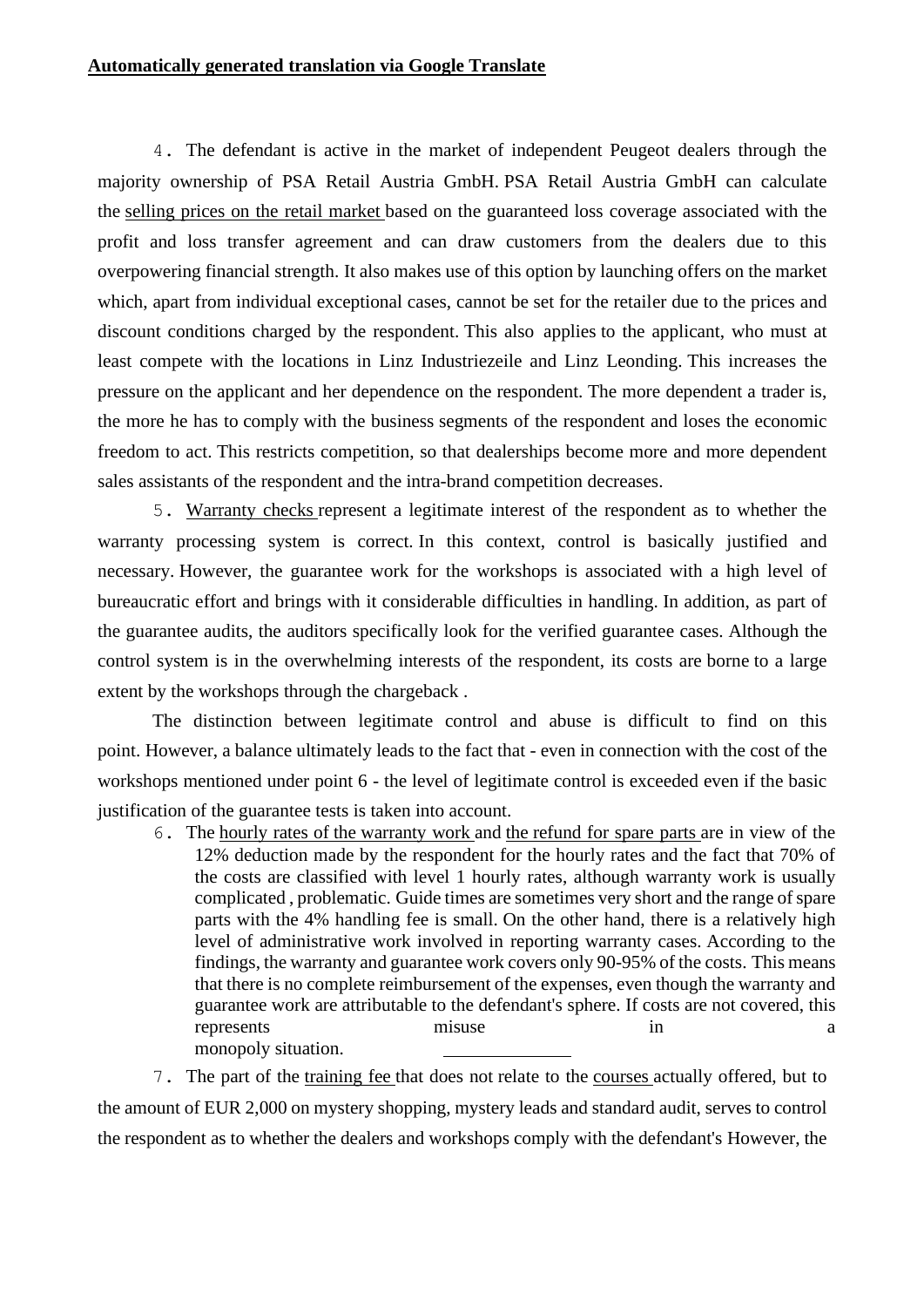#### **Automatically generated translation via Google Translate**

costs for this inspection are passed on to dealers and workshops as part of the training fee, so that they are essentially borne by the dealers and workshops alone. This behavior is typical in a monopoly situation and constitutes misuse. The kick-back regulation, according to which a partner company annually provides two workshop replacement cars with an extraordinary special support in the amount of EUR 1,000 plus the otherwise granted demonstration car conditions can not abolish the fact of abuse , since it is linked to an incentive to buy from the dealer and thus has a considerable steering effect.

In an overall view of the respondent's behavior, the exploitation of power-related scope for behavior can be affirmed. There is no basis for compensation through other, favorable contractual terms, so that the abuse of the dominant position within the meaning of Section 5 (1) 1 KartG must be affirmed in the scope of the application. The findings do not provide an appropriate basis for the fact that the illegal behavior had already ended at the time of the decision. Therefore, a corresponding shutdown order within the meaning of Section 26 KartG had to be issued ( *Vartian / Schuhmacher* in *Petsche / Urlesberger / Vartian* KartG 2 Section 26 Rz 20).

Proportionality:

According to section 26 sentence 2 of the KartG, assignment orders must not be disproportionate to the offense committed. Behavior-oriented measures take precedence over structural measures and injunctive relief orders over positive actions ( *Variant / Schuhmacher* in *Petsche / Urlesberger / Vartian* KartG 2

§ 26 margin 17). The cessation of the incriminated behavior mentioned in the saying constituted an order for an injunction and is therefore within the scope of the sentence 26 in sentence 26 1 KartG standardized proportionality. Version of the assignment order:

According to settled case law, a narrow version of the injunctive relief, which is based on specific abusive behavior, is appropriate in the antitrust abuse proceedings, since antitrust dismissal orders intervene sensitively in the entrepreneurial freedom of action and violations of a dismissal order can be punished with high fines . In view of the almost limitless variety of behaviors open to a company, it is impossible to include every conceivable variant - no matter how minor - of an identified abusive behavior in the slogan of a shutdown order and thereby "circumvent it" to understand. The obligated party can therefore only be prohibited from behavior that they have already demonstrated on the affected market (16 Ok 13/08 mwN). The removal order must therefore contain the specific behavior to be blamed on the respondent, insofar as these are to be regarded as abuse .

However, not all points contained in the application constitute abuse :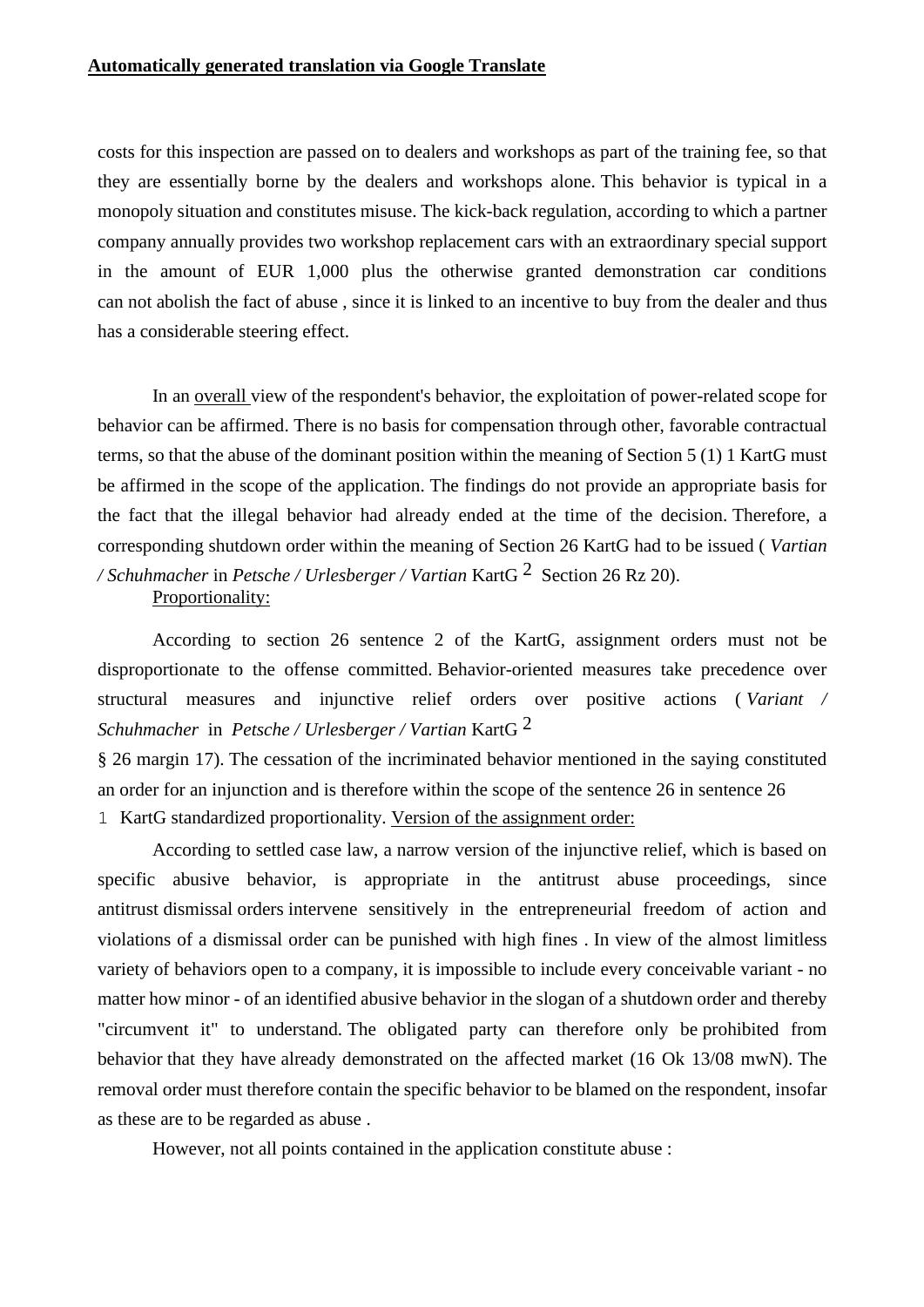Corporate identity investments do not lead to an unreasonable distribution of risk if the respondent, as the "client", participates to a considerable extent in the investment costs and an average, efficient company can earn the share of costs that it incurs in an economically sensible manner. According to the findings, the defendant covered the applicant's total costs for the tiled floor and her own entrance area with her subsidy for conversions, floors, furniture, etc. in the form of a subsequent premium on vehicles sold. This means there is no abusive behavior.

The findings do not show that the applicant was disadvantaged by the exertion of economic pressure to process as few warranty cases as possible . According to the workshop contract, the authorized workshops are obliged to process all the warranty cases that are brought up to them, so that no pressure is exerted by the respondent to process as few warranty cases as possible. Only a negative statement could be made regarding the "guarantee tourism" claimed by the applicant. Abuse must therefore be denied.

The same applies to the prices for test and diagnostic devices and the annual fee for access to technical documentation . In principle, the respondent can request a market-compliant fee for a product, with which she passes on the knowledge necessary for the execution of guarantee and warranty orders. The applicant was unable to demonstrate that the prices for laptops suitable for workshop operation, including diagnostic software and maintenance, are abusive. It could not demonstrate that the respondent was asked to pay prices for the diagnostic devices and the annual fee that were not in line with the market. This means there is no reported abuse of relative market power .

The application for cancellation contained in the second sentence of point k) must also be rejected by asking for purchase or selling prices or for other terms and conditions that deviate from those that would arise with a high degree of probability in effective competition (ON 29). This part of the application is obviously merely a general description of the abuse alleged under point j) of the application in ON 29 due to the low selling prices on the retail market by the companies owned by the respondent. It is so general and has no factual substrate, so it was also rejected .

The introduction of the training flat rate , insofar as it actually covered training with EUR 3,000, meant that both mandatory and non-contractual training courses were used to a much greater extent by the workshops than in the period before the introduction of the training flat rate was the case. This is in the interest of both the defendant and that of the workshops, since - as the applicant itself conceded - basic and advanced training is essential in a rapidly changing market such as the vehicle market. This part of the training flat rate even enables very complex training for technicians. Therefore, there is no indication that the training fee of EUR 3,000 per year and per company is excessive. To this extent, the request for dismissal was also rejected.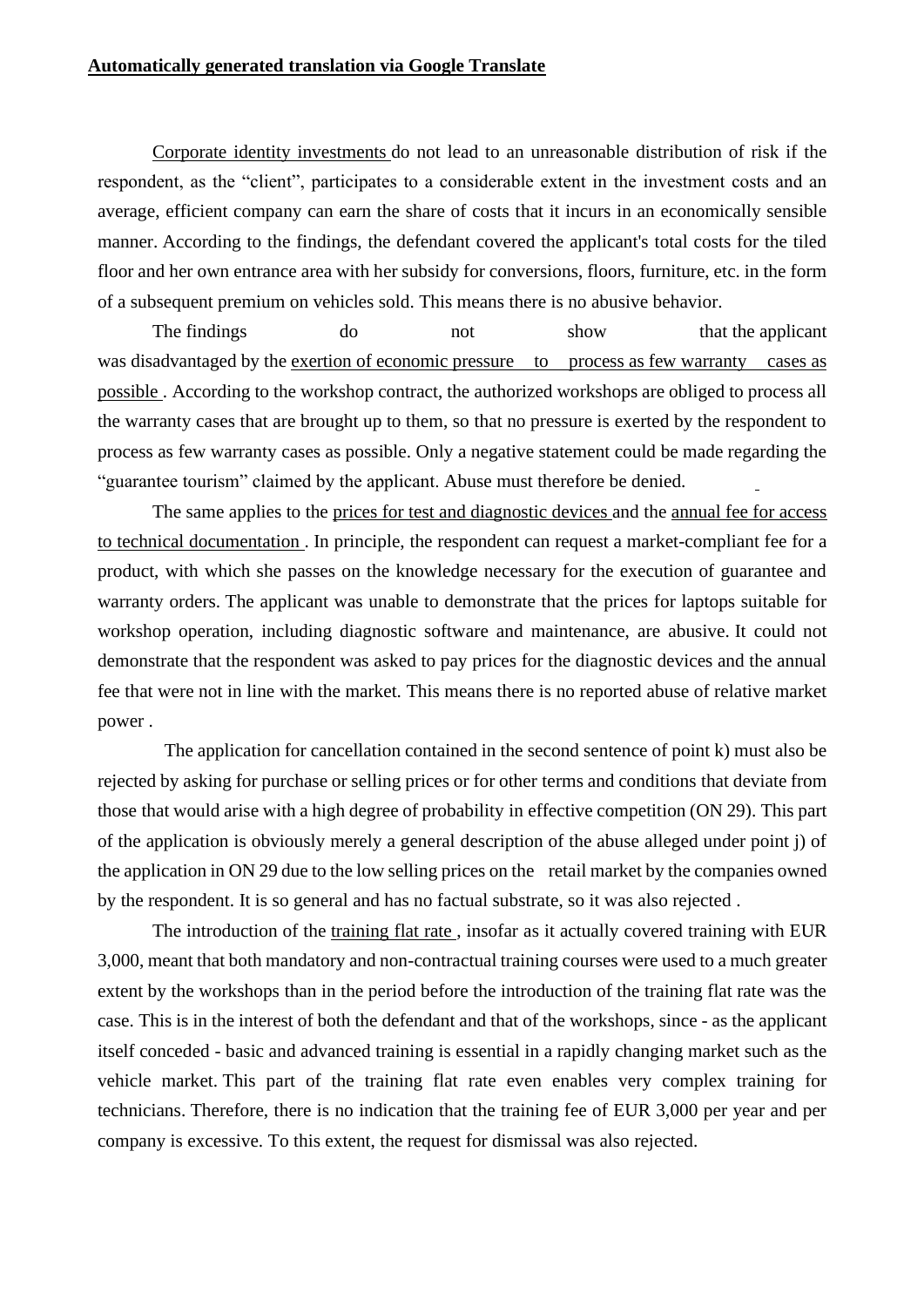#### II. Contingent requests upon determination:

A contingent request is raised in the event that the main request is not granted. This was expressly stated by the applicant at the hearing on November 19, 2019 (protocol ON 40 S 1). The contingent request for determination will only become the subject of negotiation and decision if the main request is rejected or rejected ( *Rechberger / Klicka* in *Rechberger* ZPO 5 § 226 Rz 6).

To point I.1. the request for dismissal was granted, so that there was no need to discuss the contingent request to this extent .

Point I.2., With which part of the application for dismissal was rejected, does not entitle the contingent application to ascertain :

Pursuant to Section 28 Paragraph 1 KartG, the Cartel Court must determine that an antitrust violation has already ended if there is a legitimate interest in doing so. The application of Section 28 (1) KartG therefore presupposes an already ended violation of a ban on the first main part of the KartG .

The applicant did not substantiate the claim that the defendant had already ended anti-trust behavior. At the hearing on November 19, 2019, the applicant merely submitted that the violations were only partially still present according to point I. of the application. For this reason alone, the request for assessment is not justified .

In addition, the dismissive part of the decision on the request for dismissal is based on the fact that there is no abuse to this extent. Therefore, the prerequisites for a determination according to Section 28 Paragraph 1 KartG are not met in any case .

III. Alternative proposal to the local supply law: From the applicant was as a second contingent

desire requests to prohibit the behaviors listed in the application for dismissal pursuant to Section 6 NVG. In this context, it is based on § 1 NVG. If this argument is to be understood in such a way that it is not a genuine request for contingency, but the provisions of the NVG are to be applied alongside those of the KartG, then it should be pointed out that the respondent's behavior is already one with regard to the granting part of the request for a dismissal abuse frowned upon according to the KartG represents a dominant position. It is therefore unnecessary to consider whether the subsidiary provisions of the NVG apply to this matter or not.

If the application has been made as a genuine contingent request in the event that the main request is rejected, this will fail due to the applicant's lack of argument regarding the extent to which the respondent's behavior in connection with corporate identity investments, prices for test and diagnostic devices, Annual fee and training fee (i.e. the rejected parts of the application)